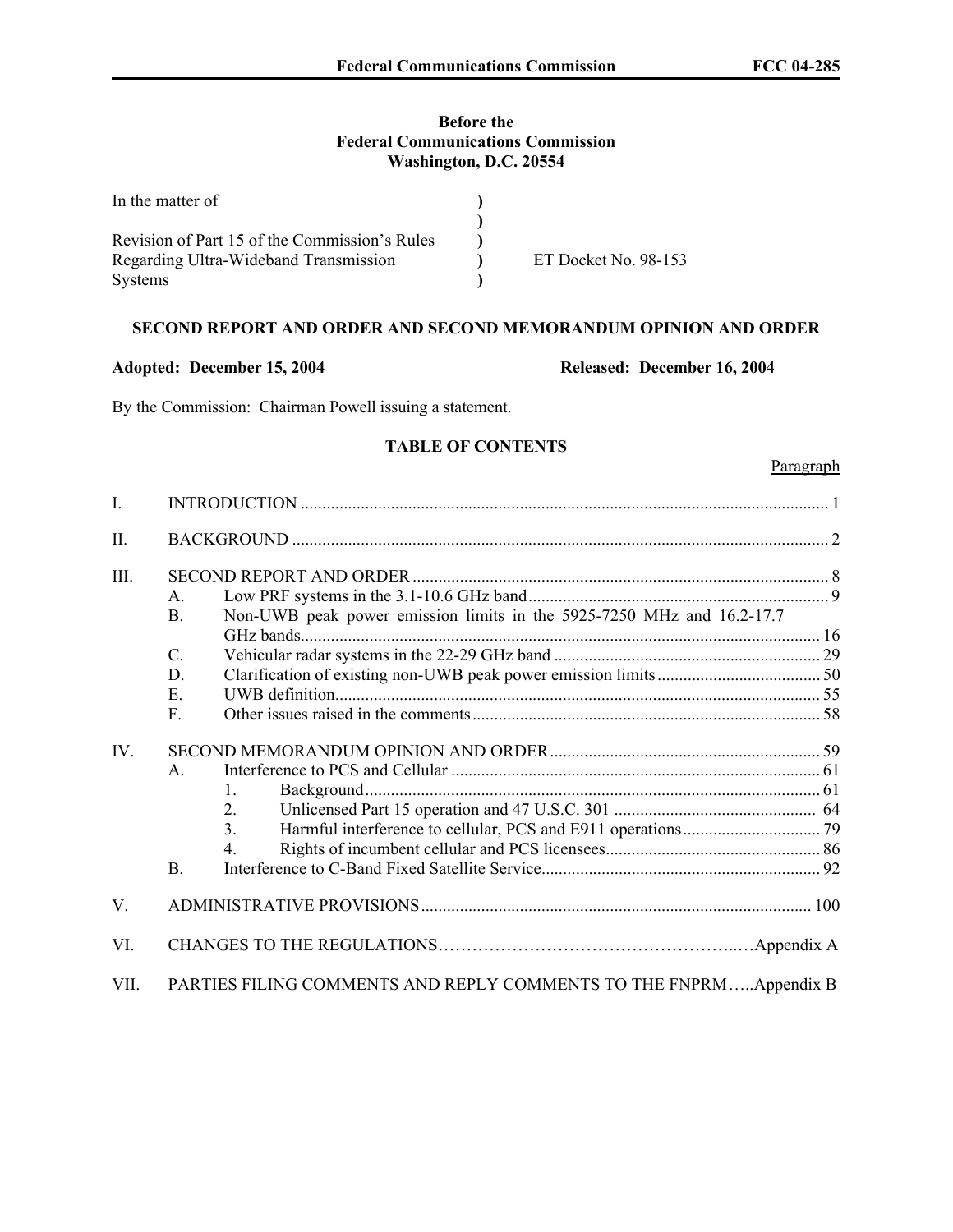# **I. INTRODUCTION**

1. By this action, we are amending Part 15 of our rules to provide greater flexibility for the introduction of new wide-bandwidth devices and systems. These amendments respond to comments received in response to the *Memorandum Opinion and Order and Further Notice of Proposed Rule*  Making in this proceeding.<sup>1</sup> In the *FNPRM* portion we invited comment as to whether we should provide this flexibility by amending our rules for ultra-wideband (UWB) devices, or alternatively, by making changes to the general provisions for unlicensed devices. We have chosen the latter course. As stated previously, we are reluctant to change the existing UWB rules until we have more experience with UWB devices.<sup>2</sup> We continue to believe that any major changes to the rules for existing UWB product categories at this early stage would be disruptive to current industry product development efforts. However, we are amending the Part 15 non-UWB regulations to better accommodate devices and systems that use wide bandwidths. Specifically, we are permitting the use of peak emission levels, similar to the levels applied to UWB devices, for wideband emissions in the 5925-7250 MHz, 16.2-17.7 GHz and 23.12-29.0 GHz bands. This action will facilitate the introduction of some of the operating systems sought by the commenting parties, including radar systems that would be used to improve automotive safety and tracking systems that could be employed for personnel location, such as hospital patients and emergency rescue crew, as well as for such functions as inventory control. Limiting these devices to certain frequency bands will minimize the interference potential to critical authorized radio systems. We also are taking the opportunity provided by this order to address the petitions for reconsideration of the *First Report and Order* (*I*<sup>st</sup> R&O) in this proceeding filed by Cingular, Inc. and by the Satellite Industry Association.<sup>3</sup>

#### **II. BACKGROUND**

 $\overline{a}$ 

2. On February 14, 2002, the Commission adopted the *1st R&*O in this proceeding, amending Part 15 of its rules to permit the marketing and the unlicensed operation of products incorporating UWB technology.<sup>4</sup> UWB radio systems generally employ pulse modulation where extremely narrow (short) bursts of RF energy are modulated and emitted to convey information.<sup>5</sup> The

<sup>1</sup> *See Memorandum Opinion and Order and Further Notice of Proposed Rule Making* ("*MO&O*" and "*FNPRM*") in ET Docket No. 98-153, 18 FCC Rcd 3857 (2003).

<sup>2</sup> *Id.* at para. 1, 29, 33, 54, and 169. We are, however, instituting a minor change to the rules applicable to UWB vehicular radar systems. This change will conform the measurement procedures used for both UWB radars to the provisions for non-UWB radars being adopted in this order.

<sup>3</sup> *See First Report and Order* in ET Docket No. 98-153, 17 FCC Rcd 7435 (2002). An *Erratum* to the *First Report and Order* was adopted on May 30, 2002. *See Erratum* in ET Docket No. 98-153, 17 FCC Rcd 10505 (2002). *See*, also, *Order* in ET Docket No. 98-153, 17 FCC Rcd 13522 (2002), adopted July 12, 2002, regarding who may operate a ground penetrating radar ("GPR") and for what purpose. A petition for reconsideration filed by Multispectral Solutions, Inc. ("MSSI") was dismissed under delegated authority of the Chief, Office of Engineering and Technology, by letter dated August 4, 2003. The MSSI petition was found to be repetitious, addressing issues that had already been considered by the Commission and containing no new information or arguments. Further, the changes sought by MSSI were proposed in the *FNPRM* and, consequently, are being addressed in this instant proceeding without the need for reconsideration of the *MO&O*.

<sup>4</sup> In order to be classified as UWB, the emission, at any point in time, must have a fractional bandwidth of at least 0.20 or a -10 dB bandwidth of at least 500 MHz. *See* 47 C.F.R. §15.501(d).

<sup>5</sup> The rules adopted in the  $I^{st}$  R&O also permit UWB devices to comply with the minimum bandwidth requirement by use of a high speed data rate or other modulation techniques instead of the width of the pulse or impulse signal.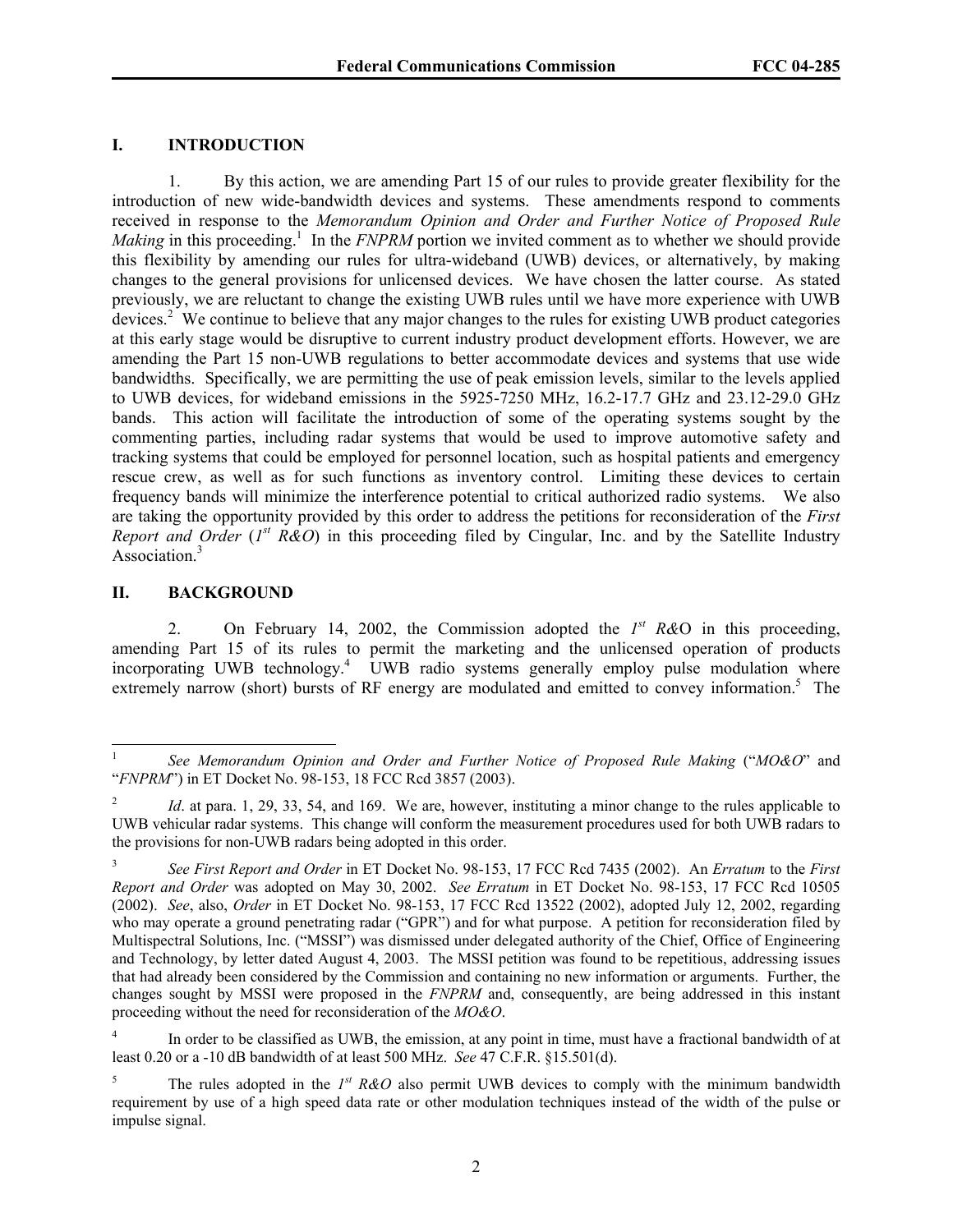emission bandwidths from these systems are large and may often exceed one gigahertz.<sup>6</sup> The frequency response characteristics of the UWB antenna provide band-pass filtering, further affecting the shape of the radiated signal. UWB devices can be used for precise measurement of distances or locations and for obtaining images of objects buried under ground or behind surfaces. UWB devices can also be used for wireless communications and, in particular, for short-range high-speed data transmissions suitable for broadband access to networks.

3. Several categories of UWB devices are permitted to be operated under the Part 15 regulations: imaging systems, $\frac{7}{1}$  vehicular radars and indoor and outdoor communication systems. Because of their wide operating bandwidths, UWB devices operate in frequency bands that are allocated both to U.S. Government and to non-government operations. $\delta$  In order to permit the operation of UWB devices, it was necessary to amend two standards in the former Part 15 rules: the prohibition against operation in the restricted frequency bands<sup>9</sup> and the limitation on peak power.<sup>10</sup> UWB devices must be permitted to operate in the restricted frequency bands in order to accommodate the extremely wide bandwidths employed by these devices.<sup>11</sup>

4. For non-UWB unlicensed devices, the regulations limit the total peak power produced by the unlicensed transmitter.<sup>12</sup> It was determined that the total peak power for UWB devices was not relevant; it is the power into a victim receiver that is important.<sup>13</sup> Thus, the Commission amended its rules to increase the peak power level measured in a 50 MHz band centered on the frequency at which the highest average emission level is produced by the UWB device.<sup>14</sup> This change increased the allowable

10 *See* 47 C.F.R. § 15.35(b).

 $\overline{a}$ 

13 *See 1st R&O*, *supra*, at para. 214-220 for additional discussion on this issue.

<sup>6</sup> Typical pulse widths used by UWB devices currently are on the order of 0.1-2 nanoseconds, or less, in width. The emission spectrum of these devices appears as a fundamental lobe with adjacent side lobes that can decrease slowly in amplitude. The rise time of the leading edge of the pulse and the passband of the radiating antenna are major factors in determining the bandwidth of the UWB emission.

<sup>7</sup> Imaging systems consist of GPRs, wall imaging systems, through-wall imaging systems, surveillance systems, and medical imaging systems.

<sup>8</sup> The operation of Government radio stations is regulated by the National Telecommunications and Information Administration (NTIA), while operation of stations by private industry, by state and local governments and by the public is regulated by the FCC.

<sup>9</sup> *See* 47 C.F.R. § 15.205. The restricted bands are frequency bands employed for safety of life applications and for use by radio services that must function, as a nature or their operation, using extremely low received signal levels. The latter systems may be passive, such as radio astronomy, or active, such as satellite down links and wildlife tracking systems. Unlicensed devices generally are not allowed to operate in these bands.

<sup>&</sup>lt;sup>11</sup> There is sufficient spectrum between restricted bands to allow for the operation of non-UWB devices without having to permit such devices to operate in the restricted frequency bands. *See 1st R&O*, *supra*, at para. 30-32 for additional discussion on this issue.

<sup>&</sup>lt;sup>12</sup> While 47 C.F.R. § 15.35(b) specifies that a minimum 1 MHz resolution bandwidth is employed for emission measurements above 1000 MHz, when pulse widths are narrower than the inverse of the resolution bandwidth employed by a spectrum analyzer it is necessary to apply a pulse desensitization correction factor ("PDCF") to the peak level measured on the spectrum analyzer in order to compensate for the analyzer's inability to respond fast enough to reflect the true peak power, *i.e.*, the spectrum analyzer does not have sufficient bandwidth to measure all of the energy in the pulsed signal.

<sup>14 47</sup> C.F.R. §§ 15.509(f), 15.510(d)(5). 15.511(e), 15.513(f), 15.515(f), 15.517(e), and 15.519(e). *See*, also, 47 C.F.R. § 15.521(g) for measurements employing a bandwidth narrower than 50 MHz. There is no requirement for equipment operating below 960 MHz to measure peak emission levels since emissions below that frequency are based on measurements employing a quasi-peak detector function. There also is no requirement to apply a pulse desensitization correction factor to the peak measurement since the total peak power is not being measured.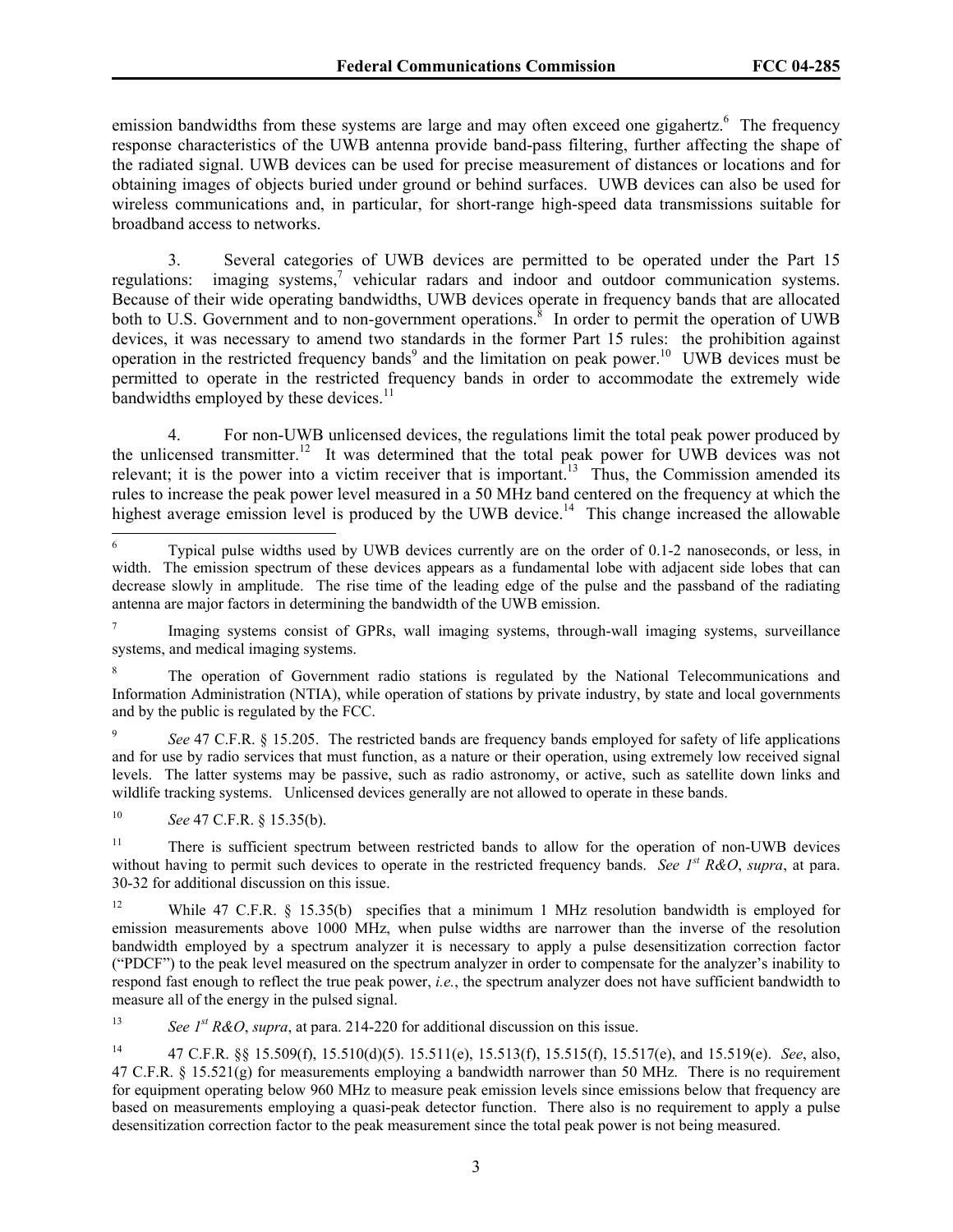peak power and modified the peak measurement procedure.

5. The authorization for UWB devices to operate in the restricted bands and the amendment to the peak power limit and peak measurement procedures raised concerns that harmful interference could be caused to critical safety systems. Several parties performed various analyses and tests to determine the interference potential from wideband sources.<sup>15</sup> In response to these interference concerns, the Commission, in cooperation with NTIA and other U.S. Government agencies, implemented the current UWB standards along with various operational restrictions on UWB devices. For example, UWB devices used outdoors for non-imaging applications are limited to hand-held devices that engage in two-way communications using the  $3.1$ -10.6 GHz band.<sup>16</sup> No outdoor fixed use of non-imaging UWB devices is permitted. These operational restrictions, in combination with conservative technical standards, were established to ensure that UWB devices can coexist with the authorized radio services without the risk of harmful interference while we gain additional experience with this technology.

6. On February 13, 2003, the Commission adopted a *MO&O* and *FNPRM* in this proceeding. The *MO&O* portion of that action responded to fourteen petitions for reconsideration that were filed in response to the *1st R&*O. Several changes to the UWB regulations were adopted to facilitate the operation of UWB devices used as through-wall imaging systems by law enforcement, emergency rescue and firefighter personnel in emergency situations or as ground penetrating radar ("GPR") systems. The regulations also were clarified regarding the coordination requirements for imaging systems and the limits on emissions produced by digital circuits associated with UWB operation. Two issues raised by the petitioners and denied in the *MO&O* were addressed in the *FNPRM*. Multispectral Solutions, Inc. ("MSSI") requested that the Commission not restrict UWB operations in the 3.1-10.6 GHz band to handheld devices but instead permit the operation of any type of device, including radar systems, as long as the device operated with a low pulse repetition frequency ("PRF"); Siemens VDO Automotive AG ("Siemens VDO") requested that the Commission permit the emission bandwidths and emission levels of a frequency hopping 22-29 GHz vehicular radar system to be measured while the transmitter is actively hopping. To obtain further comments, the Commission proposed the changes sought by MSSI and Siemens VDO in the *FNPRM* portion. In addition, on its own motion the Commission proposed: 1) to amend its peak power limits for Part 15 transmitters that employ wide operating bandwidths but do not operate under the UWB regulations; and 2) to eliminate the UWB definition<sup>17</sup> to permit any transmission

<sup>15</sup> 15 These analyses and tests have been filed in the record for this proceeding. *See*, for example, NTIA Special Publication 01-43, *Assessment of Compatibility between Ultrawideband Devices and Selected Federal Systems*, January 2001; NTIA Special Publication 01-45, *Assessment of Compatibility between Ultrawideband (UWB) Systems and Global Positioning System (GPS) Receivers*, February 2001; NTIA Special Publication 01-47, *Assessment of Compatibility between Ultrawideband (UWB) Systems and Global Positioning System (GPS) Receivers (Report Adendum)*, November 2001; NTIA Report 01-383, *The Temporal and Special Characteristics of Ultrawideband Signals*, January 2001; NTIA Report 01-384, *Measurements to Determine Potential Interference to GPS Receivers from Ultrawideband Transmission Systems*, February 2001; NTIA Report 01-389, *Addendum to NTIA Report 01-384: Measurements to Determine Potential Interference to GPS Receivers from Ultrawideband Transmission Systems*, September 2001; *Final Report UWB-GPS Compatibility Analysis Project*, 8 March 2001, Strategic Systems Department, The Johns Hopkins University/Applied Physics Laboratory; the study submitted by NTIA on March 21, 2001, on behalf of the Department of Transportation regarding tests performed at Stanford University; *A Model for Calculating the Effect of UWB Interference on a CDMA PCS System*, September 12, 2000, Dr. Jay Padgett, Senior Research Scientist, Telcordia Technologies attached to the Sprint comments of September 12, 2000; measurements and analysis submitted by Qualcomm in its comments of March 5, 2001; the analyses submitted by the Satellite Industry Association in several of its comments; and multiple others.

<sup>&</sup>lt;sup>16</sup> 47 C.F.R. § 15.519. Imaging systems consist of ground penetrating radars (GPRs) and wall imaging systems under 47 C.F.R. § 15.509, through-wall imaging systems under 47 C.F.R. § 15.510, surveillance systems under 47 C.F.R. § 15.511, medical imaging systems under 47 C.F.R. § 15.513, and vehicular radar systems under 47 C.F.R. § 15.515.

 $17$  47 C.F.R. 15.503(d).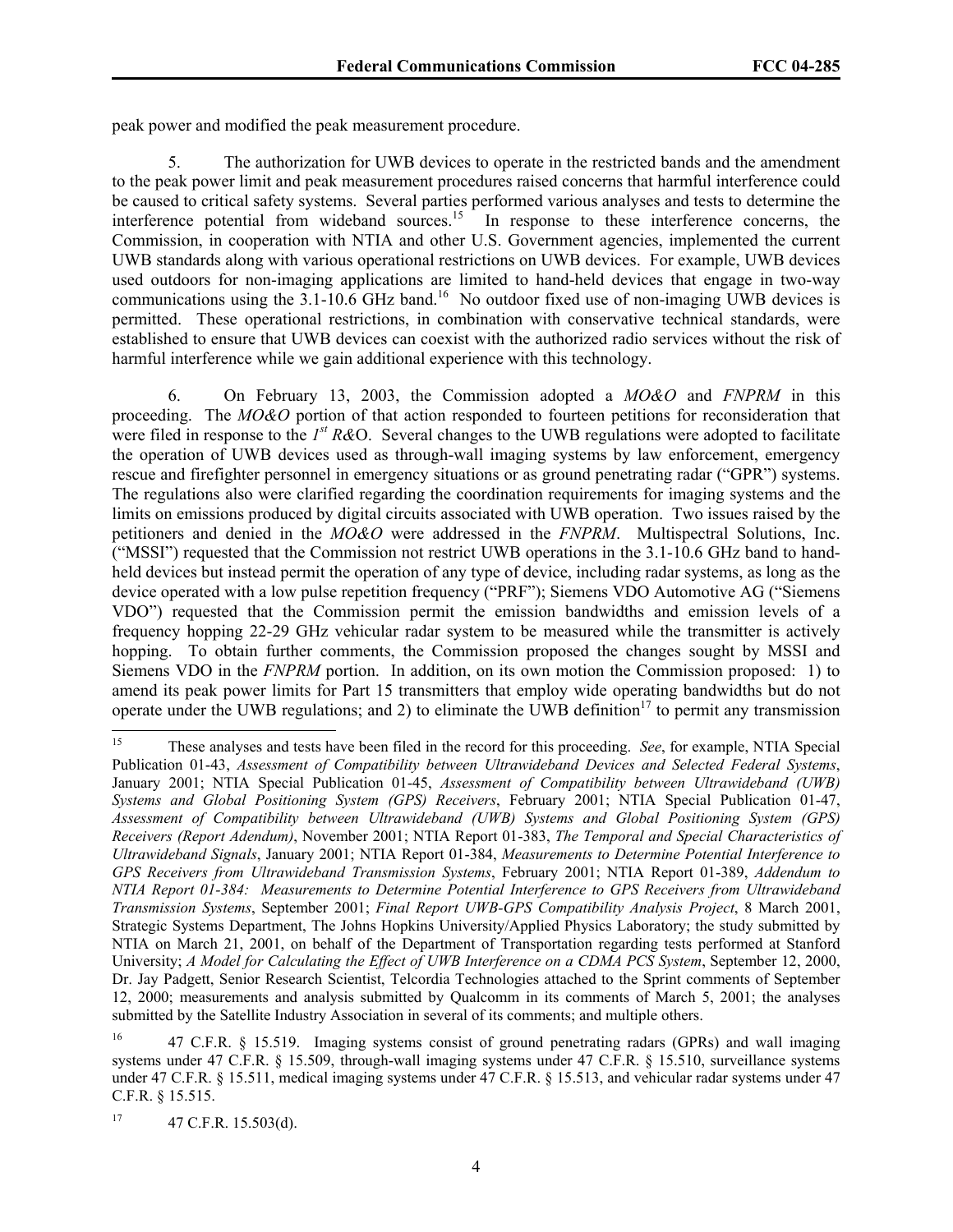system, regardless of its bandwidth, to operate under the UWB standards. In response to the *NPRM*, six parties filed comments, eight filed reply comments, and NTIA submitted a late-filed comment.<sup>18</sup> Because of our desire to coordinate with NTIA any changes to the regulations that could impact spectrum allocated for U.S. Government operations, we are accepting NTIA's late filed comment. All comments filed in this proceeding were considered by the Commission in its decisions. A list of the commenting parties, along with the abbreviations used to identify them, is attached as Appendix B.

7. Two parties filed petitions for reconsideration of the actions taken by the Commission in the *MO&O*. Cingular, Inc. ("Cingular") objects to the presence and level of emissions from UWB devices that may appear in the frequency bands allocated for the Cellular Radiotelephone Service ("cellular") and for the Personal Communications Services ("PCS"), claiming that the Commission can not legally permit the unlicensed operation of radio frequency ("RF") devices except as specifically authorized by Congress under 47 U.S.C. 307(e). Cingular also believes that cellular and PCS licensees have exclusive use of the spectrum assigned to their respective operations and that any emissions from UWB devices undermine this exclusivity. The Satellite Industry Association ("SIA") argues that the UWB emission limits in the 3650-4200 MHz band used by C-band fixed satellite systems ("FSS") are excessive and will result in harmful interference. XSI filed comments in response to the Cingular petition and Cingular filed a reply comment.<sup>19</sup> XSI also filed comments in response to the SIA petition, the Coalition of C-Band Constituents filed a letter supporting SIA's petition,<sup>20</sup> and SIA filed a late reply comment along with a motion for an extension of the reply comment period. That motion is granted and SIA's reply comment is accepted.

# **III. SECOND REPORT AND ORDER**

8. In the *FNPRM* the Commission proposed four amendments to Part 15 of its regulations. These amendments addressed: 1) the operation of low PRF systems in the 3.1-10.6 GHz band; 2) the measurement procedures applied to frequency hopping vehicular radar systems operating in the 22-29 GHz band; 3) the peak power limits applicable to wide-bandwidth, non-UWB Part 15 transmitters; and 4) the elimination of the UWB definition. These subjects are discussed below.

#### **A. Low PRF systems in the 3.1-10.6 GHz band**

9. Under the current regulations, UWB consumer devices, other than vehicular radar systems, are required to operate with their -10 dB bandwidth in the 3.1-10.6 GHz band and are limited to hand-held systems and to indoor-only systems.<sup>21</sup> In its petition for reconsideration of the *I<sup>st</sup> R&O*, MSSI requested that UWB systems employing a low pulse repetition frequency (PRF) be permitted to operate in the 3.1 GHz to 10.6 GHz band for any type of application.<sup>22</sup> MSSI argued that low PRF systems have less potential to cause interference than UWB devices operating at a high PRF. In the *FNPRM*, the Commission disagreed with MSSI that all low PRF systems have a low potential for causing interference, however, the Commission sought to develop a more complete record on this issue. In the *FNPRM*, the Commission specifically invited comment on whether to amend the rules to permit the operation of any UWB product under the UWB standards currently designated for hand-held devices<sup>23</sup> as long as the PRF

 $18\,$ 18 Siemens VDO, Delphi, MS Sedco, M/A-COM and SARA filed *ex parte* comments to the *FNPRM*. Siemens VDO and Delphi also filed *ex parte* comments in response to the submission from NTIA.

<sup>&</sup>lt;sup>19</sup> XSI filed *ex parte* comments in response to Cingular's reply comments.

<sup>&</sup>lt;sup>20</sup> This letter was filed in the time frame for reply comments to SIA's petition.

<sup>21 47</sup> C.F.R. §§ 15.517-15.519.

<sup>&</sup>lt;sup>22</sup> MSSI Petition for Reconsideration of the *1<sup>st</sup> R&O* at pg. 10-11. MSSI specifically mentioned vehicular radar systems as an example of such equipment. MSSI defined a low PRF as being less than 100 kpps.

<sup>23 47</sup> C.F.R. § 15.519.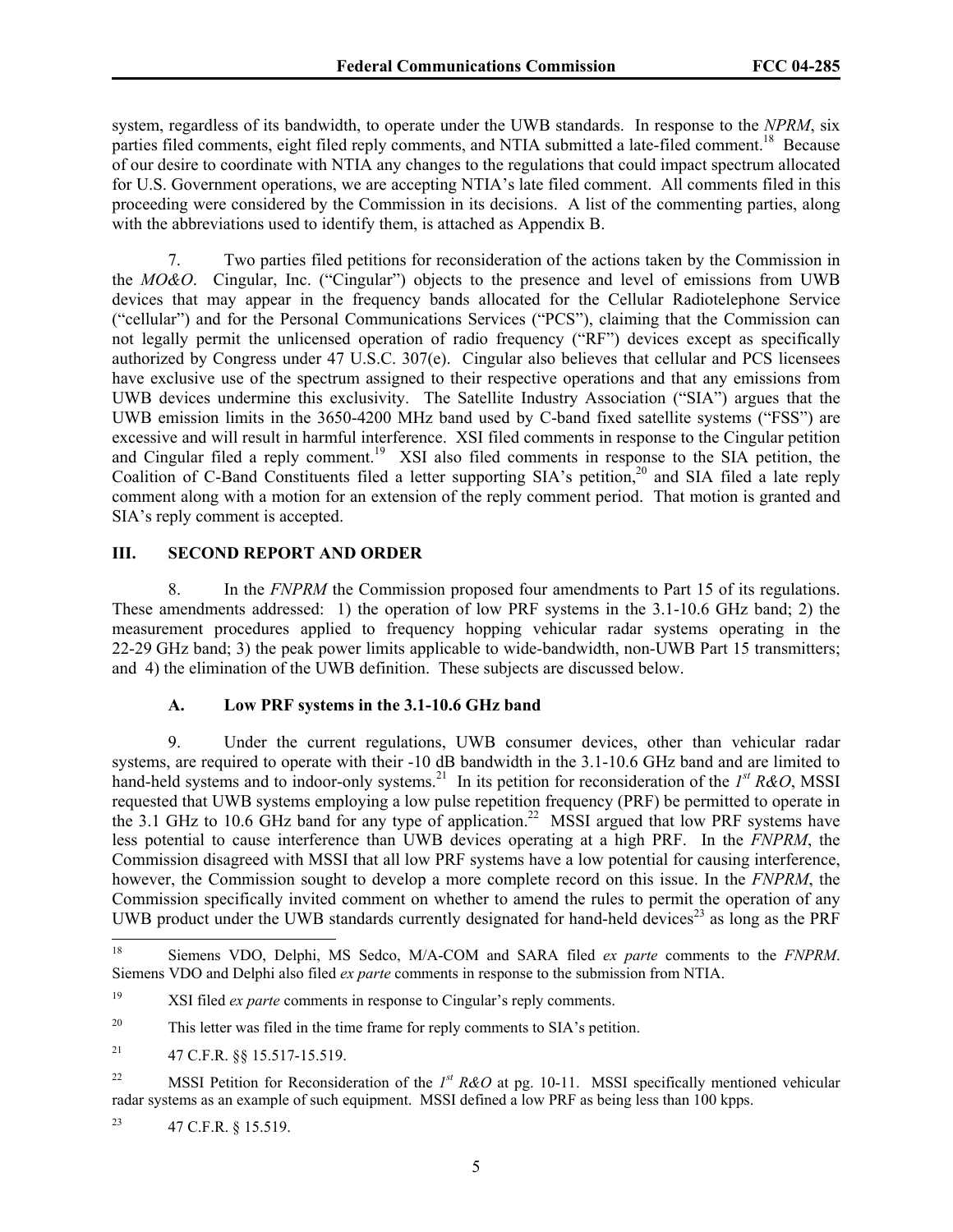does not exceed 200 kHz and the equipment employs a pulsed or an impulse modulation.<sup>24</sup> Comments were requested on whether a different PRF limit should be employed, if additional changes to the standards, including changes to the emission limits, are necessary to permit low-PRF outdoor applications, or if the expansion of outdoor UWB devices should be limited to include only low PRF vehicular radar systems. Specific technical analyses supporting the comments were requested.

10. Comments. MSSI comments that the restrictions on operating applications were implemented because the Commission was led to believe that UWB equipment must operate within the restricted frequency bands.<sup>25</sup> However, MSSI argues that it is practical to build UWB devices that can operate outside of the restricted bands, citing its indoor-only certified UWB radar system operating at 6.020-6.699 GHz and the non-restricted unlicensed availability of the 5.46-7.25 GHz band. MSSI is concerned that the restrictions placed on the use of UWB devices mean that its radar cannot be used in vehicles for collision avoidance and blind spot detection, nor can it be used onboard aircraft or ships. MSSI adds that it is not possible to certify its radar under the non-UWB regulations because the device would have to reduce its power to meet the peak power limit if the Commission were to apply a pulse desensitization correction factor ("PDCF").<sup>26</sup> In its reply comments, MSSI supplies a copy of a DARPA study<sup>27</sup> demonstrating that interference potential is in most cases determined by the average power of a UWB signal in the narrowest passband of a receiver and that UWB signals using very low PRFs are unlikely to cause interference to receivers of any kind.<sup>28</sup> MSSI requests that the Commission not limit the type or application of low-PRF UWB devices employed in the 3.1-10.6 GHz band, specifically citing vehicular radars and tagging systems<sup>29</sup> as examples of technologies that could operate in the 3.1-10.6 GHz band as a result of this change.

11. SARA supports expanding the permitted UWB usage in the 3.1-10.6 GHz band under the emission standards for hand-held devices.<sup>30</sup> Delphi also requests that the Commission amend the UWB rules to permit the operation of radar systems in the 3.1-10.6 GHz band and wants UWB transmitters employing any modulation type, including high PRF systems, to be permitted to operate outdoors in the 3.1-10.6 GHz band.<sup>31</sup> Delphi adds that permitting certain waveforms while excluding others constitutes an arbitrary, impermissible distinction unsupported by the technical characteristics of the signal and provides an unfair bias towards certain manufacturers. SIA opposes such a change, believing that high peak levels would expose fixed satellite service (FSS) receivers to harmful interference.<sup>32</sup> SIA opposes

<sup>24</sup> 24 The current UWB regulations do not contain a limit on PRF nor do they restrict the type of modulation provided that the UWB emitter, at any point in time, has a fractional bandwidth of at least 0.20 or a -10 dB bandwidth of at least 500 MHz. *See* 47 C.F.R. § 15.503(a), (c) and (d).

<sup>&</sup>lt;sup>25</sup> 47 C.F.R. § 15.205. MSSI comments of  $7/21/03$  at pg. 1-2.

<sup>&</sup>lt;sup>26</sup> The PDCF is a technique used to determine the true pulse amplitude based on measurements taken from a spectrum analyzer. If the pulse width is narrower than the inverse of the resolution bandwidth, the analyzer does not use sufficient bandwidth to measure all of the energy in the pulsed signal. Thus, when narrow pulses are employed it may be necessary to apply a PDCF to obtain the total peak emission level. The level obtained from the spectrum analyzer measurement of the peak emission can be considerably increased by the addition of the PDCF to obtain the true peak emission level.

<sup>27</sup> *UWB Parameters for EMC Coexistance* [sic] *with Legacy Systems*, Final Report, 31 June 2003, Defense Advanced Research Projects Agency ("DARPA"), NETEX Program.

<sup>&</sup>lt;sup>28</sup> MSSI reply comments of  $7/25/03$  at pg. 1-2.

<sup>&</sup>lt;sup>29</sup> The tagging systems described by MSSI employ a transmitter incorporated into a "tag" that can be attached to persons or objects for tracking purposes.

 $30$  SARA comments of  $7/21/03$  at pg. 2-3.

<sup>&</sup>lt;sup>31</sup> Delphi comments of  $7/18/03$  at pg. 1-5: reply comments of  $8/20/03$  at pg. 1-2.

 $32$  SIA reply comments of  $8/20/03$  at pg. 1-3.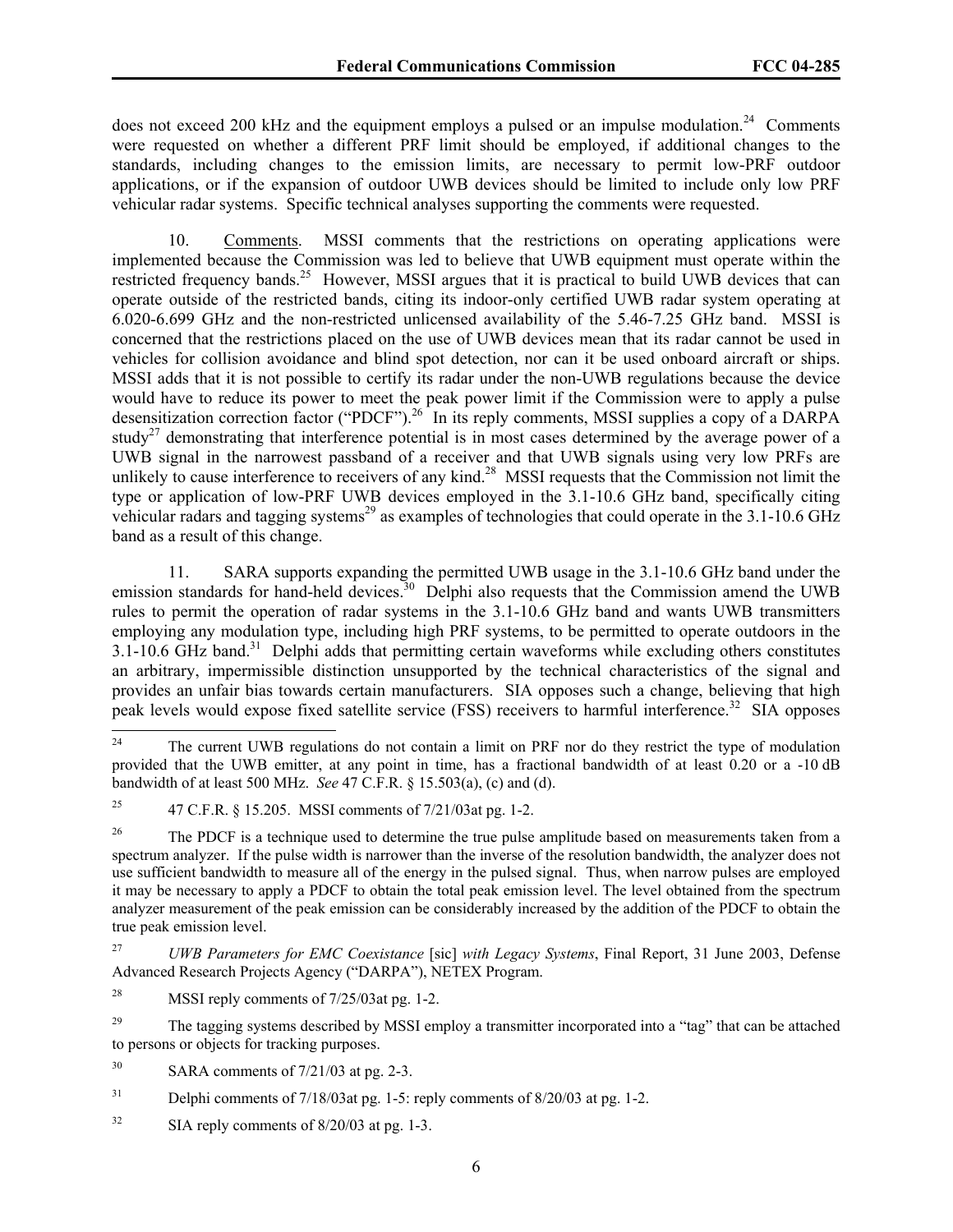the elimination of a PDCF above 1 GHz and wants the PDCF to continue to be applied to UWB devices.<sup>33</sup> XM and Sirius also object to an expansion of the potential UWB applications until the proponents provide information regarding the technical configurations of their systems along with an analysis demonstrating how interference to the Satellite Digital Audio Radio Service (SDARS) can be avoided.<sup>34</sup> James Page states that the reason for a low PRF is to obtain a high peak level to achieve longer transmission ranges and that this results in larger noise increases to the licensed services.<sup>35</sup> James Page adds that the DARPA study only considers defense systems.

12. NTIA states that the emission limits applicable to hand-held UWB devices are adequate to protect Government systems from interference independent of the PRF or the application of the device.<sup>36</sup> NTIA adds that the modulation employed in these systems must be limited to impulse modulation or to high speed chipping rates with bandwidths that comply with the existing UWB requirements. NTIA further states that the Commission needs to retain its existing prohibition against fixed outdoor infrastructures and the use of UWB devices in toys.

13. Discussion. The interference potential of UWB devices is controlled by several factors. Limits on the average and peak emission levels produced by the devices are only one method of controlling potential interference. The potential for interference also can be reduced by limiting the proliferation of products, the applications for which the device may be employed and the manner in which the devices may be operated. While we determined that the emission limits established for UWB operation are sufficient to prevent interference to the authorized services, we also believe that our introduction of UWB devices should be conservative to further ensure that no interference will occur, especially to critical radio services operating in the restricted bands, from what could be widely prolific devices. For that reason, the Commission, in cooperation with NTIA, limited outdoor UWB operation to hand-held communication systems, severely curtailing outdoor proliferation. We find no evidence in the comments to support changing our UWB standards at this time. We note that UWB devices for consumer applications have not yet been placed on the market and, thus, we still have not gained the desired experience with these devices that we believe is necessary before it would be appropriate to consider whether the standards should be relaxed.

14. As previously stated by the Commission, low PRF UWB systems can have a higher potential for causing interference than high PRF UWB systems. Operation with a low PRF results in closer frequency spacing of the spectral emission lines. This, in turn, increases the probability that emissions will appear within the bandwidth of a victim receiver. Further, as the PRF decreases, the peak to average ratio increases. For UWB systems employing a low PRF, the peak emission limit becomes the defining standard and the average emission level decreases below the limit specified in the regulations. Accordingly, UWB devices employing a low PRF are constrained in their output levels by the limit on peak emission levels, not by the limit on average emission levels.<sup>37</sup> Further, if the pulse repetition frequency of the UWB signal is much greater than the bandwidth of a receiver, the emission may appear to be random noise or a continuous wave (CW) signal, the effect of which is proportional to the average power in the UWB signal within the receiver's bandwidth. However, if the PRF is much less than the

 $33$ Id. at pg. 4. It should be noted that a PDCF is not required to be used in the measurement of peak power from UWB devices since the peak power is based on the peak power density over a 50 MHz bandwidth and not on the total peak power produced by a UWB device.

<sup>&</sup>lt;sup>34</sup> XM and Sirius reply comments of 8/20/03 at pg. 1, 7-8.

<sup>&</sup>lt;sup>35</sup> James Page comments of 7/18/03 at pg. 1 and reply comments of 7/30/03 at pg. 1.

 $36$  NTIA comments of  $1/15/04$  at pg. iv and 4-5.

<sup>&</sup>lt;sup>37</sup> Conversely, high PRF systems would be limited by the average limit established under the rules and not by the peak limit.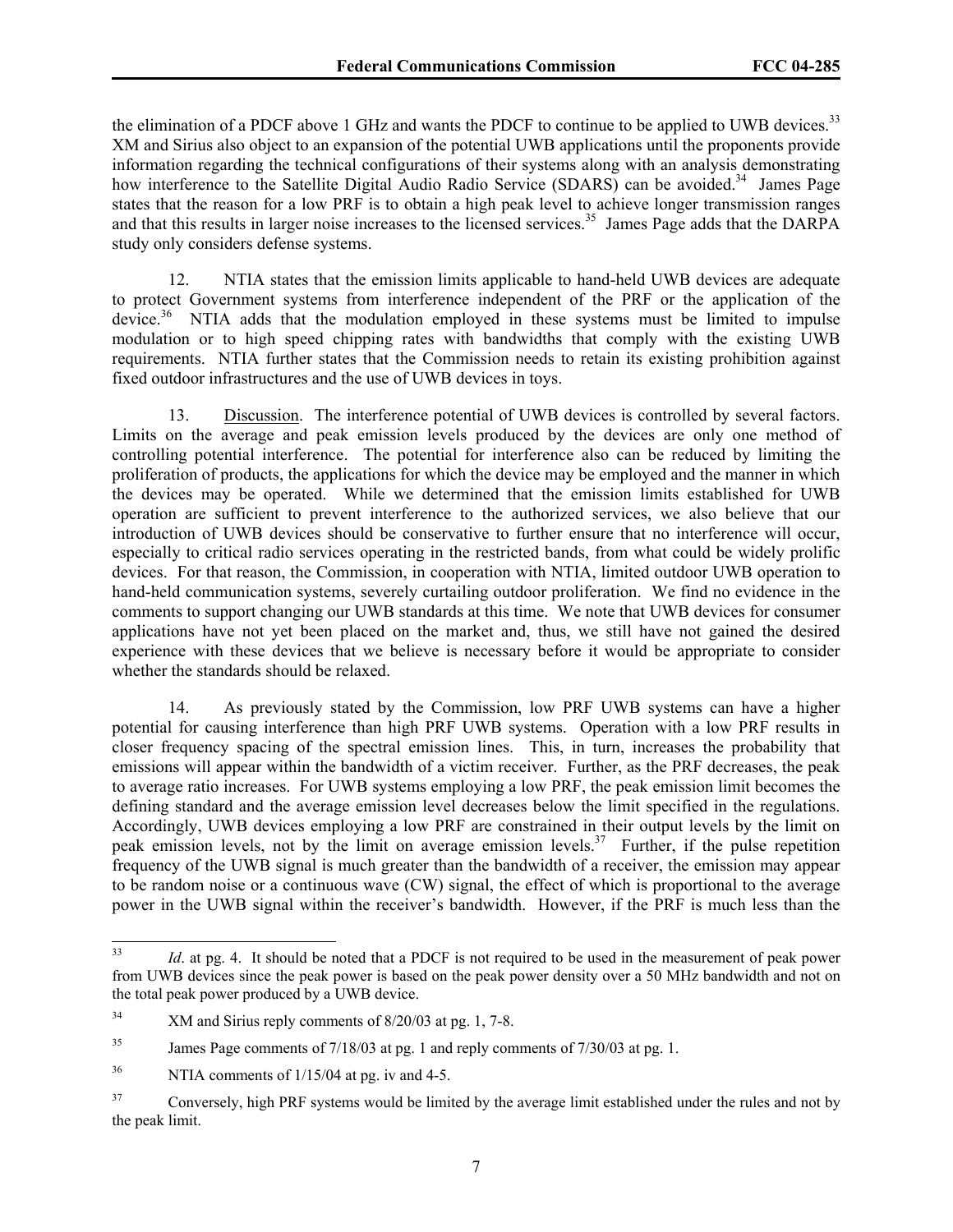receiver's bandwidth, the UWB signal may appear to the receiver as impulsive noise and the effect is proportional to the peak power of the UWB signal unless some type of signal processing is incorporated in the victim receiver. The examples provided by MSSI demonstrating no harmful interference from low PRF UWB devices rely solely on receivers incorporating signal processing techniques, such as GPS receivers, and may not be applicable to many types of receivers in use today. The DARPA study submitted by MSSI does indeed demonstrate that radio receivers used in defense applications are not sensitive to peak emissions from UWB devices that operate with a PRF that is no greater than one percent of the victim receiver bandwidth.<sup>38</sup> However, this finding may not be generally applicable to all radio operations. As stated in the DARPA study, "error correction coding reduces the probability of interference even more. Receivers that respond to peak signals are more susceptible to interference from low PRF UWB devices, but even these can benefit from interference cancellation techniques." It is because of the incorporated signal processing that many systems are able to reject interference from low PRF emissions. Indeed, the analyses performed by NTIA regarding the susceptibility of Government systems to peak emission levels referenced possible mitigation effects from signal processing.<sup>39</sup>

15. The existing UWB rules limit outdoor consumer products in the 3.1 to 10.6 GHz range to hand-held devices that employ two-way communications.<sup>40</sup> Typically, such products are expected to employ high PRFs in order to maximize data through-put. Consequently, these products generally would be constrained primarily by the average emission limit and would have peak emissions well below the peak limit. Also, the PRF used in the UWB hand-held devices generally would be greater than the bandwidth of the receivers used in the authorized radio services, resulting in any interference impact being proportional to the average power in the UWB signal. The same is not true for UWB systems employing a low PRF. No measurement or other data has been submitted which demonstrates that highproliferation systems operating outdoors at the UWB levels could be added anywhere within the  $3.1-10.6$  GHz without increased interference risks.<sup>41</sup> While some receivers may not be susceptible to interference from UWB systems that employ very low PRFs, this is dependent on both the bandwidth of the victim receiver and the error correction techniques employed in that receiver. There is not sufficient information to state that UWB devices, simply because they operate below some specified PRF, can not be a source of harmful interference to all receivers over a broad part of the spectrum. Accordingly, we do not agree that the UWB regulations should be amended at this time to permit any type of low PRF device to operate anywhere in the 3.1-10.6 GHz band under the standards for hand-held UWB devices. We do, however, believe that some relief may be possible in a limited portion of this frequency band. It appears that the primary goal of MSSI, SARA and Delphi is for the Commission to permit wide bandwidth systems to operate outdoors at the peak power limit permitted under the UWB regulations. As indicated above, the Commission also proposed in the *FNPRM* to increase the peak limit for non-UWB devices. We believe that changes to the non-UWB peak power level, as discussed in the following paragraphs, will accommodate the equipment designs sought by MSSI, SARA and Delphi.

<sup>38</sup> 38 *UWB Parameters for EMC Coexistance* [sic] *with Legacy Systems*, *supra*, at pg. 20. The DARPA study also concluded that high PRF, non-dithered systems have a reduced potential for causing interference due to the lower probability that a spectral line will appear in the passband of the victim receiver but found that interference could occur if the spectral line did appear in the receiver passband more than one percent of the time.

 $39$  NTIA comments of  $1/15/04$  at pg. A-4, A-6, A-8, and B-3.

<sup>40 47</sup> C.F.R. §  $15.519(a)(1)$ .

<sup>&</sup>lt;sup>41</sup> For example, amending the rules to permit the UWB devices operating in the 3.1-10.6 GHz band to be use for vehicular radar systems, as requested by MSSI, could result in tens of millions of new UWB transmitters emitting outdoors.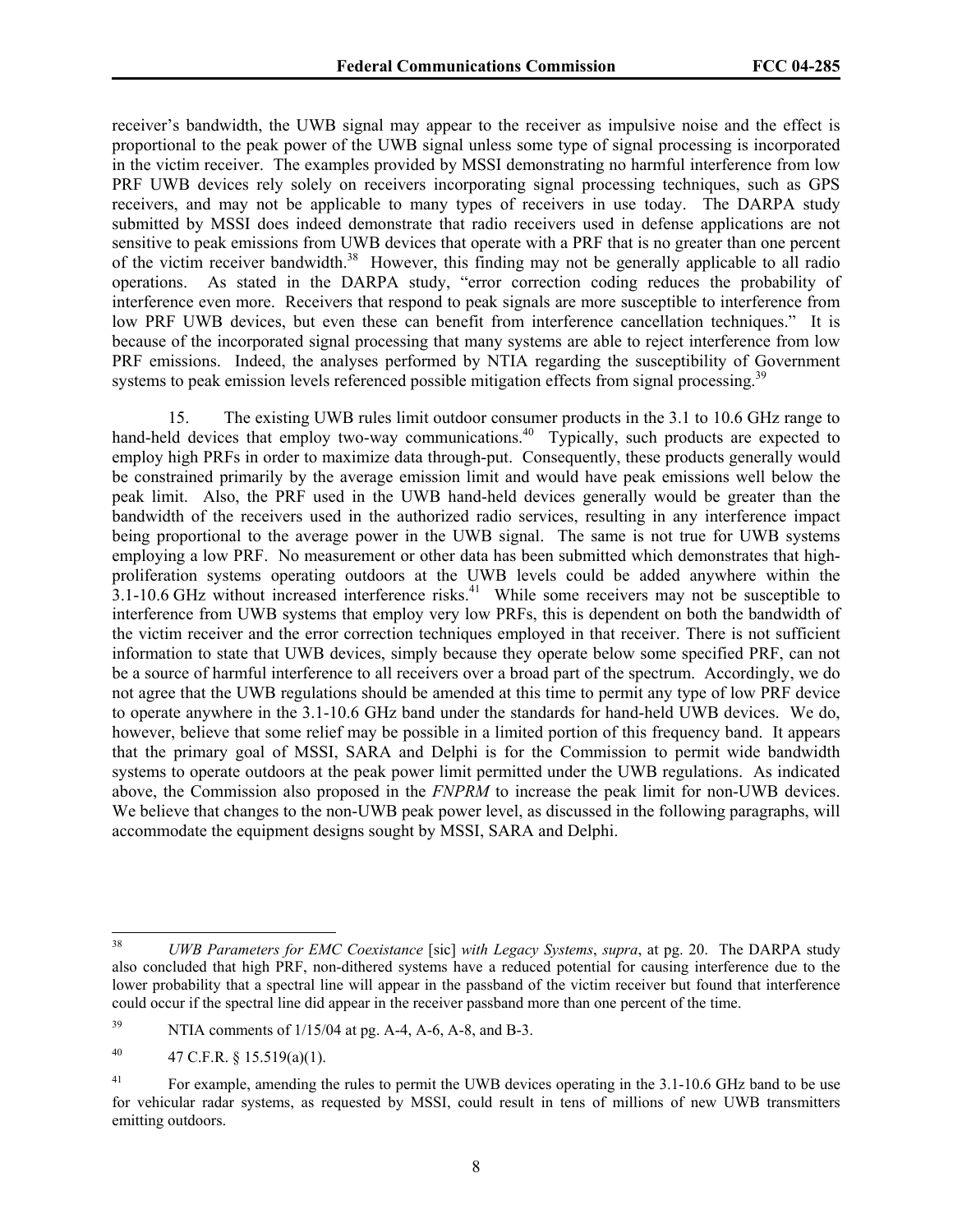# **B. Non-UWB peak power emission limits in the 5925-7250 MHz and 16.2-17.7 GHz bands**

16. Unless otherwise specified, the emissions below 1000 MHz from Part 15 unlicensed devices, other than UWB devices, are measured using a CISPR quasi-peak detector and all emission limits at 1000 MHz and higher are based on average measurements.<sup> $42$ </sup> When an average emission limit is specified, the rules also specify a limit on peak power that is 20 dB greater than the average limit.<sup>43</sup> For Part 15 devices other than UWB devices, the total peak output power of the transmission must be measured. In some cases, peak measurement by a spectrum analyzer requires the application of a pulse desensitization correction factor (PDCF) in order to compensate for the analyzer's inability to respond fast enough to measure the true peak for pulse widths narrower than the inverse of the resolution bandwidth. The level obtained from the spectrum analyzer measurement of the peak emission can be considerably increased by the addition of the PDCF to obtain the true peak emission level. This standard was implemented when Part 15 devices primarily employed narrowband emissions.

17. Throughout this proceeding, the Commission recognized that the peak emission limit specified in 47 C.F.R. § 15.35(b) was established based on the operation of narrowband transmission systems and may unfairly penalize some wideband operations, effectively prohibiting the operation of these devices.44 Indeed, the Commission noted that the existing limit on the total peak power level is not well suited to measure the operation of, or represent the interference potential of, transmitters that employ extremely wide bandwidths. It is for that reason that the UWB standards permit the peak power to be measured over a bandwidth of 50 MHz, rather than over the entire bandwidth of the transmission. As stated in the  $I^{st} R\&O$ , the total peak power produced by the UWB device is not relevant to interference potential as there are no receivers employed in the authorized radio services that operate at the bandwidths used by UWB systems.<sup>45</sup> The widest bandwidth that normally would be employed by victim radio receivers is about 50 MHz. Thus, the Commission expressed its belief that the current limit on peak emissions from Part 15 intentional radiators could be amended to reflect a limit similar to that adopted in the *1st R&O* for UWB systems, eliminating the bias under the Part 15 regulations towards non-UWB wideband operations.

18. Under the UWB regulations, the EIRP limit on peak emissions is 0 dBm based on the use of a 50 MHz resolution bandwidth (RBW).<sup>46</sup> To facilitate testing, the rules permit the application of a lower RBW, down to as low as 1 MHz, provided the peak limit is similarly reduced to the level 20 log (RBW/50) dBm EIRP, where RBW is the resolution bandwidth in megahertz.<sup>47</sup> This peak limit applies to the 50 MHz bandwidth centered at the UWB highest radiated emission level. The Commission proposed to amend 47 C.F.R. § 15.35(b) to permit an equivalent peak limit for non-UWB wideband Part 15

<sup>45</sup> *I*<sup>st</sup> R&O, *supra*, at para. 214.

<sup>46</sup> In order to accurately measure a peak signal, the video bandwidth must not be less than the RBW. Ideally, the video bandwidth should be at least 3 times the RBW.

<sup>47</sup> While some types of emissions have a peak-to-average level that changes based on 10 log (RBW/50), others change at a rate of 20 log (RBW/50). The use of the (20 log) formula ensures that the peak level will not exceed the actual UWB standard, 0 dBm in a 50 MHz bandwidth, regardless of the type of modulation employed.

<sup>42</sup> 42 47 C.F.R. § 15.35(a) and (b).

<sup>43 47</sup> C.F.R. § 15.35(b).

<sup>&</sup>lt;sup>44</sup> For example, a wideband device that occupies a 1 GHz bandwidth with emissions that appear as Gaussian noise is permitted to operate at an average limit of –41.3 dBm/MHz which is equivalent to an average limit of -11.3 dBm/GHz; however, the transmitter also must comply with a total peak limit of –21.3 dBm. Thus, its average emission level may comply with the standards even though the average emission level exceeds the limit on peak emissions.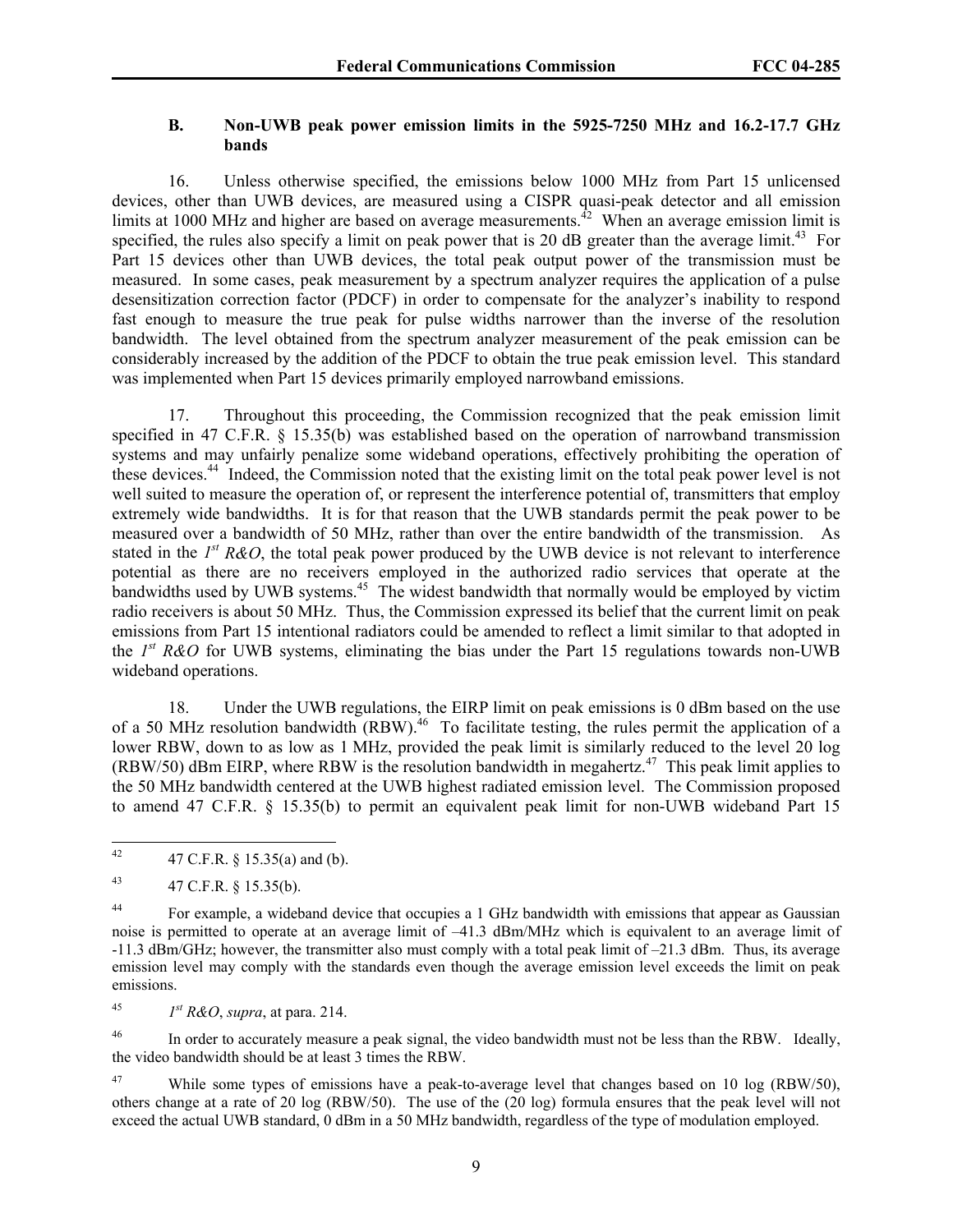transmission systems.

19. For the peak emission measurement for wideband devices, the Commission proposed that the RBW may not exceed 10 percent of the -10 dB bandwidth of the emission. This proposal was based on the requirement that UWB emitters, which must employ a minimum -10 dB bandwidth of 500 MHz, have a peak limit based on a 50 MHz bandwidth, *i.e.*, they use a resolution bandwidth that is not greater than 10 percent of the minimum -10 dB bandwidth. Comments were requested on this proposal. Comments also were requested on the alternative proposal presented by MSSI, namely the rules should be amended to permit devices operating above 1000 MHz under the Part 15 general emission standards in 47 C.F.R. § 15.209 to comply with a peak emission limit of 5000  $\mu$ V/m at 3 meters based on a measurement using a peak detector, a 1 MHz resolution bandwidth and a video bandwidth of no less than 1 MHz.<sup>48</sup> The Commission requested comments on any changes to the interference potential of wideband Part 15 devices that may occur as a result of these proposals and requested technical support for comments arguing interference concerns.

20. Comments. Delphi and Siemens VDO support the proposed change to permit wideband non-UWB devices to operate under the same limit as applied to UWB devices, agreeing that the current rules unnecessarily constrain non-UWB devices, but request that the peak emission level be measured using an RBW as wide as the -10 dB bandwidth of the emission.<sup>49</sup> Siemens VDO indicates that a peak limit based on a RBW that is 10 percent of the -10 dB bandwidth should apply only to the emissions in the restricted bands with the caveat that the total EIRP must be reduced by 20 log (50 MHz/instantaneously occupied bandwidth) dB.<sup>50</sup> Siemens notes that some systems would have as much as a 6 dB measurement penalty on the peak level by basing the power limit on the 20 log (RBW/50) proposed by the Commission, but states that this error would be reduced below 0.5 dB if the RBW is based on the  $-10$  dB bandwidth of the emission.<sup>51</sup> Alternatively, Siemens VDO suggests that the Commission adopt a peak limit of -28 dBm/MHz. James Page states that peak signals can cause more interference in some systems and requests that all peak emissions be limited to -34 dBm/MHz.<sup>52</sup> Delphi opposes as inappropriate the proposal from MSSI to employ a 1 MHz bandwidth to measure peak power under current non-UWB rules, indicating that this change could allow extremely high peak emissions that are as much as 20 times greater for low PRF radars than what was contemplated by the Commission.<sup>53</sup> NTIA requests that the optional peak limit be established as -34 dBm/MHz instead of the 20 log (RBW/50) dBm proposed in the *FNPRM*. NTIA supplies extensive analyses to demonstrate that the peak power limit should not be increased to 5000 uV/m/MHz, as requested by MSSI, unless the duty cycle of the Part 15 emitter is one percent or less than the bandwidth of the victim receiver.<sup>54</sup> MSSI expresses an interest in manufacturing low power, unlicensed radar systems, tracking devices and other equipment in the 5460-7250 MHz band, citing its UWB radar imaging system that operates in the 6020-6699 MHz band.<sup>55</sup> Delphi expresses a similar interest in manufacturing high-PRF radar systems in the

<sup>49</sup> Delphi comments of  $7/18/03$  at pg. 2 and 7; Siemens VDO comments of  $7/21/03$  at pg. 15-16.

<sup>50</sup> In other words, systems employing a bandwidth of less than 50 MHz would be required to operate at a peak power level that is reduced below 0 dBm by an amount that is dependent on the actual emitted bandwidth.

51 Siemens VDO comments of 7/21/03 at pg. 28-30. Siemens VDO conditions this statement on the specific case where the PRF is equal to or greater than the RBW, referencing NTIA Report 01-383, *supra*, at figure 8.86 on pg. 8-46 through 8-48.

<sup>52</sup> James Page comments of 7/18/03 at pg. 1.

53 Delphi comments of 7/18/03 at pg. 7-8; Delphi reply comments at pg. 3.

<sup>54</sup> NTIA comments of 1/15/04 at pg. 6-13 and at Appendices A and B.

55 MSSI comments of 7/2103 at pg. 1-2. MSSI also has obtained certification for an indoor-only UWB tracking system operating in the 5751-7001 MHz band.

<sup>48</sup> 48 A field strength limit of 5000 uV/m, as measured at 3 meters, is equivalent to an EIRP of –21.3 dBm.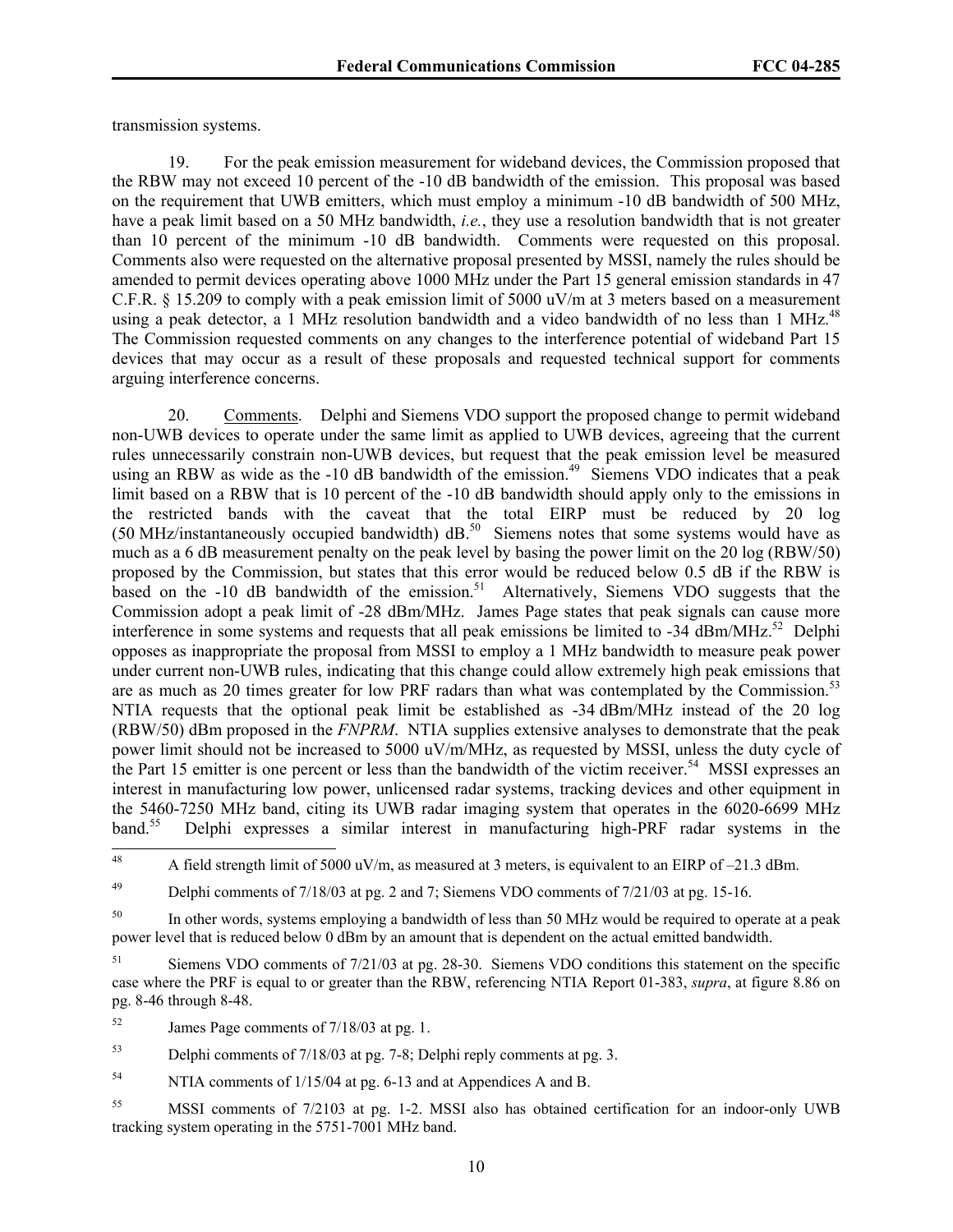5460-7250 MHz band<sup>56</sup> and also requests that a higher peak power level be applied to its vehicular Back-Up Aid radar system operating in the 16.2-17.7 GHz band.<sup>57</sup> No objections were raised in the comments regarding operation within these frequency bands.

21. Discussion. We continue to believe that the current rules unnecessarily discriminate against the use of wideband unlicensed systems. For example, a transmission system operating above 1000 MHz with more than a 1 GHz bandwidth and a white Gaussian noise energy distribution is subject to an average emission limit of -41.3 dBm/MHz which is equivalent to an average emission level of -11.3 dBm/GHz. However, the total peak power limit for this emission is only -21.3 dBm. Thus, the average signal in this 1 GHz bandwidth complies with the standards but is, by itself, already 10 dB greater than the limit on the total peak power from the device. As already demonstrated by the Commission, the total peak power of such a wideband system is not relevant to the interference potential of the device. Rather, it is the potential power in the bandwidth of the victim receiver that is relevant. Recognizing that the widest receiver bandwidths generally encountered are less than 50 MHz,<sup>58</sup> we determine that this discrimination against wideband systems can be eliminated by amending the rules to specify the peak power from a wideband Part 15 device based on the power density in a 50 MHz bandwidth, as specified for UWB devices. However, we also recognize that allowing increased peak power levels could have an impact on some radio services. Further, we are concerned that allowing higher peak power levels could result in a significant increase in the number of consumer products along with a corresponding increase in interference potential. We conclude that some cautious constraints on the permitted frequency bands of operation and the standards for operation within those bands are necessary while we gain this experience.

22. As noted earlier, if the pulse repetition frequency of the UWB signal is much greater than the bandwidth of a receiver, the emission may appear to be random noise or a CW signal, the effect of which is proportional to the average power in the UWB signal within the receiver's bandwidth. However, if the PRF is much less than the receiver's bandwidth, the UWB signal may appear to the receiver as impulsive noise and the effect is proportional to the peak power of the UWB signal. Further, interference effects can be mitigated if error correction techniques are incorporated in the victim receiver. As noted earlier, receivers that employ error encoding techniques have some immunity to peak power levels, responding instead to the average emission levels.<sup>59</sup>

23. We conclude that higher peak emission levels can be permitted in the 5925-7250 MHz band without a corresponding increase in the potential that harmful interference would be caused.<sup>60</sup> The fixed, fixed-satellite, and mobile systems employed in this band likely incorporate a sufficient level of signal processing to reduce, if not eliminate, their vulnerability to increased peak emission levels, $^{61}$  or it is expected that such authorized systems would generally be located in remote areas or with the receiving antennas situated in such a manner that they would not be routinely subject to emissions from nearby Part

<sup>56</sup> 56 Delphi comments of 7/18/03 at pg. 2-5. While the levels of the emissions from high-PRF systems would be constrained based on our average emission limits under the standards adopted for UWB devices, the current non-UWB peak limit prevents such systems from being employed.

<sup>57</sup> Delphi *ex parte* comments of 4/13/04 at pg. 2.

<sup>58</sup> EESS passive receivers were cited by NTIA as an exception to this specification.

<sup>&</sup>lt;sup>59</sup> The examples provided by MSSI demonstrating no harmful interference from low PRF UWB devices were based on receivers incorporating signal processing techniques, such as GPS receivers and U.S. Government receivers used in defense applications.

<sup>&</sup>lt;sup>60</sup> Operation in this frequency band currently is permitted under the Part 15 general emission limits in 47 C.F.R. § 15.209.

<sup>&</sup>lt;sup>61</sup> This, of course, requires that the peak emission levels be low enough that the front ends of the receivers are not saturated.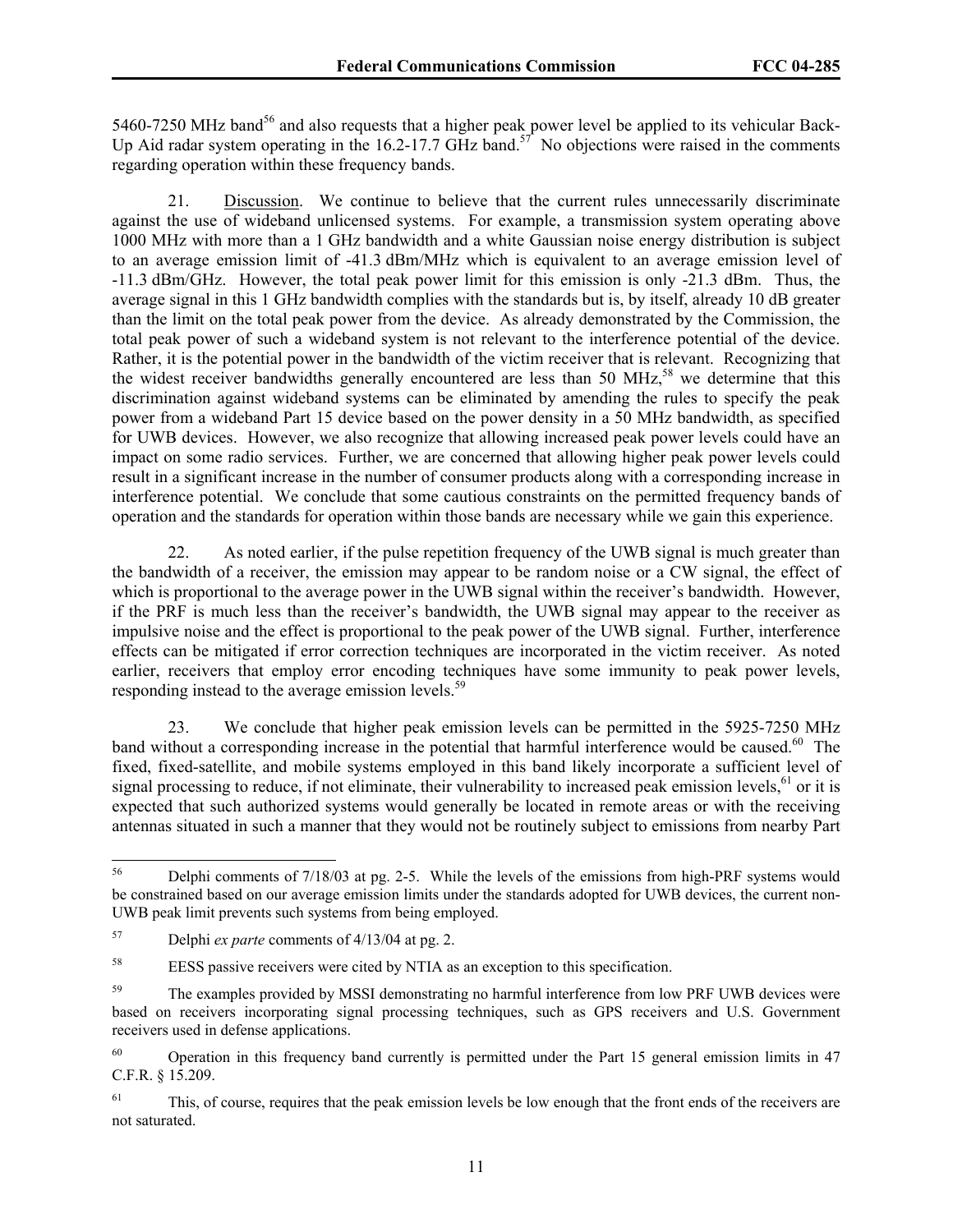15 devices. While the comments request that we also permit higher peak emission limits in the 5460-5925 MHz band, we determine that it is not prudent to do so until we have gained more experience with the unlicensed devices that may be developed. Authorized services in the 5460-5925 MHz band include the Amateur Radio Service and the Intelligent Transportation Systems, both of which could be operating in close proximity to, and susceptible to interference from, unlicensed devices.

24. We also conclude that higher peak emission levels can be permitted in the 16.2-17.7 GHz band, as requested by Delphi. However, it is not clear that sufficient signal processing would be employed to negate the increase in peak emission levels to radiolocation and Earth Exploration Satellite Systems ("EESS") operating in this band.<sup>62</sup> Thus, we determine that a more cautious approach should be employed. Limiting operation in the 16.2-17.7 GHz band to vehicular back-up assistance radars that operate only when the vehicle is in reverse will significantly limit the proliferation of such devices which should ensure that harmful interference does not occur to the authorized radio services. In addition, potential equipment manufacturers should be forewarned that the 17.3-17.7 GHz portion of the 16.2-17.7 GHz band has been allocated in Region 2 and the United States for the Broadcast Satellite Service, effective April 1, 2007. Once this allocation becomes effective, there is a possibility that the 17.3-17.7 GHz band may become designated as a restricted band<sup>63</sup> and that Part 15 fundamental emissions will be prohibited in this portion of the spectrum.

25. Based on the above, we are adopting a peak limit for the 5925-7250 MHz and 16.2-17.7 GHz bands that is equal to 20 log (RBW/50) dBm EIRP with RBW, the resolution bandwidth of the measurement instrument, being 1 to 50 MHz, as proposed in the *FNPRM*. This peak level is consistent with the peak limit applied to UWB operation. As with UWB devices, this peak limit would apply to the 50 MHz band centered at the frequency at which the highest average emission level occurs. We agree with the commenting parties that a RBW not wider than the -10 dB bandwidth of the emission should be permitted, instead of an RBW based on 10 percent of the -10 dB bandwidth as was proposed in the *FNPRM*. If frequency hopping or stepped frequency modulation is employed, the frequency hop or step function shall be disabled and the transmitter shall operate continuously on a fundamental frequency to measure the -10 dB bandwidth that is used to determine the maximum RBW that may be employed for the peak emission level.

26. We recognize that the above actions will increase the proliferation of unlicensed devices operating in the 5925-7250 MHz band. Thus, we conclude that a cautious approach to the emission standards is appropriate. As discussed above, we also conclude that a cautious approach is necessary for the emission standards adopted for vehicular back-up assistance radars operating in the 16.2-17.7 GHz band. Operation currently is permitted within the 5925-7250 MHz and 16.2-17.7 GHz bands at an emission level of -41.3 dBm/MHz based on a linear average.<sup>64</sup> However, we note that the UWB technical standards, established based on several interference analyses, represent a cautious approach to preventing harmful interference.<sup>65</sup> The UWB standards permit lower fundamental emissions and unwanted

<sup>62</sup> We believe that the satellite systems operating in the 17.3-17.7 GHz band will employ sufficient signal processing techniques to demonstrate some immunity to increased peak signal levels.

<sup>63 47</sup> C.F.R. § 15.205.

<sup>&</sup>lt;sup>64</sup> 47 C.F.R. § 15.209. The maximum specified emission limit in these frequency bands is 500 uV/m, as measured at 3 meters using a 1 MHz resolution bandwidth. This field strength level is equivalent to an EIRP of -41.25 dBm/MHz.

<sup>&</sup>lt;sup>65</sup> Emissions above 960 MHz from UWB devices are based on the use of an RMS average. Emissions above 1000 MHz from non-UWB devices are based on a linear average. As previously indicated by NTIA, RMS levels are proportional to the measurement bandwidth and the spectral power density, irrespective of pulse rate or modulation. *See* NTIA Report 01-383, *supra*, at pg. 8-44. Agilent also states that an RMS detector reports the true average power for each part of the measurement span which is particularly useful when measuring non-continuous waveforms such as those produced by frequency switching or packet based transmissions. Agilent adds that the (continued....)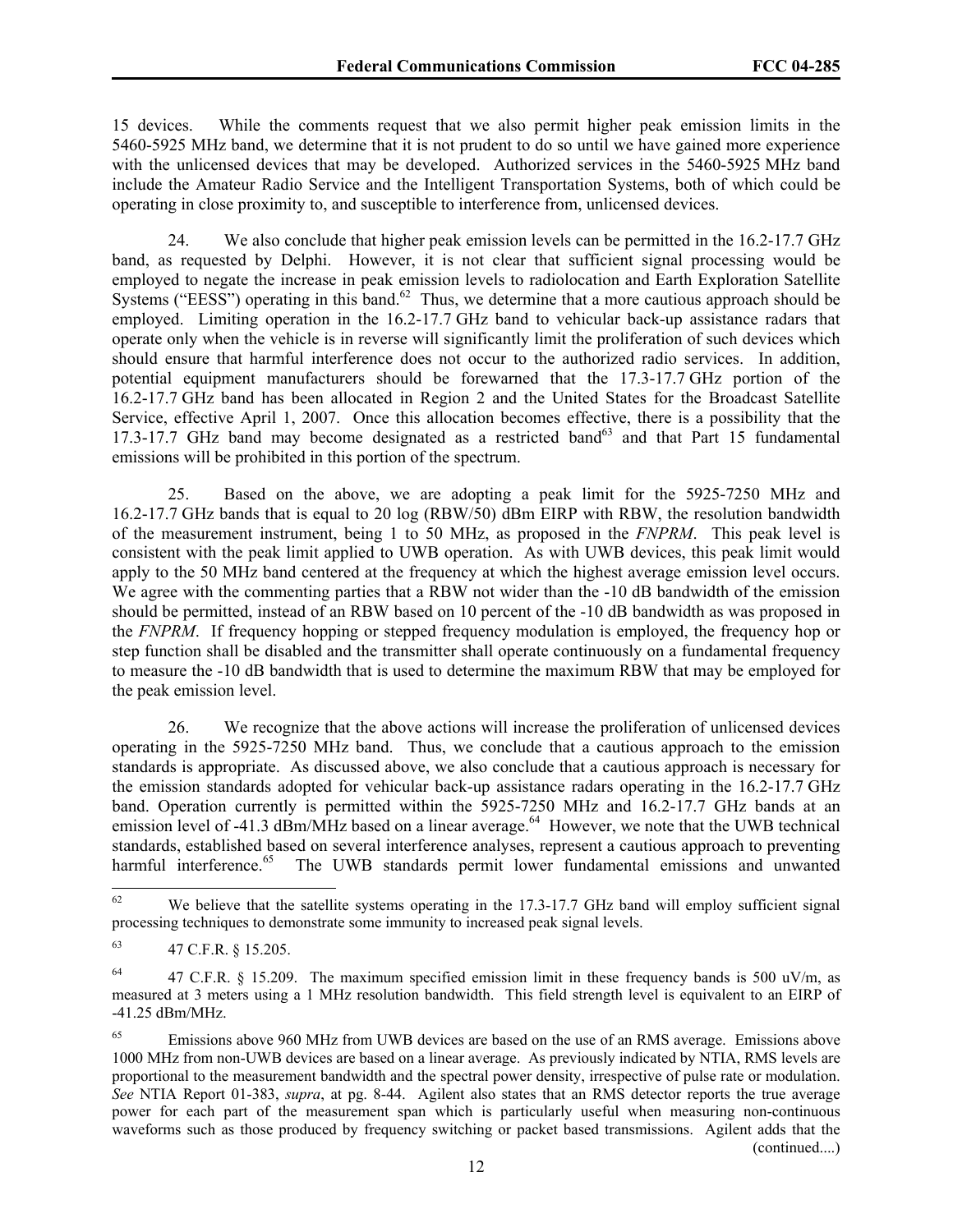emissions than those currently permitted for non-UWB devices. Further, NTIA requests that unwanted emissions from transmitters operating in the 5925-7250 MHz be subject to the emission limits applicable to hand-held UWB devices and that unwanted emissions from transmitters operating in the 16.2-17.7 GHz band be subject to the unwanted limits applicable to UWB vehicular radars.<sup>66</sup> Accordingly, we are adopting the more stringent specifications requested by NTIA, requiring that emissions from unlicensed transmitters operating within these bands comply with the same average emission limit and measurement standards that were established for UWB communication systems.<sup>67</sup> The level of the fundamental emission shall not exceed an EIRP emission limit of –41.3 dBm/MHz and emissions above 960 MHz shall be based on the RMS average signal level. Emissions below 960 MHz shall be subject to the Part 15 general emission limits. For equipment operating in the 5925-7250 MHz band, emissions outside of this band and within the 3.1-10.6 GHz band shall not exceed an EIRP of -51.3 dBm/MHz, and emissions outside of the 3.1-10.6 GHz band and above 960 MHz shall not exceed the limits applicable to handheld UWB devices.<sup>68</sup> For transmitters operating in the 16.2-17.7 GHz band, emissions between 960 MHz and 16.2 GHz shall not exceed the limits applicable to UWB vehicular radars; emissions above 17.7 GHz shall not exceed an EIRP of –61.3 dBm/MHz. As with UWB devices, emissions from digital circuitry will be subject to the Part 15 general emission limits<sup>69</sup> or to the limits for digital devices,<sup>70</sup> as appropriate, provided those emissions are not intended to be radiated from the antenna.

27. In keeping with our cautious approach, we are implementing several additional requirements to further protect the authorized radio services. First, we are requiring that the -10 dB bandwidth of the transmission be contained within the 5925-7250 MHz or the 16.2-17.7 MHz band, as appropriate, under all conditions of modulation and effects from frequency stability. We recognize that the levels of the emissions generally will continue to decrease as displacement from these bands increases and that this decrease will further reduce the interference potential to other radio services.<sup>71</sup> Second, we

 $\overline{a}$ 

<sup>67</sup> As described above, we also are adopting the same peak emission limit that applies to UWB operations.

<sup>(...</sup>continued from previous page)

RMS average detector is well behaved when measuring noise-like signals. *See* Agilent APP Note 1488, *Ultra-Wideband Communication RF Measurements*, at pg. 43. We also observe that measurements made on the same equipment using an RMS detector generally may be slightly higher than similar measurements obtained using a linear detector, particularly for noise-like emissions. Thus, the requirement to use an RMS detector can be a more stringent specification than emission limits based on the use of a linear average detector.

<sup>66 47</sup> C.F.R. §§ 15.515 and 15.519. These comments from NTIA were stated verbally to the Commission's staff on December 2, 2004, and on subsequent dates. We do not believe that such stringent limits are necessary to prevent harmful interference. The emission levels requested by NTIA are extremely conservative, being based on multiple worst case conditions at detection levels below what may be considered harmful interference. Further, as stated in the *1st R&O*, the analyses and standards applied to UWB are unique to that proceeding and will not be considered as a basis for determining or revising standards for other radio frequency devices, including other Part 15 devices.

<sup>&</sup>lt;sup>68</sup> Normally, transmission systems operating under the general emission limits are not required to reduce their emissions below the limits specified in 47 C.F.R. § 15.209, and instead are subject to a requirement that the spurious emissions not exceed the level of the fundamental emission. *See* 47 C.F.R. § 15.209(c). The requirement in 47 C.F.R. § 15.215(c) to attenuate emissions outside of the operating band by at least 20 dB was established for transmitters that operate at signal levels greater than those specified in 47 C.F.R. § 15.209.

<sup>69 47</sup> C.F.R. § 15.209.

<sup>70 47</sup> C.F.R. § 15.109.

<sup>&</sup>lt;sup>71</sup> We believe that emissions appearing within the frequency bands below 3.1 GHz, which are of particular concern to NTIA, will consist solely of emissions from digital circuitry and, thus, will be subject to the standards in 47 C.F.R. § 15.209. For this reason, the more stringent limits requested by NTIA should have a minimal impact on equipment designed to operate under these provisions.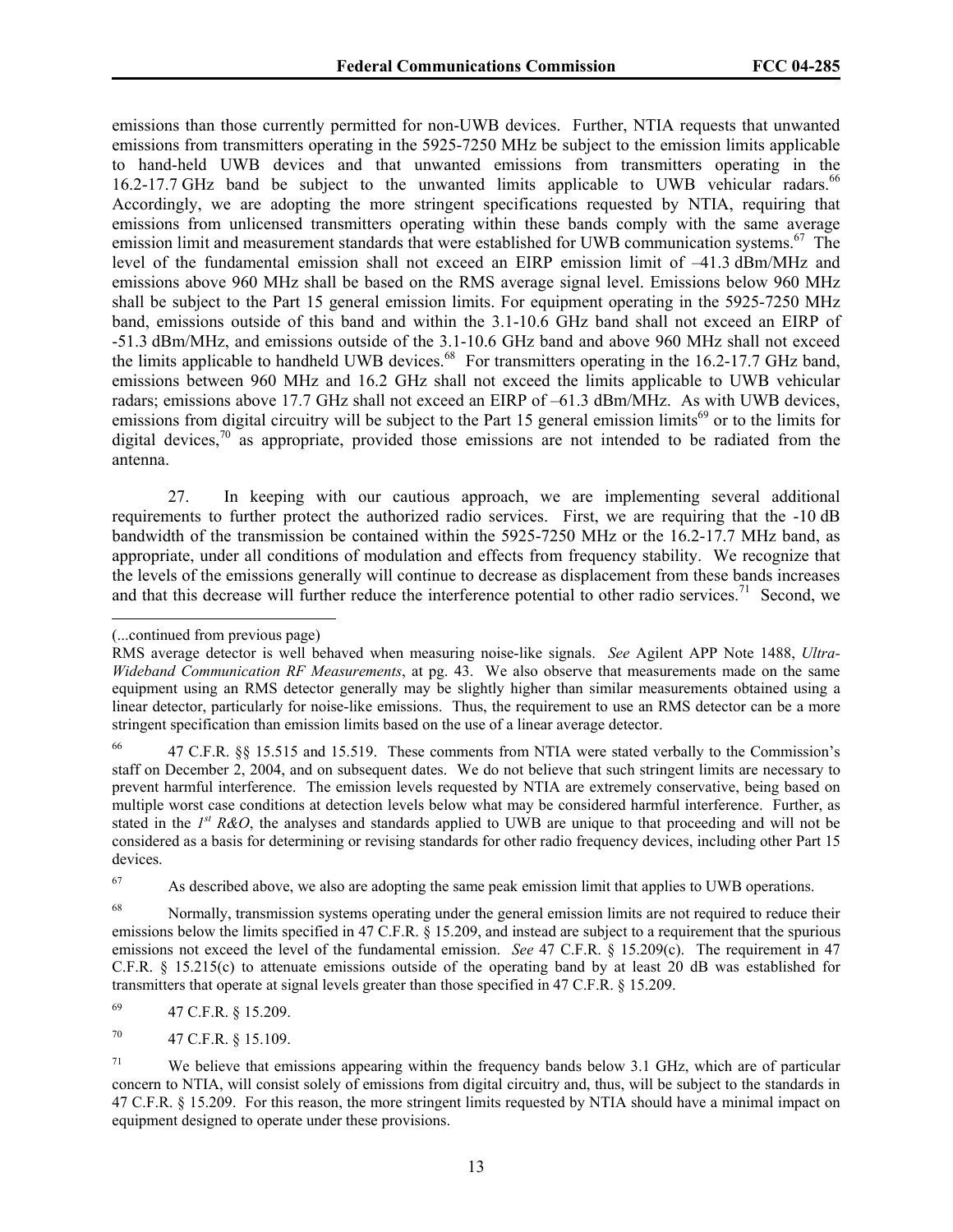are requiring that the -10 dB bandwidth of the transmission be at least 50 MHz for systems operating in the 5925-7250 MHz band and at least 10 MHz for systems operating in the 16.2-17.7 GHz band. If frequency hopping or stepped frequency modulation is employed, these minimum bandwidth limits shall be determined with the frequency hop or step function disabled and the transmitter operating continuously on a fundamental frequency. These minimum bandwidth standards should accommodate existing product designs and will assure that devices operating at the higher peak power limits are indeed wideband devices that could be penalized by the current Part 15 restriction on peak power levels.<sup>72</sup> No provision is provided to permit transmitters employing swept frequency modulation to perform measurements with the sweep stopped; these devices must continue to comply with the standards following the provisions of 47 C.F.R.  $\S$  15.31(c).<sup>73</sup> Third, as noted above we are restricting operation in the 16.2-17.7 GHz band to vehicular back-up assistance radars that only operate upon engagement of the vehicle in reverse. We also are restricting operation in the 5925-7250 MHz band to terrestrial and to maritime applications and, like UWB devices, are prohibiting the use of these devices onboard aircraft or satellites or for the operation of toys. Operation onboard aircraft or satellites would result in much greater signal propagation distances and an increased likelihood of alignment with the receiving antennas of the authorized services. The operation of toys under these provisions could cause a significant increase in the proliferation of devices along with a corresponding increase in interference potential. There are ample provisions elsewhere in the regulations that permit the operation of toys and we see no need to expand their operation to include this frequency band. While we do not believe that the power levels being permitted in the 5925-7250 MHz band are sufficient to permit the establishment of wide-area communication systems, we also want to ensure that such systems cannot develop until greater experience is gained with unlicensed operation in this band. To ensure that this does not occur, as requested by  $NTIA^{74}$  we are prohibiting the use of fixed outdoor infrastructures in the 5925-7250 MHz band under the rules we are adopting herein with one exception: operation onboard a ship or within a terrestrial transportation vehicle shall not be considered a fixed infrastructure.<sup>75</sup> This should be sufficient to prevent the establishment of wide area communication systems, yet will not prevent the use of these devices for vehicular radar and maritime applications, as desired by the commenting parties.

28. We do not agree with Siemens VDO that a 10 log ratio should be used to determine the applicable peak power level for unlicensed devices. While we agree that, under certain conditions, *e.g.*, noise-like signals, a 10 log ratio is appropriate for determining the peak power with changes in RBW, this is not always the case. Indeed, the study by NTIA concluded that peak power follows a 20 log relationship for pulse-like emissions.<sup>76</sup> We recognize that NTIA's proposed peak limit of -34 dBm/MHz

<sup>72</sup> Devices that operate with an emission bandwidth in excess of 500 MHz would not be required to operate under the UWB regulations but may operate under the provisions being adopted herein. Separate standards were implemented for UWB devices because these extremely wideband devices, by necessity, must operate within the restricted frequency bands. That is not the case here. The parameters for wideband operation are being designed only for use within frequency bands where unlicensed non-UWB Part 15 operation currently is permitted.

<sup>&</sup>lt;sup>73</sup> Frequency hopping, stepped frequency and gated transmissions have relatively similar interference profiles. The interference potential for swept frequency has not been evaluated nor have measurement procedures been proposed in this proceeding.

<sup>&</sup>lt;sup>74</sup> NTIA comments of  $1/15/04$  at pg. 5.

<sup>&</sup>lt;sup>75</sup> Operation in the 16.2-17.7 GHz band is limited to field disturbance sensors that are used only on terrestrial transportation vehicles for back-up assistance. Terrestrial use is limited to earth surface-based, non-aviation applications. Thus, there is no need to prohibit the use of fixed infrastructures.

<sup>76</sup> *See* NTIA Report 01-383, *supra*, at figure 8.86 on pg. 8-46 through 8-48. This report states that the peak relationship follows a 20 log ratio when the RBW is much greater than the PRF and that the non-dithered average and the peak signal levels are equal when the RBW is much lower than the PRF, *i.e.*, when the output level of the system would be constrained by our limit on average emission levels, not by our limit on peak emission levels. For a non-dithered UWB emission, when RBW is much lower than the PRF the emissions appear to be discrete CW (continued....)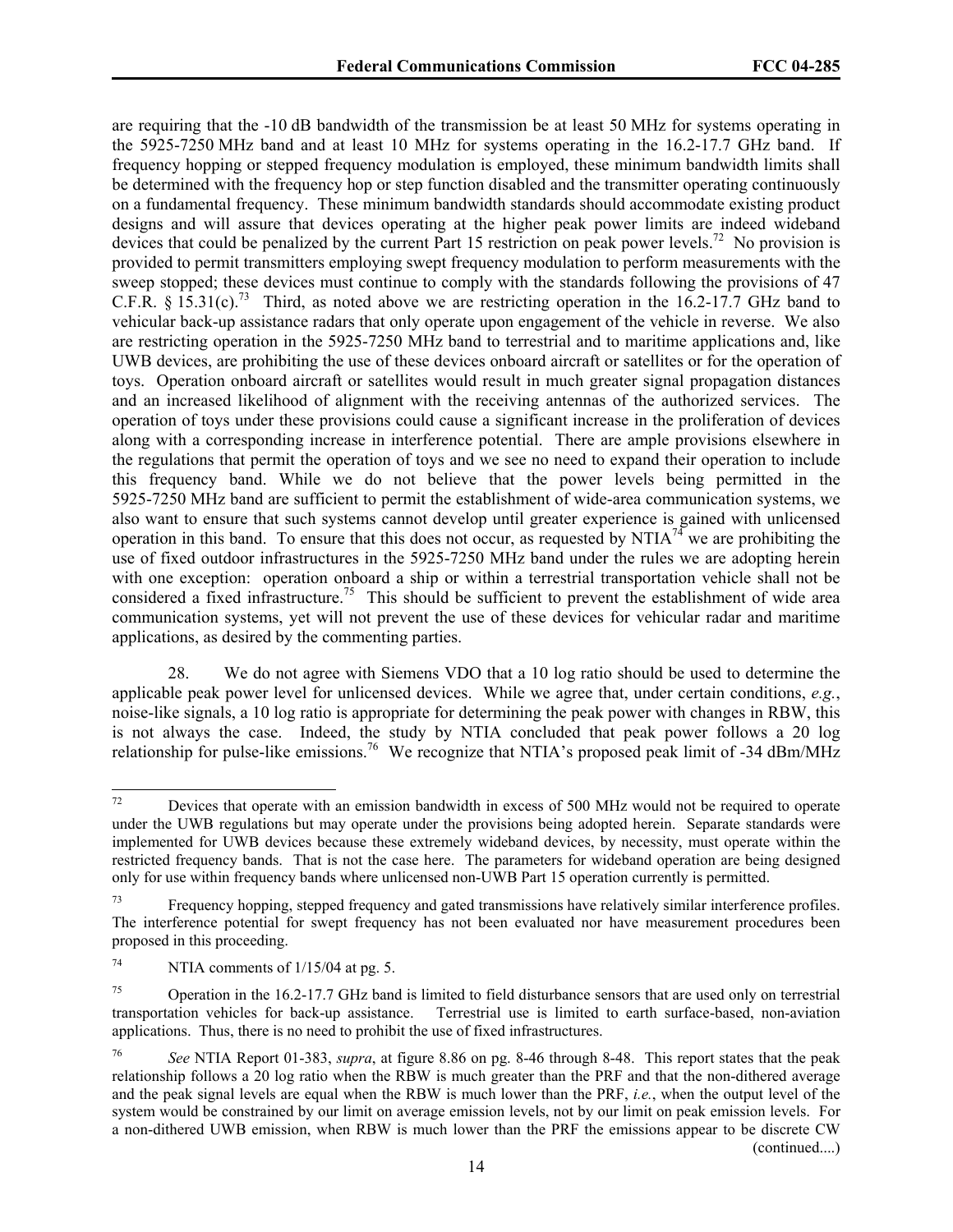was based on the possible operation of non-UWB systems through the entire  $3.1 - 10.6$  GHz band. We conclude that it is not necessary to adopt this more stringent limit, particularly given the limited frequency bands where we are allowing such operation. Further, as discussed throughout this proceeding, we are concerned with the level of the peak power that appears in the bandwidth of a victim receiver. Our intent is to ensure that the total peak power emitted over a 50 MHz bandwidth does not exceed an EIRP of 0 dBm, as we required for UWB devices. Because of the difficulty in measuring peak output levels based on a 50 MHz RBW, we permit the use of a lower RBW with proper adjustment of the peak limit. Because many systems attenuate the power measurement with reductions in the RBW based on a 20 log ratio, we apply this ratio to all cases, ensuring that the peak power over a 50 MHz bandwidth will never exceed 0 dBm. MSSI, Delphi and others are permitted to employ a wider RBW, up to 50 MHz or up to the –10 dB bandwidth of the emission or, for frequency hopping or stepped frequency systems, up to the –10 dB bandwidth of an individual hopping or stepped channel, whichever is less, to obtain a higher peak power level. It may be to their advantage to do so if a noise-like emission is employed. For pulse-like systems, the peak level being implemented is equivalent to -34 dBm/MHz, the level requested by NTIA and by James Page. For noise-like systems with a PRF less than 50 MHz, the relationship of peak power in a 50 MHz bandwidth to the RBW corresponds to 10 log (RBW/50) dBm and a peak power as high as -17 dBm/MHz could be achieved, depending on what value is used for RBW. We are not implementing the -28 dBm/MHz limit requested by Siemens VDO as this could, depending on the exact modulation characteristics, result in a peak level of up to +6 dBm in a 50 MHz bandwidth.

# **C. Vehicular radar systems in the 22-29 GHz band**

29. The UWB regulations permit the operation of vehicular radar systems in the 22-29 GHz band.<sup>77</sup> UWB vehicular radar systems are required to operate with a minimum instantaneous bandwidth of 500 MHz and may employ any modulation technique that results in this minimum bandwidth.<sup>78</sup> The Commission concluded that it was necessary to establish a minimum UWB bandwidth to prevent narrowband Part 15 devices from operating in the restricted frequency bands, as is currently allowed for UWB devices.<sup>79</sup> In the  $I<sup>st</sup> R&O$ , the Commission specifically precluded the operation of swept frequency systems, stepped frequency systems, and frequency hopping systems under the UWB rules unless the transmissions comply with the minimum bandwidth requirement and the emission limits when measured

 $\overline{a}$ 

<sup>(...</sup>continued from previous page)

lines and further reductions in the RBW do not result in any change to the measured values. Dithered peak emissions follow a 10 log ratio only when the RBW is much less than the PRF. Thus, the maximum 6 dB "error" cited by Siemens VDO occurs only when the RBW is much lower than the PRF and the UWB impulses are dithered. The situation where RBW and PRF are approximately equal, as cited by Siemens VDO, represents a transition region between a Gaussian probabilistic region and a deterministic impulsive environment and does not follow a precise mathematical model. In *Assessment of Compatibility between Ultrawideband Devices and Selected Federal Systems*, NTIA Special Publication 0-43, January 2001, at pg. D-1 and D-2, NTIA employed a 10 log ratio to represent the peak power in a 50 MHz bandwidth when RBW is less than or equal to 0.45 PRF (non-dithered) and when RBW is less than or equal to 2.0 PRF (dithered).

<sup>77 47</sup> C.F.R. § 15.515. Non-UWB vehicular radar systems are permitted to operate under 47 C.F.R. § 15.245 in the 24.075-24.175 GHz band, under 47 C.F.R. § 15.249 in the 24.0-24.25 GHz band, or under 47 C.F.R. § 15.209 in the 24.0-31.2 GHz band.

<sup>47</sup> C.F.R. § 15.503 defines a UWB transmitter as an intentional radiator that, at any point in time, has a fractional bandwidth equal to or greater than 0.2 or has a UWB bandwidth equal to or greater than 500 MHz, regardless of the fractional bandwidth.

<sup>79 47</sup> C.F.R. § 15.205. *See*, also, *1st R&O*, *supra*, at para. 30-32. As noted by the Commission, there are sufficient spaces between the restricted bands to permit the operation of Part 15 systems employing bandwidths narrower than 500 MHz. Accordingly, unlike UWB devices, there is no necessity to permit narrowband systems to operate in the restricted bands.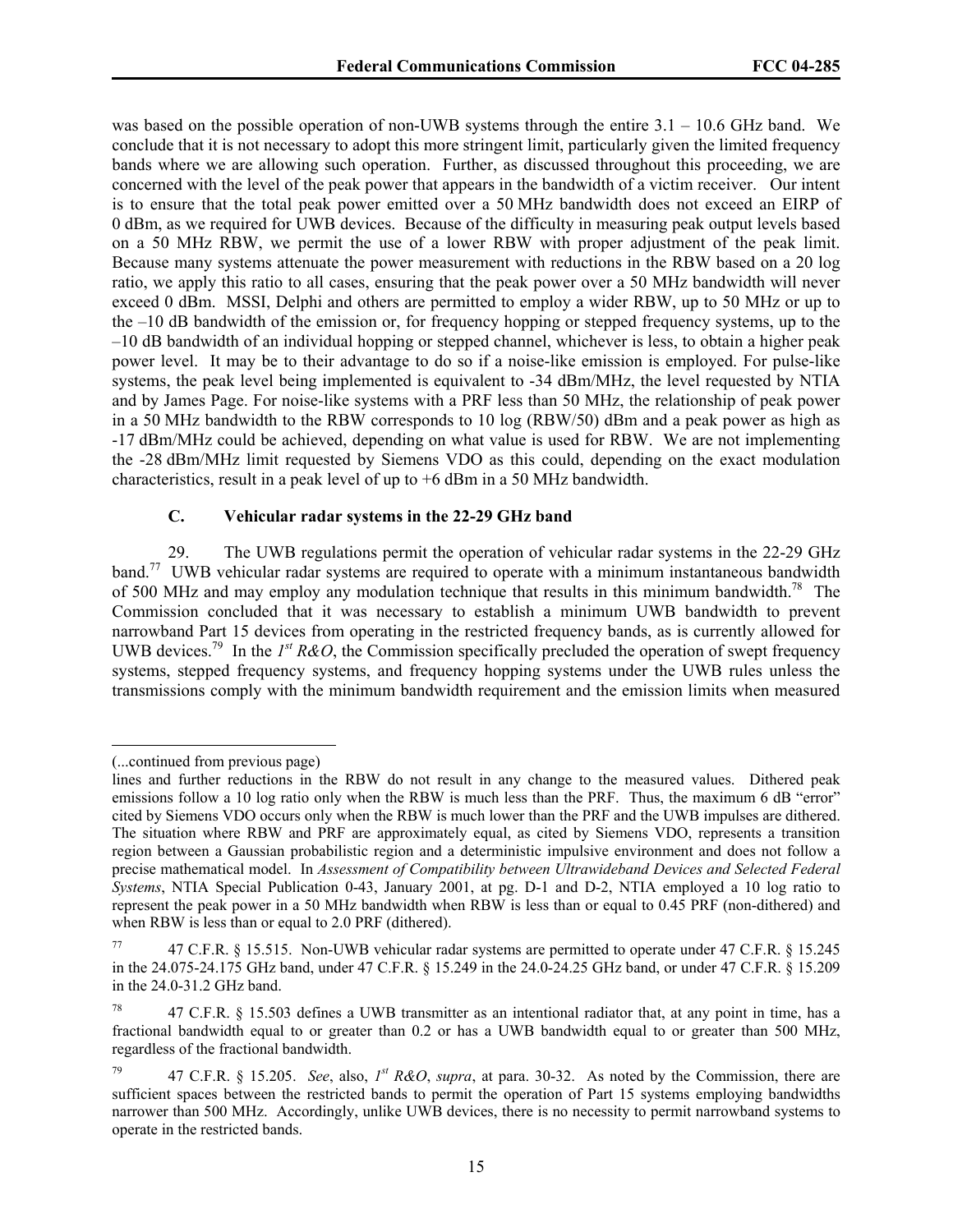with the sweep, step function or hopping sequence stopped.<sup>80</sup> The Commission indicated that this was necessary as no measurement procedure had been established to permit the emission levels from such devices to be determined while the transmitter is sweeping, stepping or hopping. Further, the interference aspects had not been evaluated based on the different emission level results that would be obtained if measurements were taken with the sweep, step function or hopping active.<sup>81</sup>

30. In its petition for reconsideration of the *1st R&O*, Siemens VDO requested that we allow pulsed frequency hopping vehicular radars to be included under the definition of a UWB device under a plan that would permit such transmitters to occupy the minimum required bandwidth within any 10 millisecond period rather than at any instantaneous point in time.<sup>82</sup> This change would require a reversal of the decision that frequency hopping systems must be measured with the frequency hop stopped.<sup>83</sup> Siemens VDO also requested that the Commission revise its rules to permit emissions to be averaged over a 10 millisecond period, with the hopping sequence active, instead of over a one millisecond period.<sup>84</sup> Siemens VDO argued that it must operate with a center frequency of 24.125 GHz, necessitating operation in the 23.6-24.0 GHz restricted band, and that operation at a higher frequency would increase cost and hardware complexity.<sup>85</sup> Siemens VDO added that the Earth Exploration Satellite Service (EESS) systems at 23.6-24.0 GHz were the only identified potential interference victims of UWB radar systems operating in the 22-29 GHz band and that these systems employ integration times which are too long to distinguish between pulsed and pulsed frequency hopping modulation types.<sup>86</sup> Siemens VDO provided a technical analysis to support its request to permit measurements of emission levels averaged over a 10 millisecond period with the system hopping in frequency.

31. As detailed in the *MO&O*, the type of modulation requested by Siemens was not considered in the notice and comments leading to the adoption of the UWB regulations, and there was no opportunity for the public to comment on Siemens VDO's proposal.87 Accordingly, the Commission denied Siemens VDO's petition for reconsideration as being beyond the scope of the issues addressed in this proceeding. However, the Commission agreed that the type of operation sought by Siemens VDO merited consideration. Accordingly, the Commission indicated that it would address Siemens VDO's proposal in the *FNPRM* to obtain public comment. In addition, the Commission's Office of Engineering and Technology issued a waiver of the UWB rules to permit the operation of Siemens VDO's vehicular radar system under technical criteria different from those requested in its petition for reconsideration.<sup>88</sup>

83 *Id.* at pg. 6-8. Also, *1st R&O*, *supra*, at para. 32 and 47 C.F.R. § 15.31(c).

<sup>84</sup> *Id.* at pg. 4 and 8-10. The "averaging time" actually refers to the integration period employed by each sampling bin in a spectrum analyzer. For a 1 ms averaging period, the sweep time divided by the number of bins must be less than 1 millisecond, *i.e.*, if the analyzer employs 601 bins, the minimum sweep time is 601 milliseconds.

85 *Id.* at pg. 10-11.

<sup>86</sup> *Id.* at pg. 13-14. It should be noted that there is a wide range of integration times possible for space borne passive sensors. For example, the AMSR sensor has a 2.6 millisecond integration time in the 23.6-24.0 GHz band. However, the AMSU-A sensor has an integration time of 158-165 milliseconds.

87 *See MO&O*, *supra*, at para. 48.

<sup>88</sup> A waiver was issued to Siemens VDO on June 25, 2003, by letter under delegated authority of the Chief, Office of Engineering and Technology. That waiver, based on an agreement between NTIA and Siemens VDO, (continued....)

 $80\,$ See  $I^{st}$  R&O, *supra*, at para. 32 and  $MO\&O$ , *supra*, at para. 45 and 48. *See*, also, 47 C.F.R. § 15.31(c).

<sup>81</sup> The Commission expressed similar concerns in the *Notice of Proposed Rule Making* ("*Notice*") in this proceeding, and declined to include transmitters employing swept frequency and similar modulation types from consideration as UWB devices. *See Notice of Proposed Rule Making* in ET Docket No. 98-153, 65 Fed. Reg. 37332, June 14, 2000, at para. 21.

<sup>&</sup>lt;sup>82</sup> Siemens VDO Petition for Reconsideration of the  $I<sup>st</sup> R&O$  at pg. 5-6.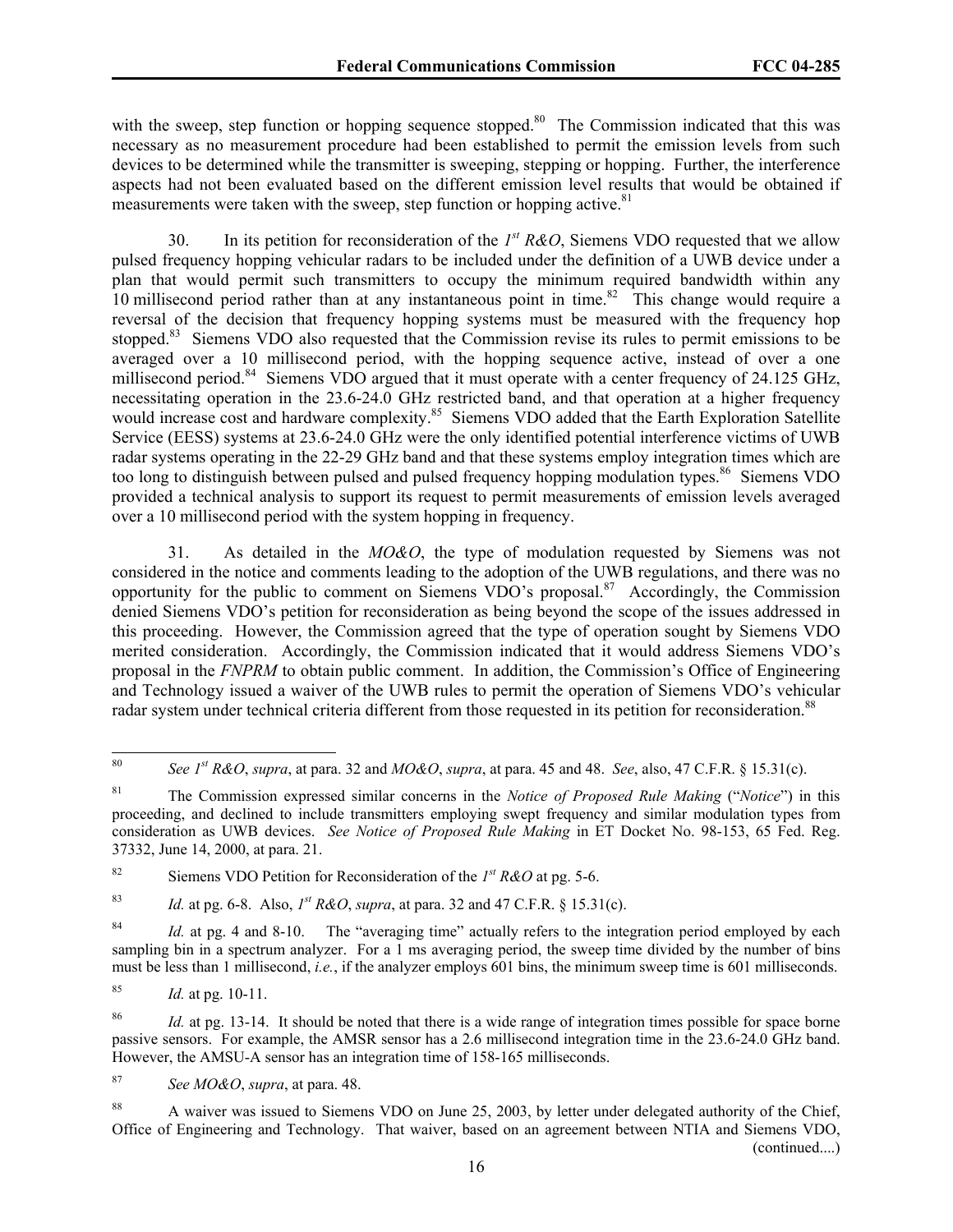32. In the *FNPRM*, the Commission proposed to adopt Siemens VDO's proposal. The Commission stated that its primary concern was not that the Siemens VDO equipment does not comply with the definition of a UWB system. Rather, its concern was that the Siemens VDO radar system does not comply with the UWB standards using the measurement procedures currently employed for frequency hopping systems <sup>89</sup> and the possible interference aspects of this type of operation. For example, a UWB vehicular radar system that complies with the existing regulations will place a low level emission on a frequency at any given time. However, the Siemens VDO system momentarily can place a much higher level emission on that frequency. The measurement procedure requested by Siemens VDO entails the emissions being measured in the investigated frequency band over a time period where the transmitter is both active and quiescent within that band, resulting in an additional time averaging being applied to the RMS average measurement. For that reason, the Commission indicated that a victim receiver with a fast transient response may be more susceptible to interference from the Siemens VDO system than from other UWB systems. On the other hand, Siemens VDO argued that EESS systems operating in the 23.6-24.0 GHz band will not be able to tell the difference between a distributed number of frequency hopping systems operating under the standards it has requested and a similarly distributed number of wideband radars complying with existing vehicular radar standards. The Commission also noted that there is a potential impact on terrestrial users which may be exposed to relatively few, but nearby, vehicular radars as well as the impact to EESS operations. It requested comments on whether the higher instantaneous power delivered by a frequency hopping system would cause harmful interference to these systems.<sup>90</sup>

33. The interference potential of a transmitter can vary significantly due to slight differences in modulation techniques or changes in the frequency of operation where the victim receivers may have different susceptibility characteristics. Because of this, the Commission indicated that the proposed changes to the rules to accommodate frequency hopping systems would apply only to vehicular radar systems operating in the 22-29 GHz band. Further, the Commission did not propose to change any of the emission limits currently applied to UWB vehicular radar systems. Rather, it proposed new measurement techniques to accommodate frequency hopping UWB vehicular radar systems. Specifically, it proposed to permit frequency hopping systems to operate under the provisions for UWB vehicular radar systems provided the minimum UWB bandwidth is achieved in no greater than 10 milliseconds and the transmitter complies with all other technical standards for UWB operation in the 22-29 GHz band. Compliance with the average emission limit would be based on measurements using a one megahertz resolution bandwidth

 $\overline{a}$ 

<sup>(...</sup>continued from previous page)

specified operation under different technical standards than those requested by Siemens VDO in its petition for reconsideration of the *1st R&O* and from those proposed by the Commission in the *FNPRM*. For example, the waiver limits the emissions from the Siemens vehicular radar transmitter to a -34 dBm peak EIRP limit and to a -61.3 dBm RMS average EIRP limit in the 23.6-24.0 GHz band with lower emission levels permitted for elevation angles above 30 degrees, bases RMS average emission limits on a one millisecond integration period, and includes a requirement that the -10 dB bandwidth be contained within the 24-29 GHz frequency band with the center frequency located above 24.075 GHz. NTIA also specified the measurement procedures that would be used to determine the bandwidth and emission levels.

<sup>89</sup> As noted in para. 32 of the *1st R&O*, *supra*, the emissions from transmitters employing frequency hopping modulation are measured with the frequency hop stopped. *See* 47 C.F.R. § 15.31(c). While this regulation specifically addresses swept frequency devices, having been established prior to frequency hopping systems being permitted under the regulations, it also has been applied to frequency hopping systems. *See* Public Notice of March 30, 2000, *Filing and Measurement Guidelines for Frequency Hopping Spread Spectrum Systems*, DA 00-705. At the time of the *1st R&O*, no other measurement procedures had been proposed or established for frequency hopping systems.

<sup>&</sup>lt;sup>90</sup> At any point in time, there would be fewer hopping channel radars transmitting on the same frequency, but there would be a higher output level from these devices. Our concern for interference to terrestrial services is based on nearby vehicular radars rather than a general cumulative impact.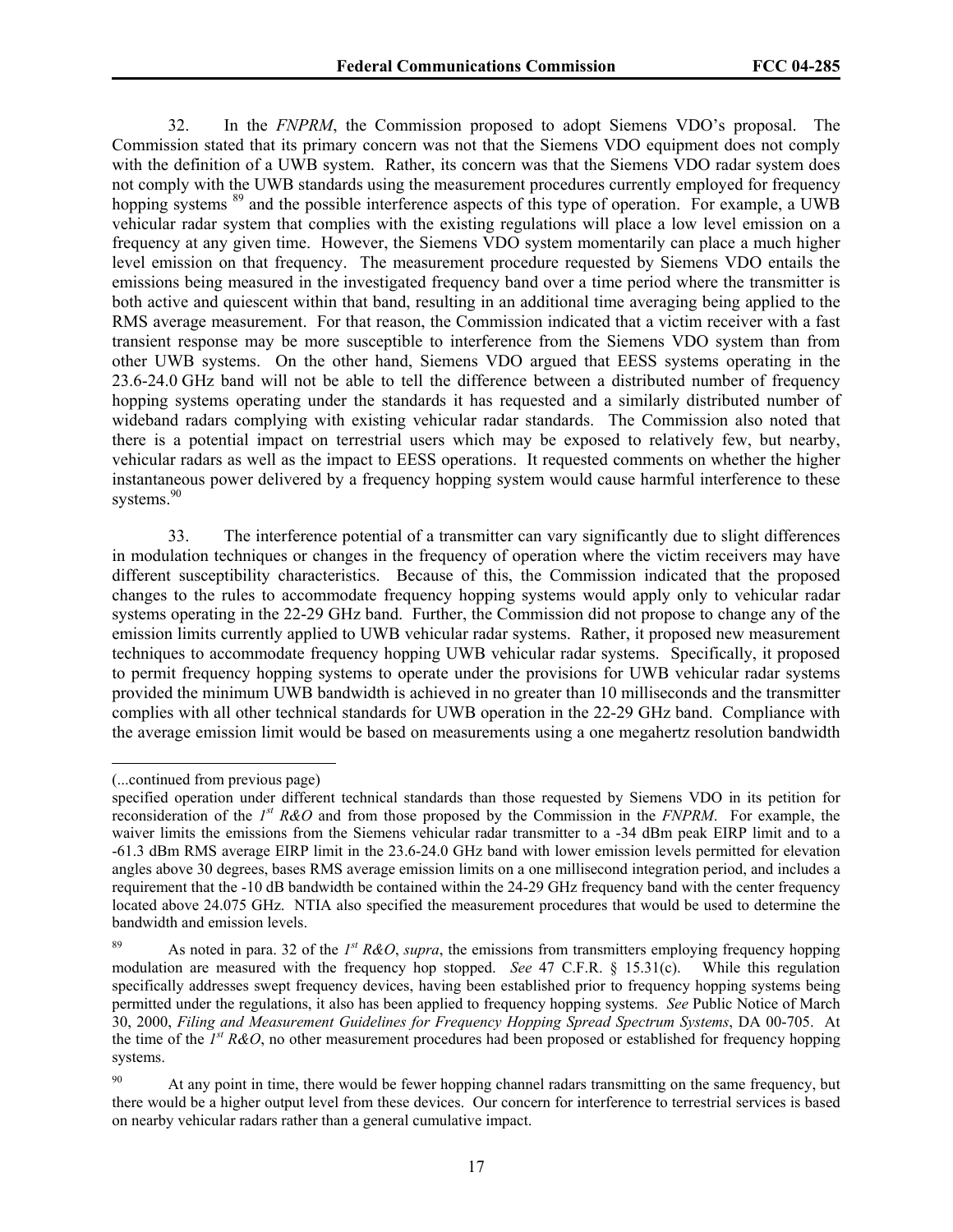(RBW), a video bandwidth equal to or greater than the RBW, an RMS detector function, and a maximum 10 millisecond averaging period. The peak measurement would be performed as currently specified in the rules using a peak hold detector applied over a sufficiently long period that the measured levels cease increasing. Comments were requested on these proposed measurement procedures. For example, should the peak measurement be performed with the hopping sequence stopped; should a different averaging time be employed; should the averaging time be based on the number of hops and the dwell time of the hops; and should a maximum time be specified within which all hopping channels must be used?

34. Comments also were sought on the measurement procedure to be used to demonstrate compliance with the UWB minimum bandwidth standard.<sup>91</sup> Siemens VDO requested that the bandwidth be measured based on two procedures described in the appendix to its petition.<sup>92</sup> Both of the procedures suggested by Siemens are performed with the frequency hopping system active. However, the Commission expressed its concern that those procedures may not indicate the actual bandwidth employed by the system and the corresponding distribution of RF energy, depending on various technical parameters of the actual hopping system, *e.g.*, the distribution of the hopping channels, the dwell times for the hops, the number of hopping channels, the separation of the channels, the bandwidth of a single hopping channel, the number of hops in a specified time period, etc. Thus, the Commission proposed to require that the bandwidth be determined by first measuring the -10 dB bandwidth of a single hopping channel based on use of a peak hold detector and a 1 MHz resolution bandwidth and multiplying this value by the number of non-overlapping hops that occur within a 10 millisecond period. Comments were requested on this proposed measurement procedure as well as the procedures described by the petitioner. Comments also were requested on any interference concerns that arise from this modulation type or its method of measurement. Comments were requested on: the adequacy of the measurement results for the purpose of quantifying the impact to systems that could receive interference from frequency hopping vehicular radar systems operating under the proposed rules; any limits that should be applied regarding the number of hopping channels; the maximum occupancy time permitted for a hopping channel during any full hopping sequence; the maximum time it takes to complete a full hopping sequence; and any other pertinent technical characteristics.

35. Comments. In its comments, Siemens reiterates the opinion from its petition for reconsideration of the *1st R&O* that its frequency hopping system poses no greater risk of harmful interference than UWB systems generated by pulsed emissions, stating that the power level and distribution of each discrete spectral line component within the passband of a victim receiver are identical for these different emitters. $93^{\circ}$  Siemens VDO argues that the Commission's statement that the frequency hopped emission levels were similar to time averaged emissions is unsupported, stating that the frequency hopping duty cycle acts as a "blanking" interval that occurs when the emission does not appear within the victim receiver's bandwidth.<sup>94</sup> Siemens VDO states that this does not influence the RMS measurement adding that the distribution of individual emissions over the observation (or integration) time is not important as the main purpose of an RMS measurement is to compare the energy content of different wave forms in a given time period. Siemens VDO requests that frequency hopping vehicular radar systems be permitted in the 22-29 GHz band with measurements made with the hopping active and a 10 millisecond averaging period.95 Siemens VDO argues that a 10 millisecond averaging period is

<sup>91</sup> The Commission also proposed to eliminate the minimum UWB bandwidth standards which could make this issue moot.

<sup>92</sup> Siemens VDO Petition for Reconsideration of the *1st R&O* at Appendix A, pg. 16-17. These measurement procedures were incorporated by reference into the *FNPRM*.

 $93$  Siemens VDO comments of  $7/21/03$  at pg. 3.

<sup>94</sup> *Id*. at pg. 7-8.

<sup>95</sup> *Id*. at pg. 10-11.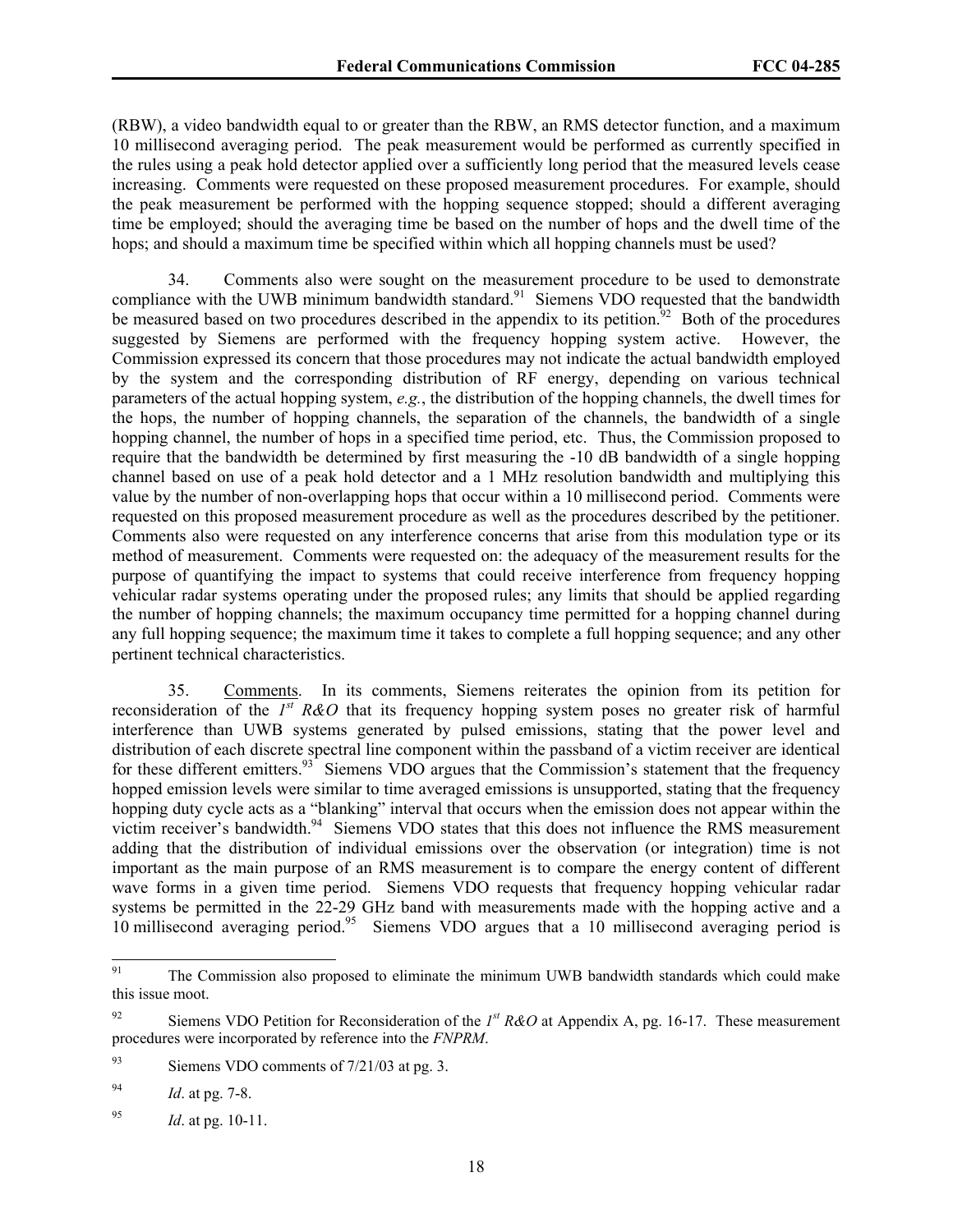necessary to avoid measurement errors, stating that a 1 millisecond integration period is not long enough to permit an accurate RMS power measurement of pulsed frequency hopping systems that require a longer period to complete a hopping cycle and that too short an averaging time results in inaccurately high power readings. <sup>96</sup> Siemens VDO agrees that a 1 millisecond period can be applied to emissions in the 23.6-24.0 GHz band. It provides a comparison of the emission levels produced by a frequency hopped system to that of a non-hopped UWB system.<sup>97</sup> Siemens VDO states that the emissions from its system will be limited by the peak emission standard because of the low duty cycle associated with the frequency hopping rate.<sup>98</sup> Further, Siemens VDO believes that the aggregate power averaged over a large geographical area would make it impossible for an EESS sensor in the 23.6-24.0 GHz band to distinguish between emissions from a hopped system and a pulsed UWB system.<sup>99</sup> Siemens also states that SARA commissioned an interference study by a third party, CETECOM ICT Services, which concluded that there is no increased interference to amateur or to police radar operation, assuming "real" road conditions.100 As in its earlier petition for reconsideration, Siemens VDO recommends measurement procedures for determining peak and average emission levels, noting that it does not matter if the peak measurement is made with the frequency hop active or stopped.<sup>101</sup> However, Siemens VDO believes that it is necessary to make RMS measurements with the hop active to obtain accurate readings, citing NTIA's statement that the radiated emissions from a pulsed frequency hopping radar can be accurately measured in the frequency hopping mode.<sup>102</sup> SARA supports the comments of Siemens VDO, indicating that a 10 millisecond averaging taken with the hopping sequence active is necessary to obtain an accurate reading. $103$ 

36. CORF opposes permitting frequency hopping systems to operate in the 22-29 GHz band, arguing that these devices are an interference threat to EESS remote sensing instruments.<sup>104</sup> CORF indicates that the 22-24 GHz band is of particular concern, citing the allocation of the 23.6-24.0 GHz band to passive observations including EESS and radio astronomy as well as the EESS allocation at 22.21-22.5 GHz.<sup>105</sup> CORF argues that the averaging time of the emissions must be shorter than the integration time of the victim receivers, citing EESS integration times as low as 1.2 milliseconds and the possibility of shorter integration periods in future equipment.106 Because of possible future short integration periods, CORF requests that a 0.1 millisecond averaging period be applied.<sup>107</sup> CORF states that a preferred method of measurement would be through the use of a fast response (0.1 millisecond or faster) power detector measurement with the signal entering the power detector head filtered to define the

- 97 *Id*. at pg. 6.
- 98 *Id*. at pg. 11-12.
- 99 *Id*. at pg. 12-13.

- <sup>103</sup> SARA comments of  $7/21/03$  at pg. 4.
- <sup>104</sup> CORF comments of  $7/16/03$  at pg. 1.

<sup>96</sup> *Id.* at pg. 8-11.

<sup>&</sup>lt;sup>100</sup> *Id.* at pg. 13-15 and the attachment to these comments summarizing the Cetecom interference study.

<sup>101</sup> *Id*. at pg. 16-27.

<sup>102</sup> *Measurements of Siemens Pulsed Frequency Hopping Vehicular Radar Prototype*, NTIA, March 20, 2003, at pg. 37, as cited in Siemens VDO comments of 7/21/03 at pg. 25. This report exists in draft form only and has not been released by NTIA. Neither Siemens VDO nor NTIA has submitted this test report into the record for this proceeding.

 $105$  *Id.* at pg. 2-3.

 $106$  *Id.* at pg. 5-6.

<sup>107</sup> *Id*. at pg. 7.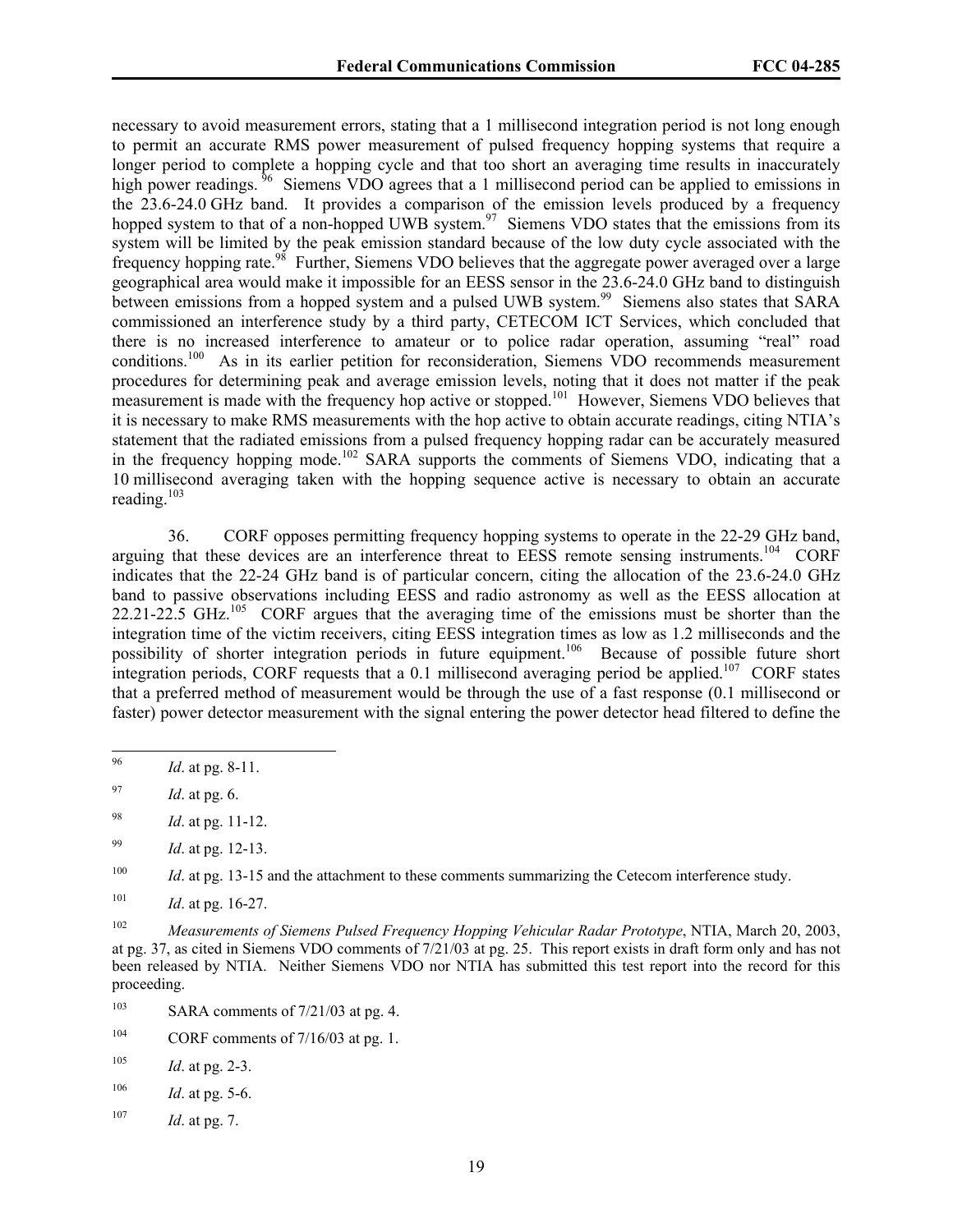passband of interest.<sup>108</sup> Northrop Grumman and Raytheon oppose allowing frequency hopping systems in the 23.6-24.0 GHz band absent strict limits to reduce the potential for interference.<sup>109</sup> They support the measurement intervals and techniques suggested by CORF to prevent frequency hopping devices from momentarily emitting at much higher levels.<sup>110</sup> Siemens VDO responds that it has already indicated its willingness to accept a one millisecond integration period in the 23.6-24.0 EESS band, a limit that is less than the integration time of any EESS receiver in existence.<sup>111</sup> However, Siemens VDO also notes that as integration times decrease, so does the receiver's sensitivity to interference so that a receiver with a 0.1 ms integration time will experience a decrease in sensitivity of 5  $dB$ <sup>112</sup> Siemens VDO adds that spatial integration due to the aggregate power from multiple emitters being averaged over a large geographic area results in a smoothing of individual pulses and makes it impossible for the sensor to distinguish individual modulation techniques.<sup>113</sup> Finally, Siemens VDO states that it is not practical to use a fast response power detector, as proposed by CORF, as it is not aware of any such commercially available device.<sup>114</sup>

37. In its comments, NTIA states that frequency hopping transmitters must not be permitted to operate in the 23.6-24.0 GHz restricted band.<sup>115</sup> NTIA adds that frequency hopping transmitters are not UWB devices and are capable of avoiding operation in the restricted bands. NTIA also requested that the transmitters comply with the emission limits applicable to UWB devices along with an average RMS EIRP emission limit of -61.3 dBm/MHz for the 23.6-24.0 GHz band. NTIA states that its interference analysis applies only to EESS operations in the 23.6-24.0 GHz band and can not be applied to ground based receivers where a single frequency hopping transmitter would be dominant.<sup>116</sup> For ground based receivers NTIA notes that the establishment of power limits in a narrow frequency range is a primary concern. NTIA also states that the emission characteristics of the frequency hopped pulsed emissions will vary with pulse width, pulse repetition frequency, frequency hopping bandwidth, frequency hopping pattern, number of frequency hopping channels, hopping channel frequency separation, and the time duration of the hopping sequence. However, NTIA does not provide any suggestions as to the values that should be established for these parameters.

38. Discussion. The UWB regulations were implemented to permit systems that, because of their extremely wide bandwidths, are unable to avoid operation within the restricted bands. <sup>117</sup> A UWB transmitter must operate with a fractional bandwidth of at least 0.20 or a -10 dB emission bandwidth of at least 500 MHz.<sup>118</sup> The Commission implemented this minimum bandwidth requirement recognizing that transmitters that operate with less bandwidth could do so without having to transmit in the restricted

<sup>116</sup> NTIA comments of  $1/15/04$  at pg. 13-19.

<sup>108</sup> 108 *Id*.

<sup>&</sup>lt;sup>109</sup> Northrop Grumman and Raytheon reply comments of 8/20/03 at pg. 1.

 $110$  *Id.* at pg. 5-6.

<sup>&</sup>lt;sup>111</sup> Siemens VDO reply comments of  $8/20/03$  at pg. 3.

 $112$  *Id.* at pg. 4.

<sup>113</sup> *Id*.

 $114$  *Id.* at pg. 5.

<sup>&</sup>lt;sup>115</sup> These comments were stated verbally to the Commission's staff on December 2, 2004, and on subsequent dates. These comments replace the 1/15/04 comments NTIA filed formally in this proceeding indicating that interference impact to EESS passive receivers from frequency hopped pulsed radar systems is comparable to that of impulse radars operating under the current UWB regulations.

<sup>117 47</sup> C.F.R. § 15.205.

 $^{118}$  47 C.F.R. §§ 15.503(d).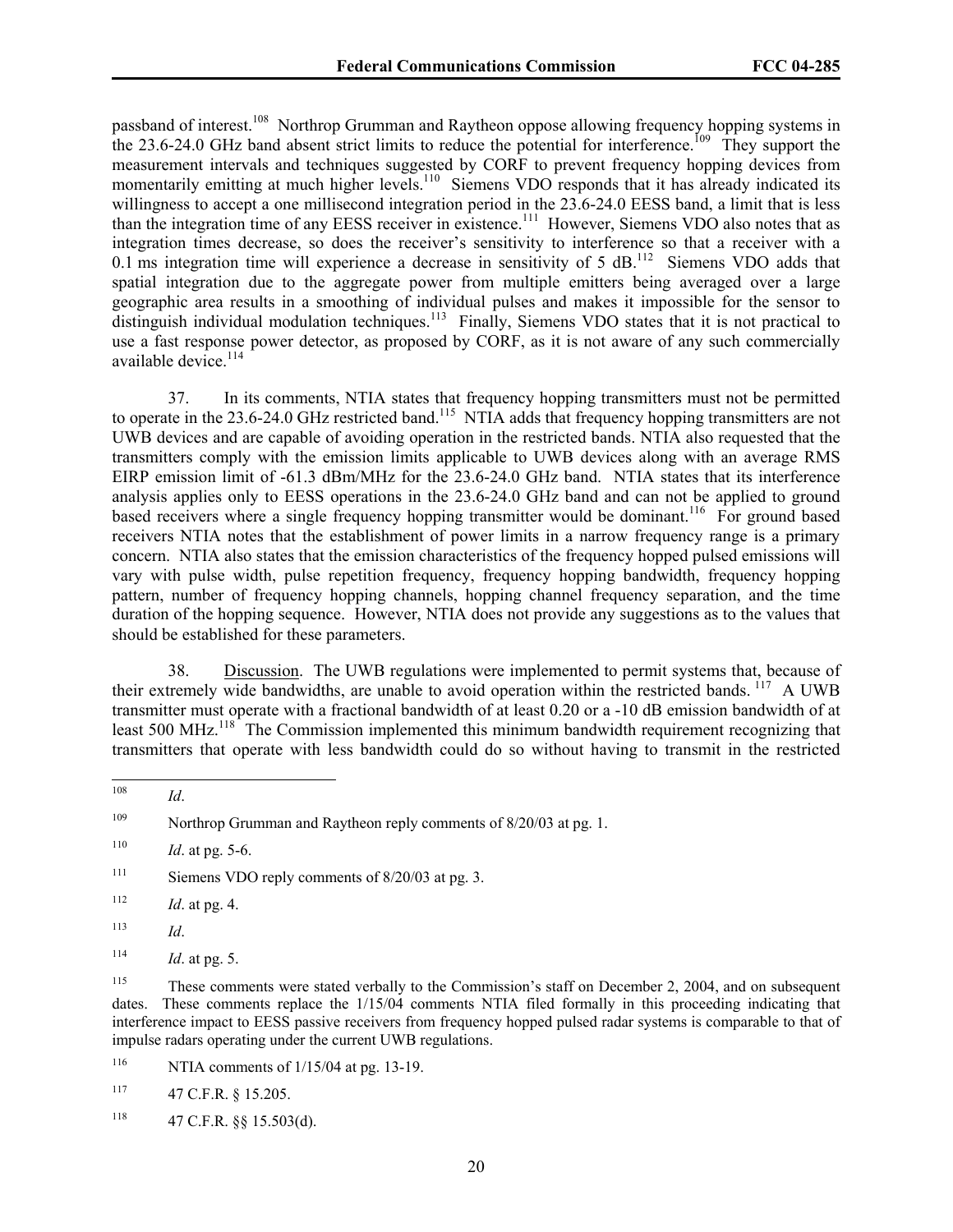bands. $119$ 

39. Systems that employ frequency hopping modulation are required to demonstrate compliance with the UWB bandwidth limit when measured with the frequency hopping stopped.<sup>120</sup> Unlike conventional UWB devices, frequency hopping systems have greater flexibility in determining which frequency bands will be employed and which will not. As indicated above, a waiver was issued earlier to Siemens VDO to permit the introduction of its vehicular radar system. As a condition of that waiver, the Commission, in cooperation with NTIA, required that the -10 dB bandwidth of the system be located between 24-29 GHz, avoiding all restricted bands. Siemens VDO agreed that its equipment can function in compliance with this condition. Thus, Siemens has already demonstrated that its equipment can be designed to function without having to operate within the restricted bands. We are unwilling at this time to classify as a UWB device a frequency hopping transmitter that emits relatively narrowband signals. We determine that changes to the UWB definition at this nascent stage in its development would be disruptive and could further delay the introduction of devices. Accordingly, we do not conclude that the Siemens VDO frequency hopping system should be classified as a UWB device. However, we continue to believe that the type of operation proposed by Siemens VDO merits authorization. Vehicular radar systems have the potential to enhance collision avoidance techniques and should be accommodated under the rules if this can be accomplished without increasing the potential for harmful interference to the authorized services. We believe that the Siemens VDO system can be accommodated as a non-UWB Part 15 device under the proposal in the *FNPRM* to allow the operation of wideband systems at the peak power level permitted for UWB operation. However, as requested by NTIA, this will not permit the fundamental emission from the Siemens VDO radar to operate in the restricted bands. Thus, the frequency band of operation that is being established for this vehicle radar system is 23.12-29.0 GHz, exclusive of the restricted band at 23.6-24.0 GHz.

40. *Emission standards*. Emission limits capable of preventing harmful interference to the authorized radio services were developed in the *1st R&O* for the operation of UWB vehicular radar systems in the 22-29 GHz band. We conclude that similar standards should continue to apply to wideband, but not necessarily UWB, vehicular radar systems operating in this band. Accordingly, we are implementing a fundamental EIRP RMS average emission limit of -41.3 dBm/MHz for such devices. We also are implementing our proposal for a peak limit of 20 log (RBW/50) dBm EIRP where RBW is the resolution bandwidth of the measuring instrument.<sup>121</sup> RBW shall not be less than 1 MHz or greater than 50 MHz. In addition, RBW shall not be greater than the -10 dB bandwidth of the device under test, as supported by the comments. If frequency hopping or stepped frequency modulation is employed, the frequency hop or step function shall be disabled and the transmitter shall operate continuously on a fundamental frequency to measure the -10 dB bandwidth that is used to determine the maximum RBW that may be employed for the peak emission level. Further, we are requiring that the -10 dB bandwidth of the fundamental emission be contained within the 23.12-29 GHz band under all conditions of modulation and effects from frequency stability and that the frequency at which the highest level emission appears be greater than 24.075 GHz. As requested by NTIA, we will require that emissions outside of the operating band comply with the emission standards applicable to UWB vehicular radar systems.<sup>122</sup> The limit

<sup>119</sup>  $I<sup>st</sup> R&O$ , *supra*, at para. 30-31.

<sup>&</sup>lt;sup>120</sup> *I<sup>st</sup> R&O*, *supra*, at para. 32.

<sup>&</sup>lt;sup>121</sup> In performing a peak measurement, there is no need to stop the hopping function as long as the measurement is taken for a sufficiently long time period to ensure that all of the energy that will appear in that frequency band is measured.

<sup>&</sup>lt;sup>122</sup> 47 C.F.R. § 15.515. As with the emission standards for operation in the 6 GHz and 17 GHz band, we do not believe that such stringent limits are necessary to prevent harmful interference. The emission levels requested by NTIA are extremely conservative, being based on multiple worst case conditions at detection levels below what may be considered harmful interference. Further, as stated in the  $I^{st}$  R&O, the analyses and standards applied to (continued....)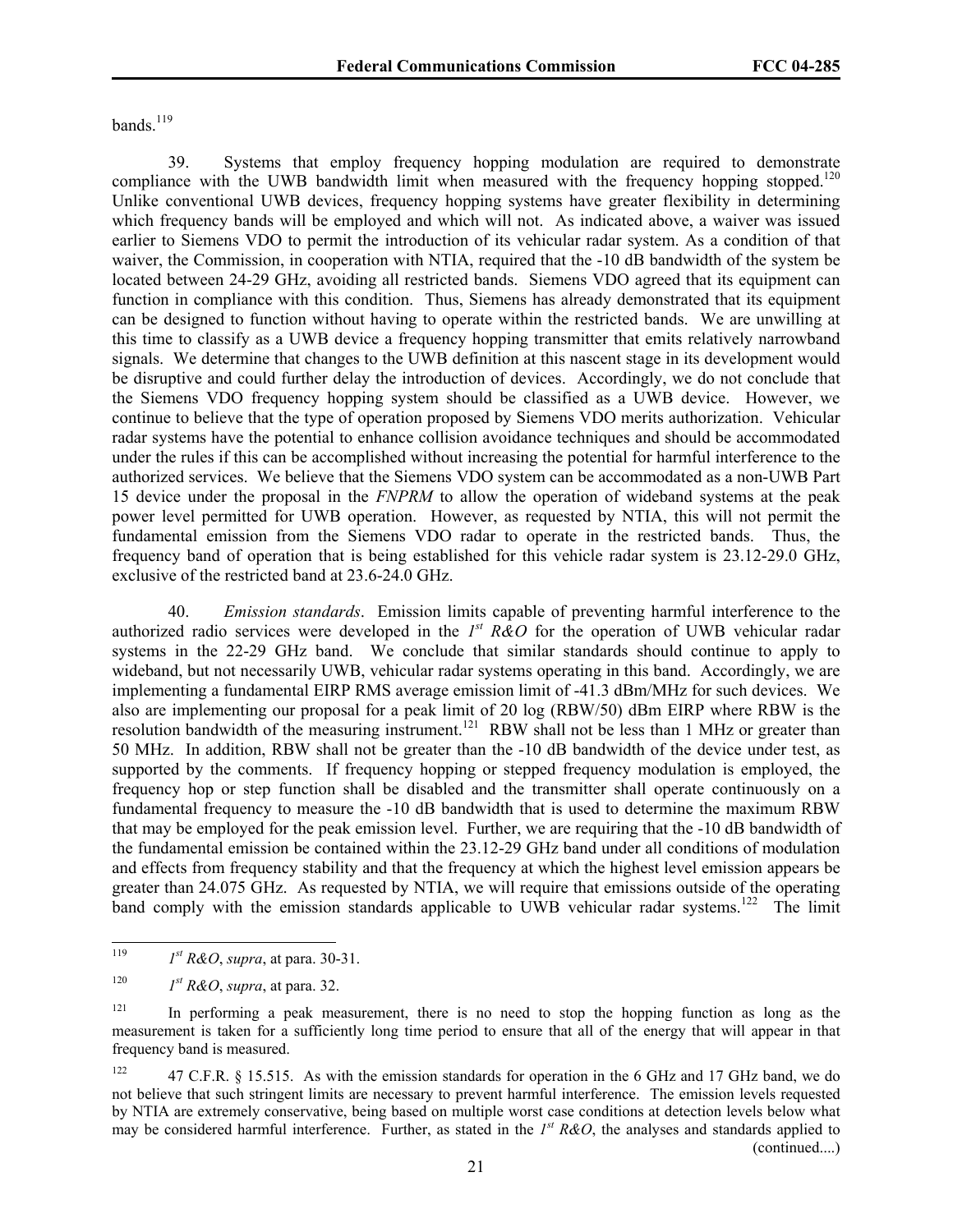applicable to the 22-23.12 GHz and to the 23.6-24.0 GHz bands shall be the same as that applied to UWB emissions below 22 GHz, *i.e.*, an EIRP of -61.3 dBm/MHz.<sup>123</sup> As with UWB devices, emissions from digital circuitry will be subject to the Part 15 general emission limits<sup>124</sup> or to the limits for digital devices,<sup>125</sup> as appropriate. Emissions below 960 MHz will be subject to the Part 15 general emission limits.

41. As with operation in the 5925-7250 MHz and 16.2-17.7 GHz bands, we conclude that a minimum bandwidth should be required to ensure that systems operating under the higher peak limit are wideband systems that could be penalized by the current Part 15 restriction on peak power levels. Siemens VDO states that its system occupies a bandwidth that is greater than 10 MHz for a single hopping channel. We believe that this is a reasonably wide bandwidth. Based on this, we are implementing a requirement that the -10 dB channel bandwidth of a system operating in the 23.12-29.0 GHz band under these new provisions be at least 10 MHz. If frequency hopping or stepped frequency modulation is employed, this 10 MHz minimum bandwidth limit shall be determined with the frequency hop or step function disabled and the transmitter operating continuously on a fundamental frequency. We determine that this limit is sufficient to provide protection to existing authorized services while permitting the implementation of the Siemens VDO and other possible vehicular radar systems. We also are retaining our current requirement that these vehicular radar systems be used only for ground-based applications.

42. *Methods of measurement.* We agree with Siemens VDO that its frequency hopping vehicular radar system should be permitted under the Part 15 regulations based on measurements performed with the frequency hopping active. However, we also believe that we must be cautious in this approach due to the paucity of interference data. Siemens VDO and SARA cite a statement from NTIA that the emissions from a frequency hopping system can be accurately measured with the hop active. However, this statement means only that emission levels can be detected and measured on a repeatable basis; it can not be inferred that such measurements provide emission levels with comparable interference potential. As previously stated by the Commission, the interference aspects of frequency hopping systems have not been thoroughly evaluated based on the different results that would be obtained from measurements made with the hopping active.<sup>126</sup> While NTIA performed an analysis demonstrating that there is no increased impact to EESS operations below 24 GHz, no information has been submitted in this proceeding regarding the impact frequency hopping emissions may have on any other radio service.<sup>127</sup> As

 $\overline{\phantom{a}}$ 

 $125$  47 C.F.R. § 15.109.

<sup>126</sup> *I<sup>st</sup> R&O*, *supra*, at para. 32.

<sup>(...</sup>continued from previous page)

UWB are unique to that proceeding and will not be considered as a basis for determining or revising standards for other radio frequency devices, including other Part 15 devices.

<sup>&</sup>lt;sup>123</sup> Normally, transmission systems operating under the general emission limits are not required to reduce their emissions below the limits specified in 47 C.F.R. § 15.209, and instead are subject to a requirement that the spurious emissions not exceed the level of the fundamental emission. *See* 47 C.F.R. § 15.209(c).

<sup>&</sup>lt;sup>124</sup> 47 C.F.R. § 15.209. As with transmisison systems operating in the 6 and 17 GHz bands being implemented in this order, we believe that emissions appearing within the frequency bands below 3.1 GHz, which are of particular concern to NTIA, will consist solely of emissions from digital circuitry and, thus, will be subject to the standards in 47 C.F.R. § 15.209. For this reason, the more stringent limits requested by NTIA should have a minimal impact on equipment designed to operate under these provisions.

<sup>&</sup>lt;sup>127</sup> While Siemens VDO makes reference to a study demonstrating that there is no interference to Amateur and radar applications under "real" road conditions, Siemens VDO does not provide a copy of this study nor does it describe the "real" road conditions it indicates are necessary to demonstrate a lack of interference. We are unable to determine whether this study addresses interference based on the instantaneous vehicular radar emission levels or the time averaged levels nor can we determine the emission levels and other modulation characteristics that were (continued....)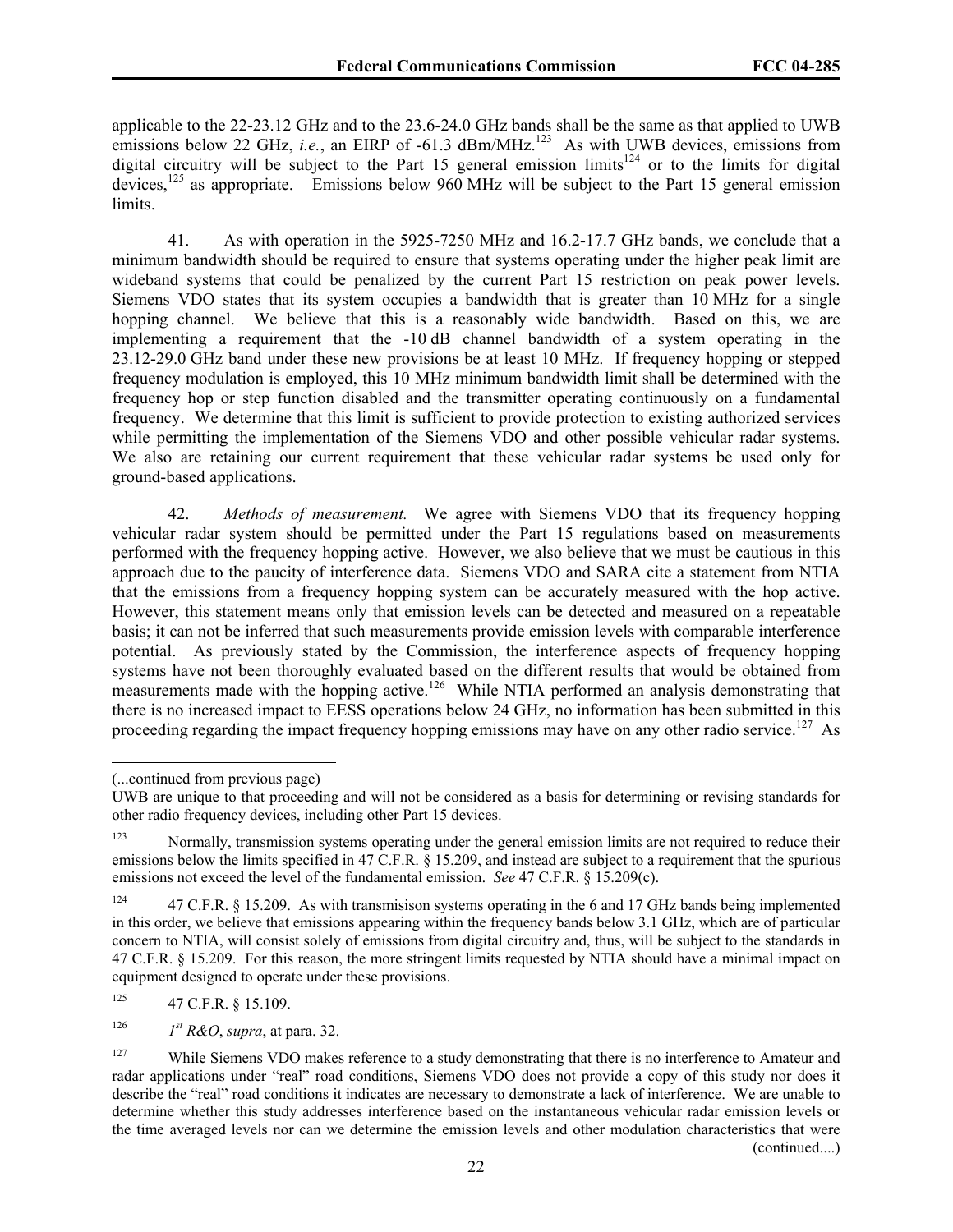stated by NTIA, the establishment of power limits in a narrow frequency range is a primary concern for ground based receivers.<sup>128</sup> Further, the emission characteristics of the frequency hopped pulsed emissions will vary with pulse width, pulse repetition frequency, frequency hopping bandwidth, frequency hopping pattern, number of frequency hopping channels, hopping channel frequency separation, and the time length of the hopping sequence.

43. We note that the instantaneous average emission levels of the hopping channels could be considerably higher than the levels permitted under our rules if measurements are made with the frequency hop active, as requested by Siemens VDO. Because the transmission hops to a different frequency range during the measurement, the time that the signal is not transmitted on a frequency is averaged with the time that the transmission occurs. This time averaging is in addition to the RMS average of the active signal.<sup>129</sup> Further, any increase to the time over which signals are averaged, *e.g.*, from 1 millisecond to 10 milliseconds, would permit a greater number of hopping channels to be included within the averaging with a corresponding increase in the instantaneous emission levels.<sup>130</sup> No information or interference evaluation has been provided to justify the use of an averaging period longer than the 1 millisecond already adopted for UWB operations. Accordingly, we do not agree with Siemens VDO that the averaging period should be extended from 1 millisecond to 10 milliseconds.

44. The interference aspects of a transmitter employing frequency hopping, stepped frequency modulation or gating are quite similar, as viewed by a receiver, in that both appear to the receiver to emit for a short period of time followed by a quiet period.<sup>131</sup> Gating the transmitter on and off produces the same effect on the measured data as would hopping the transmitter to a frequency outside of the measurement range. If emissions are permitted to be measured with the gating active, no emissions would be produced on the frequency being measured during the time the transmitter is gated off and the measured emission level would be reduced just like what occurs when a frequency hopping transmitter is measured with the hopping active. Conversely, requiring the emissions to be measured with the system operating continuously and the gating disabled produces the same results as measuring a frequency hopping system with the hopping stopped, *i.e.*, the "instantaneous" emission levels are determined. Consequently, permitting the emissions from frequency hopping systems to be measured with the hopping active could give such systems a competitive advantage by permitting higher instantaneous average power levels than what are allowed for gated systems. Since hopped, stepped and gated systems have similar interference effects and we have concluded that hopped systems may be measured with the hopping active, we also are eliminating the requirement that gated or stepped systems be tested with the

 $\overline{\phantom{a}}$ 

<sup>(...</sup>continued from previous page)

employed for the vehicular radar. In particular, we have no information to demonstrate whether the victim receivers are sensitive to potential interference from the instantaneous vehicular radar emission levels or from the timeaveraged levels. CORF and Northrop Grumman and Raytheon continue to argue against allowing devices to operate in the 22-24 GHz band, but these comments are akin to late filed petitions for reconsideration of the decisions made in the *1st R&O* and present no new information to justify changes to the Commission's earlier decisions.

<sup>&</sup>lt;sup>128</sup> EESS receivers are satellite receivers located orbiting the earth and, obviously, are not ground-based.

<sup>&</sup>lt;sup>129</sup> As an example, depending on the averaging time of the measuring instrument and the hopping rate a frequency hopping system employing 50 hopping channels could, through time averaging of the emission levels, increase its signal level by as much as 17 dB above the average limit.

<sup>&</sup>lt;sup>130</sup> With a 1 millisecond averaging period, any hopping rate in excess of 1 kHz could permit a higher instantaneous average signal level on the individual hopping channels. With a 10 milliseconds averaging period, a higher instantaneous signal level could occur for any hopping rate in excess of 100 Hz. However, any increase in the instantaneous average level also could be limited by the peak UWB emission limit.

<sup>&</sup>lt;sup>131</sup> Gating refers to the transmitter's emission being turned on and off.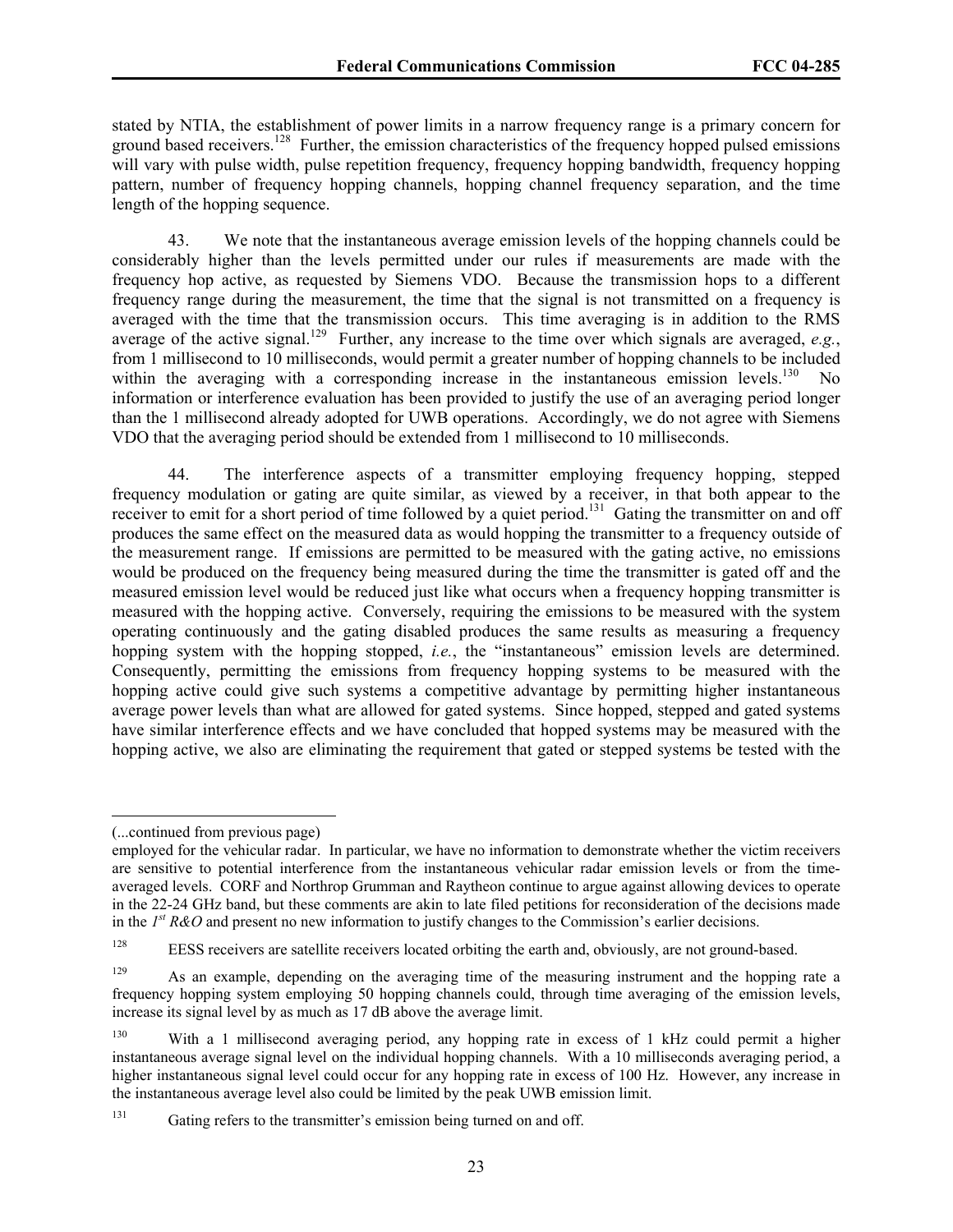gating or step function turned off.<sup>132</sup> We concur that stepped frequency, frequency hopped and gated systems can be permitted to operate under the same standards and measurement procedures. As with operation in the 5925-7250 MHz band, no provision is provided to permit transmitters employing swept frequency modulation to perform measurements with the sweep stopped; these devices must continue to comply with the standards following the provisions of 47 C.F.R. § 15.31(c).

45. We also recognize that the UWB regulations for operation in the 22-29 GHz band require vehicular radar systems that employ gating to be measured with the transmitter gated on.<sup>133</sup> The interference potential of a UWB gated system is similar to that of a wideband gated system. We see no reason that these similar systems should not be subject to the same measurement procedures. Thus, we are amending the UWB regulations to permit the emissions from gated vehicular radar systems to be measured with the gating active. However, as requested by NTIA we do not agree that similar provisions should be applied to UWB systems that employ frequency hopping, stepped frequency or similar modulation techniques. Provisions were made in the regulations to permit UWB vehicular radars to operate within the 22.10-23.12 GHz and 23.6-24.0 GHz restricted bands because their extremely wide bandwidths combined with their operation centered near 24.125 GHz resulted in the transmitters not being able to avoid operation within those restricted bands. However, frequency hopping and frequency stepped transmitters have direct control over where they operate in the radio spectrum. Further, there is sufficient spectrum to support their operation in the 22-29 GHz band without having to operate within the restricted bands. Accordingly, these transmitters must continue to be measured with the frequency hop or step function disabled and with the transmitter operating in a continuous mode if they are authorized under the UWB regulations.<sup>134</sup> However, any vehicular radar employing frequency hopping, stepped frequency or similar modulation methods may be authorized to operate in the 23.12-29 GHz band, exclusive of the 23.6-24.0 GHz band, with the emission levels determined based on the transmitter's normal operating mode, under the non-UWB provisions being adopted in this order.

46. One of the primary reasons for requiring frequency hopping systems to be measured with the hop stopped was to ensure that the emissions are detected by the spectrum analyzer during the time period that the analyzer swept the frequency. In its comments, NTIA proposed a measurement procedure to ensure that the signal is detected at the proper level. Under this procedure, the RMS average and peak emission measurements are to be repeated with the analyzer in the maximum hold mode until there is no significant increase, *i.e.*, less than 3 dB, in any of the maximum hold values. We concur with the use of these measurement procedures and are implementing them in our regulations. Additional measurement guidance is expected to be provided by our Laboratory in the near future.

47. *Operation in the restricted bands.* As noted earlier, NTIA argues that there is no basis for permitting non-UWB devices to operate in the restricted bands. We concur and are not amending our regulations to permit such operation. Instead, we are specifying a frequency band of operation from 23.12-29 GHz, except for the 23.6-24.0 GHz band. This is comparable to what was provided to Siemens in its earlier waiver.<sup> $135$ </sup>

48. *Additional modulation types.* Based on the above, we are establishing a new rule section under Subpart C of Part 15 that permits the operation of vehicular radar systems in the 23.12-29 GHz

<sup>132</sup> 132 SARA and M/A-COM, in their *ex parte* filings, requested that UWB vehicular radar systems operating in the 22-29 GHz band be tested with the gating active.

<sup>&</sup>lt;sup>133</sup> The requirement to measure gated UWB transmitters with the gating disabled is contained in 47 C.F.R.  $§ 15.521(d).$ 

<sup>&</sup>lt;sup>134</sup> The requirement to stop the frequency hopping or step function is contained in the UWB measurement procedures, as stated in the *1st R&O*, *supra*, at para. 32.

<sup>&</sup>lt;sup>135</sup> Under the conditions of its waiver, Siemens VDO vehicular radars had to operate in the 24-29 GHz band.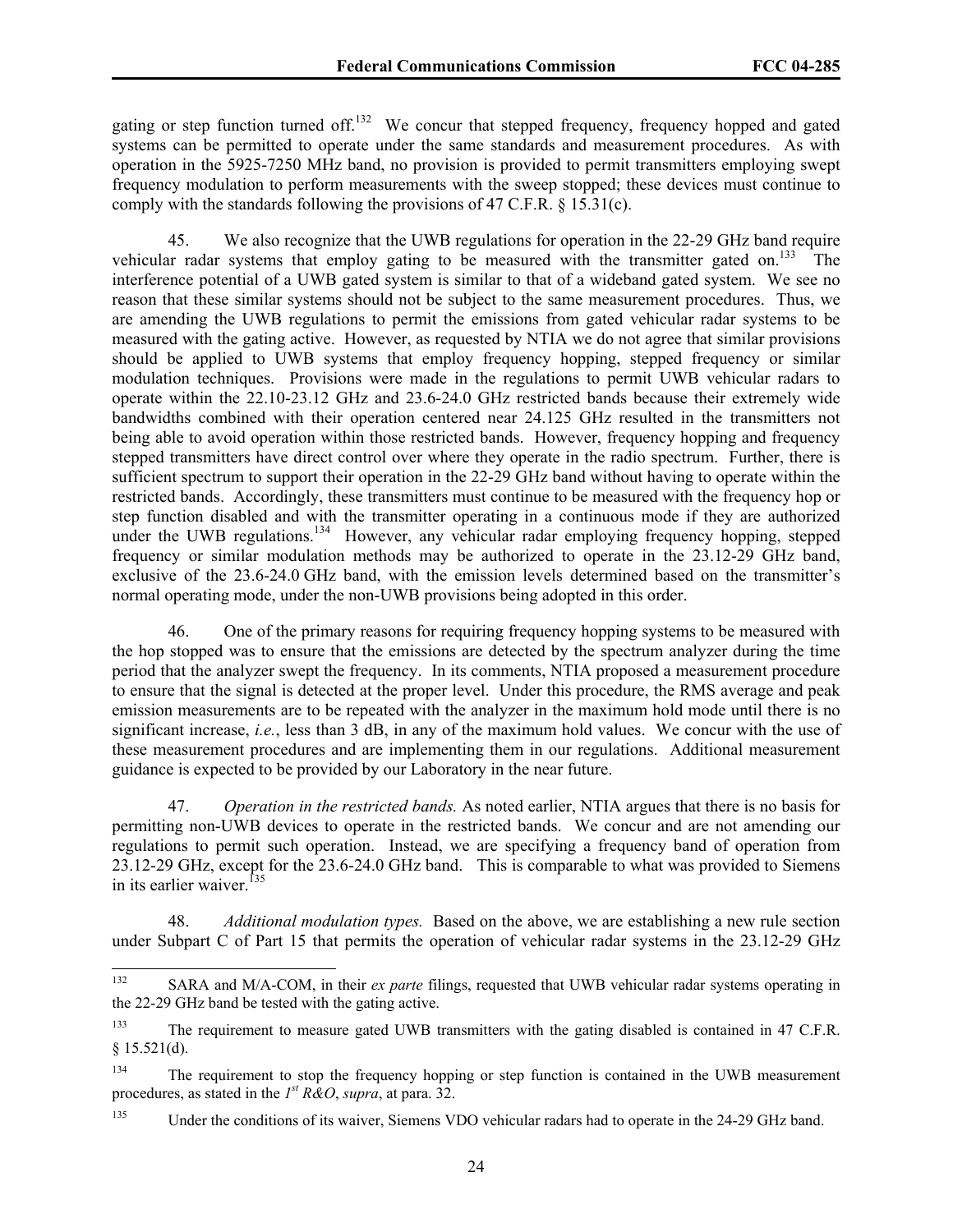band, except for 23.6-24.0 GHz, under similar emission limits that are applicable to UWB vehicular radar systems. This action resolves the request from Siemens VDO to permit the operation of frequency hopping vehicular radar systems in the 22-29 GHz band. However, we note that Delphi also requests that our regulations accommodate in the 22-29 GHz band non-hopping vehicular radar systems that employ a bandwidth less than the 500 MHz required for operation under the UWB standards.<sup>136</sup> We see no reason that modulation types other than frequency hopping should be prohibited from operating under the same standards. Accordingly, we are amending the regulations to permit the operation of vehicular radar systems in the 23.12-29 GHz band, except for 23.6-24.0 GHz, regardless of the type of modulation that is employed. As noted above, transmitters employing swept frequency modulation must continue to be measured with the frequency sweep stopped at the frequency of measurement. We believe that these changes to the rules are consistent with our earlier UWB decisions to remain conservative in our implementation of the technical standards while we gain additional experience with this technology.

49. *Disposition of the waiver previously granted to Siemens VDO.* Siemens VDO was granted a waiver on June 23, 2003, under delegated authority of the Chief, Office of Engineering and Technology. The standards associated with that waiver were implemented in cooperation with NTIA. Among other things, these standards reflect compliance with the emission limits applicable to UWB vehicular radar systems. Any device that was designed to comply with the provisions of the waiver also will comply with the standards being adopted in this proceeding. For this reason, the termination of the existing waiver will not have any impact on Siemens VDO. Accordingly, the waiver previously issued to Siemens VDO to permit the operation of its frequency hopping vehicular radar in the 24-29 GHz band shall expire upon the effective date of these regulations.

# **D. Clarification of existing non-UWB peak power emission limits**

50. In its petition for reconsideration of the *1st R&O*, MSSI requested that the peak emission measurements of its pulsed emission system operating under the non-UWB Part 15 regulations, *i.e.*, Subpart C of Part 15, be performed using a 1 MHz resolution bandwidth without the application of a pulse desensitization correction factor (PDCF).<sup>137</sup> While the Commission denied MSSI's request in the *MO&O*, it agreed with MSSI that the existing rule should be clarified rather than continue to rely on the spectrum analyzer operating instructions to indicate when a PDCF must be applied. Accordingly, the Commission in the *FNPRM* proposed to clarify that the peak emission limit for non-UWB operation is based on the total peak energy radiated by the device and that a PDCF may be needed to obtain the actual total peak emission level.

51. Comments/discussion. MSSI requests an interpretation of Section 15.35(b) of the Commission's rules that a PDCF does not apply above 1 GHz, stating that this would permit it to commercially deploy its wideband devices.<sup>138</sup> As proposed in the *FNPRM*, we are amending Section 15.35(b) to clarify that the peak power requirement applies to the total peak power produced by the device and may necessitate the use of a PDCF. This clarification does not result in any changes to the current Part 15 standards.

52. The PDCF originally was designed for measuring the peak output level of pulsed radar transmissions. The PDCF is a technique used to determine the true pulse amplitude based on measurements taken from a spectrum analyzer. The analyzer is unable to respond fast enough and therefore does not use sufficient bandwidth to measure all of the energy in the pulsed signal. Thus, when pulse widths are narrower than the inverse of the resolution bandwidth employed by a spectrum analyzer

<sup>136</sup> Delphi Comments of 7/18/03 at pg. 8.

<sup>137</sup> MSSI Petition for Reconsideration of 6/14/2002 at pg. 9.

 $^{138}$  MSSI comments of  $7/21/03$  at pg. 1-2.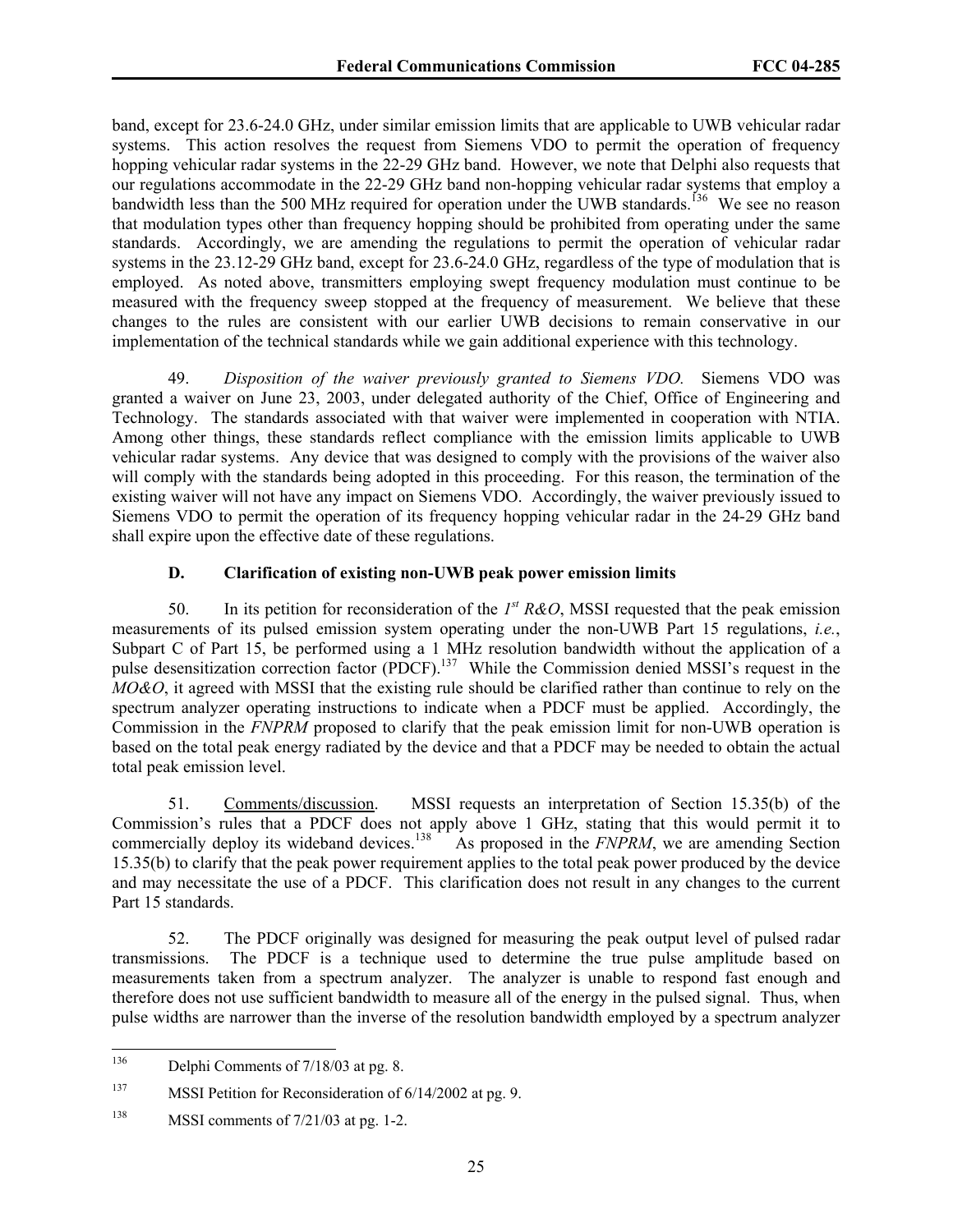in a peak emission measurement it is necessary to apply a PDCF to obtain the total peak emission level.<sup>139</sup> The requirement to apply a PDCF was contained within the Commission's specified measurement procedure, ANSI C63. $4.^{140}$ 

53. The Commission amended its regulations to change the reference to ANSI C63.4-1992 to a more recent version, ANSI C63.4-2001.<sup>141</sup> The Commission adopted this revision stating that ANSI C63.4-2001 provides clarifications to the measurement procedure and to the configuration of the equipment under test but does not contain any significant changes. However, a subsequent examination of the 2001 version of ANSI C63.4 reveals that the reference to HP Application Note 150-2, as contained in ANSI C63.4-1992, has been replaced with a reference to ANSI C63.22, a procedure that exists only in a draft format and does not appear to address PDCF. While this change in ANSI C63.4 has further obscured when a PDCF must be applied, it does not negate the need to apply a PDCF under certain measurement conditions. The requirement to employ a PDCF continues to be part of the operating instructions on the proper use of a spectrum analyzer. Our clarification to the regulations should eliminate any confusion on the need to apply a PDCF under certain modulation and measurement conditions.

54. We are denying the request from MSSI for an interpretation of Section 15.35(b) of the Commission's rules that a PDCF does not apply above 1 GHz. MSSI made a similar request for interpretation in its Petition for Reconsideration of the  $I^{st} R \& O$ .<sup>142</sup> However, the Commission was clear in the *MO&O* that a PDCF does apply to the measurement of peak emission levels from non-UWB devices.<sup>143</sup> The existing requirement to apply a PDCF in determining the peak power associated with the measurement of narrow pulsed emissions was discussed throughout the UWB rule making proceeding.<sup>144</sup> Further, the Commission has been clear that the measurement of a peak emission for a non-UWB device, as specified under Section 15.35(b), could require the use of a PDCF depending on the technical parameters of the pulsed emission. The requirement to apply a PDCF is irrespective of the frequency at which the measurement is performed.<sup>145</sup> We agree with the statement submitted by MSSI from Synergent Technologies that a PDCF is not required to determine the potential interference effects of a wideband

<sup>139</sup> 139 For a Fourier line spectrum, *i.e.*, where the resolution bandwidth (RBW) is less than 0.3 times the pulse repetition frequency (PRF), the pulse desensitization factor is equal to 20 log [(effective pulse width)(PRF)] dB.

<sup>140 47</sup> C.F.R. § 15.31(a). *See*, also, *American National Standard for Methods of Measurement of Radio-Noise Emissions from Low-Voltage Electrical and Electronic Equipment in the Range of 9 kHz to 40 GHz*, ANSI C63.4- 1992, at pg. 62 and 90. This measurement procedure specified that HP Application Note 150-2 should be employed to determine the PDCF, as necessary. *See* Hewlett-Packard Co. Application Note 150-2, *Spectrum Analysis – Pulsed RF*, November 1971.

<sup>141</sup> *See Second Report and Order and Memorandum Opinion and Order* in ET Docket No. 01-278, 18 FCC Rcd 14741 (2003). The Commission recently amended its regulations to reference ANSI C63.4-2003. *See Report and Order* in ET Docket 03-201, 19 FCC Rcd 13539 (2004). ANSI C63.4-2003 has the same text regarding PDCF that was contained in ANSI 63.4-2001.

<sup>&</sup>lt;sup>142</sup> MSSI Petition for Reconsideration of  $6/14/02$  at pg. 2-9.

<sup>143</sup> *MO&O*, *supra*, at para. 146.

<sup>144</sup> *Notice of Inquiry* in ET Docket No. 98-153, 13 FCC Rcd 16376 (1998), at para. 5 and 13; *Notice of Proposed Rule Making* in ET Docket No. 98-153, 15 FCC Rcd 16376 (2000), at para. 4, 35, 48, 51 and 53; *1st R&O*, *supra*, at para. 8 and 236; *MO&O*, *supra*, at para. 143-146. As previously explained by the Commission, the requirement to apply a PDCF is not contained in Section 15.35(b) of the rules. Rather, this requirement is specified in HP Application Note 150-2, *supra*, which contains the instructions on how to measure pulsed emissions using a spectrum analyzer. *See* 47 C.F.R. §§ 15.31(a)(3) and 15.35(b).

<sup>&</sup>lt;sup>145</sup> On frequencies where the emission limit is based on the use of a quasi-peak detector, there is no requirement to apply a peak emission limit and, consequently, no requirement to apply a PDCF.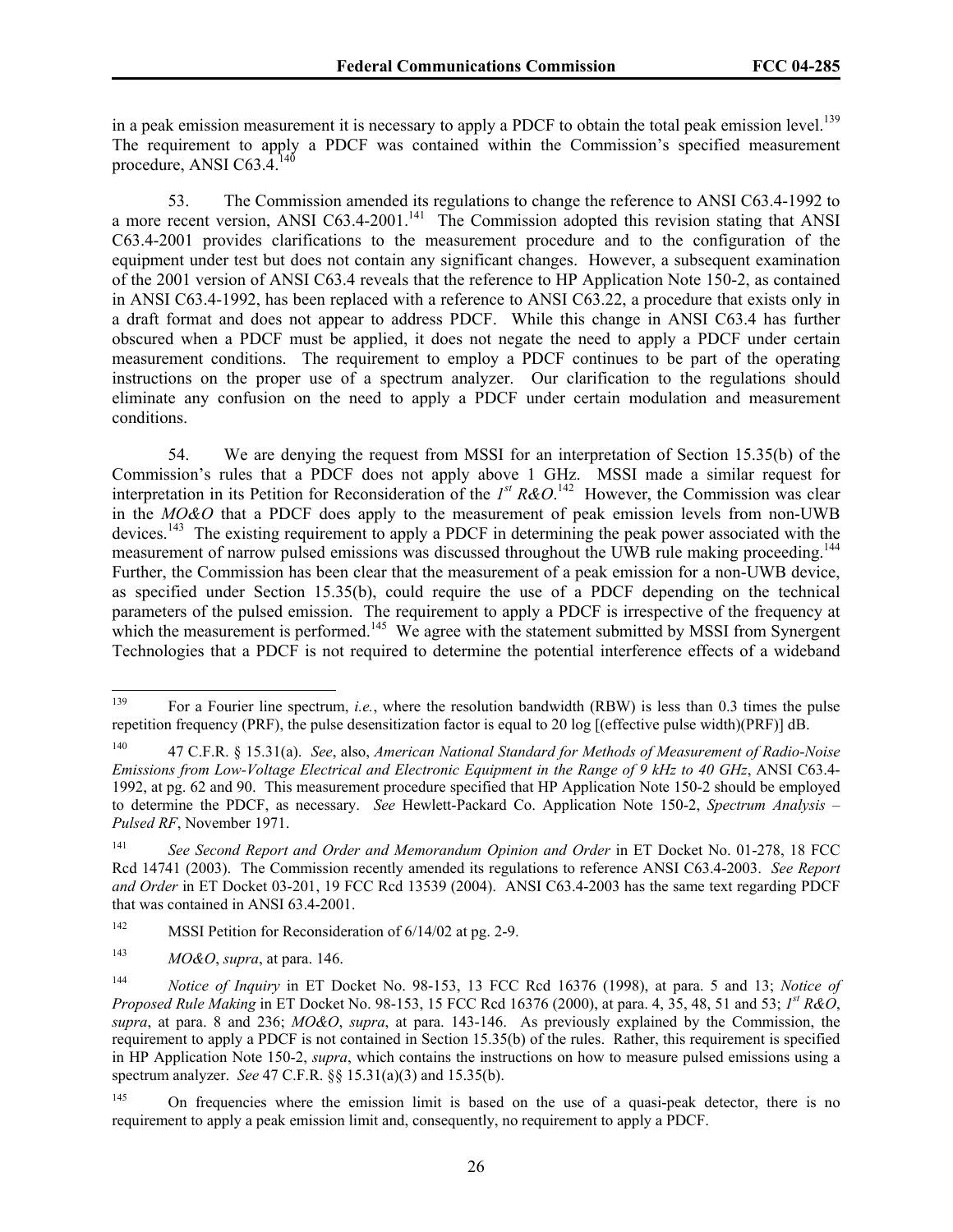pulsed waveform<sup>146</sup> but we do not agree to MSSI's characterization that this comment means HP Application Note 150-2 is not applicable.<sup>147</sup> Synergent's statement means only that the total peak power of a UWB emission is not required to determine the potential interference, as previously recognized by the Commission; it is the level of the undesired power in the bandwidth employed by a victim receiver that is important. This is the reason that the Commission applied the UWB peak measurement only to a relatively narrow, 50 MHz wide portion of the UWB emission. Accordingly, we do not agree that the rules should be interpreted in the manner requested by MSSI. As proposed in the *FNPRM*, we are clarifying the rules by stipulating that the peak emission limit for non-UWB devices is based on the total peak energy radiated by the device, unless specifically stated otherwise, and that, depending on the characteristics of the signal, it may be necessary to apply a pulse desensitization correction factor to the peak measurement of a non-UWB emission.

#### **E. UWB definition**

55. UWB definition. In the *FNPRM*, the Commission indicated that it was sympathetic to the concerns expressed by MSSI, Siemens and others throughout this proceeding regarding the changes in operational standards for unlicensed devices that may apply simply due to the bandwidth of the transmission system. It added that the Commission's standards in Part 15 need to reflect emission limits that reduce the potential for causing harmful interference to authorized radio services. While the emission limits applied to UWB operations ensure a low probability of causing harmful interference, they also require that the transmissions occupy a minimum bandwidth of 500 MHz or a minimum fractional bandwidth of  $0.20$ .<sup>148</sup> The Commission indicated that this minimum bandwidth requirement could cause a manufacturer to design transmitters that occupy more bandwidth than is operationally necessary or transmitters that inject noise to increase the occupied bandwidth simply to permit operation under the UWB regulations. The Commission was concerned that such systems would place greater energy in frequency bands where operation is not necessary for the system to function. Thus, the Commission concluded that a minimum bandwidth standard could be counterproductive to reducing the potential for harmful interference and proposed to eliminate the definition of an ultra-wideband transmitter in 47 C.F.R. § 15.503(d).<sup>149</sup> The Commission proposed to permit the operation of any transmission system, regardless of its bandwidth, as long as it complies with the standards for UWB operation set forth in Subpart F of 47 C.F.R. Part 15 and to base the resolution bandwidth used for the peak power measurement to 10 percent of the -10 dB bandwidth of the emission. Comments were requested on these proposals as well as on any potential increase or decrease in interference potential to authorized radio services that could be caused. The commenters were requested to address the interference potential from narrowband systems operating under the UWB regulations. The comments also were asked to address whether additional standards, such as a spectral power density limit based on a bandwidth narrower than 1 MHz, are needed.

56. Comments. Delphi, SARA and Siemens VDO support elimination of the minimum bandwidth requirements.<sup>150</sup> Delphi states that the minimum bandwidth specification is an unnecessary Delphi states that the minimum bandwidth specification is an unnecessary

<sup>146</sup> MSSI comment of 7/21/03, at Attachment 6.

<sup>147</sup> MSSI Request for Immediate Clarification of Section 15.35(b), February 12, 2003, at pg. 2 and 5, attached to MSSI comment of 7/21/03.

<sup>&</sup>lt;sup>148</sup> The fractional bandwidth, as defined in 47 C.F.R.  $\S$  15.503(c), is equal to the -10 dB bandwidth of the emission divided by the center frequency. In simple terms, a fractional bandwidth of 0.20 means that the -10 dB bandwidth is 20 percent of the center frequency.

<sup>&</sup>lt;sup>149</sup> It is the limit on emission levels, particularly the limit on spectral power density, that primarily controls interference potential.

<sup>150</sup> Delphi comments of 7/18/03 at pg. 2 and 8; SARA comments of 7/21/03 at pg. 2-3; Siemens VDO comments of 7/21/03 at pg. 15-22.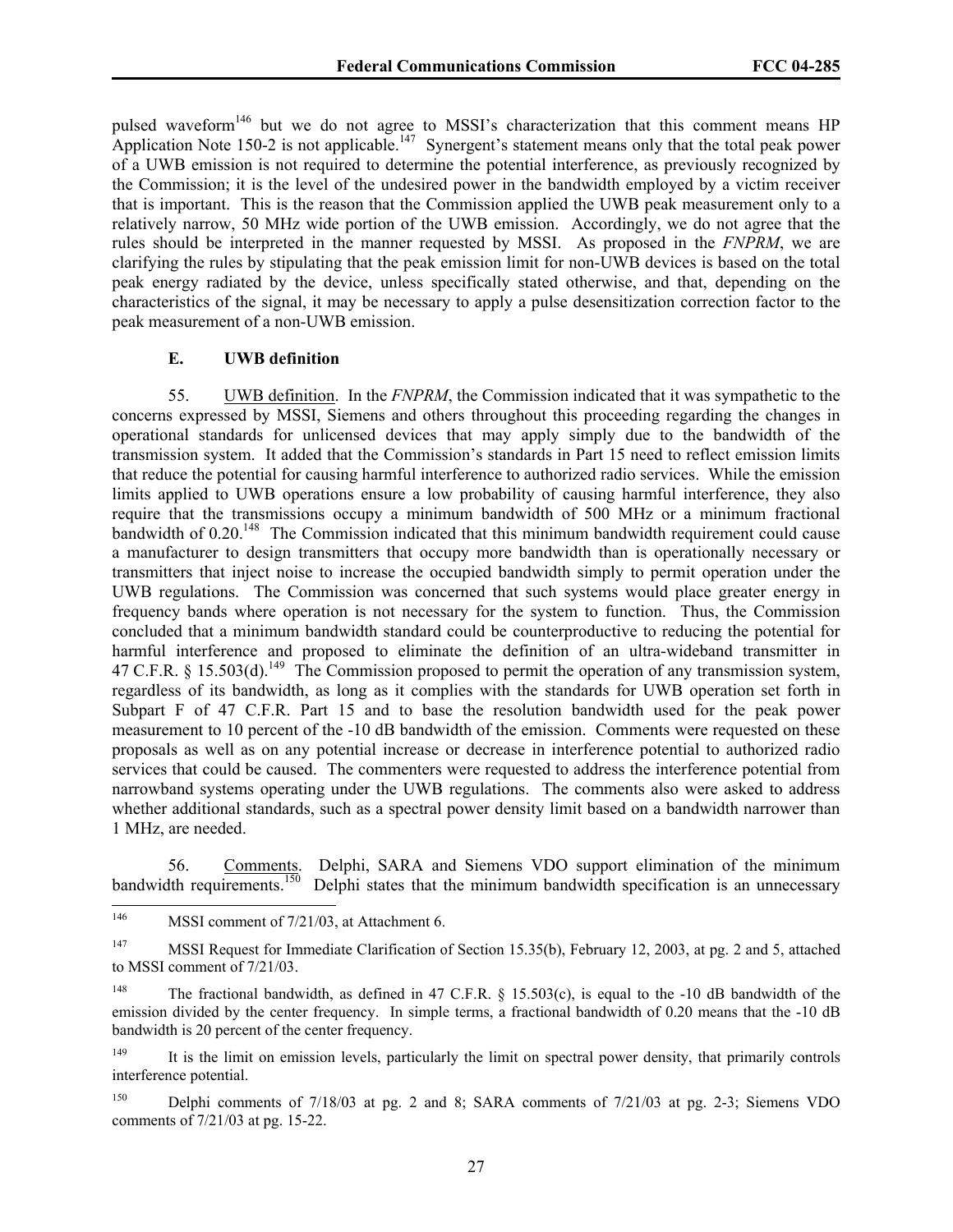constraint that hampers spectrum use without added interference protection and adds that some applications require a variable bandwidth. SARA and Siemens VDO support the bandwidth measurement procedures proposed by Siemens VDO if the minimum bandwidth is not eliminated. SIA believes that this change to the rules should be made only on a case-by-case basis stating that UWB is at an early stage of development and the technology is likely to change significantly.<sup>151</sup> SIA expresses particular concern that eliminating the minimum bandwidth requirement will increase aggregate interference to FSS receivers. XSI opposes elimination of the UWB minimum bandwidth stating that this would increase the threat of interference without promoting flexibility.<sup>152</sup> XSI notes that there is ample spectrum outside of the restricted bands to accommodate devices with less than the minimum UWB bandwidth. XSI believes that changing the rules at this time will result in increased uncertainty and confusion and will further delay commercial availability of UWB devices. NTIA opposes eliminating the bandwidth requirements, stating that the supporting comments offer no technical support and expressing concern that such a change would permit operation in the restricted bands regardless of the bandwidth of the unlicensed emission.<sup>153</sup> NTIA adds that all of the interference analyses it performed were based on the use of wideband, impulsive emissions and did not address narrowband signals.

57. Discussion. We have accommodated the narrowband operations sought by Delphi, SARA and Siemens VDO through our amendments to the peak power levels for unlicensed operation in the 5925-7250 MHz, 16.2-17.7 GHz and 22.0-29.0 GHz bands while, at the same time, keeping any further expansion of equipment applications out of the sensitive restricted bands. Because of these changes, we see no necessity at this time to eliminate the UWB minimum bandwidth requirements. We agree with XSI that such changes could be disruptive and could further delay the introduction of UWB devices. Further, we continue to believe that any operation in the restricted bands should be subject to the additional technical standards and operational parameters specified in the UWB regulations. Accordingly, we see no reason to change the minimum bandwidth requirements for UWB devices until additional experience has been gained with this equipment.

## **F. Other issues raised in the comments**

58. Delphi, with support from SARA, requested that the Commission amend its rules to permit the operation of UWB devices above 10.6 GHz.<sup>154</sup> Northrop Grumman and Raytheon requested the Commission to "clarify" that the sale of UWB vehicular radars is limited to original equipment manufacturer installed units or to qualified dealer retrofits to other vehicles where the manufacturers can show that the standards, *e.g.*, the attenuation of emissions in the 23.6-24.0 GHz band above the horizontal plane, are met, adding that under no circumstances should these devices be permitted for retail sale.<sup>155</sup> These issues are effectively untimely requests for reconsideration of issues that were already addressed by the Commission in the *1st R&O*. Accordingly, they are denied.

#### **IV. SECOND MEMORANDUM OPINION AND ORDER**

59. In the *MO&O* and *FNPRM*, the Commission responded to fourteen petitions for reconsideration that were filed in response to the *1st R&*O, including petitions from Cingular and SIA. In general, the Commission denied the petitions for reconsideration, adopting changes to its regulations only

<sup>151</sup> SIA reply comments of  $8/20/03$  at pg. 5.

<sup>&</sup>lt;sup>152</sup> XSI reply comments of  $8/20/03$  at pg. 1-5.

<sup>&</sup>lt;sup>153</sup> NTIA comments of  $1/15/04$  at pg. 23-25.

<sup>&</sup>lt;sup>154</sup> Delphi comments at pg. 1, 5-6.

<sup>&</sup>lt;sup>155</sup> Northrop Grumman and Raytheon reply comments of 8/20/03 at pg. 1-2 and 8.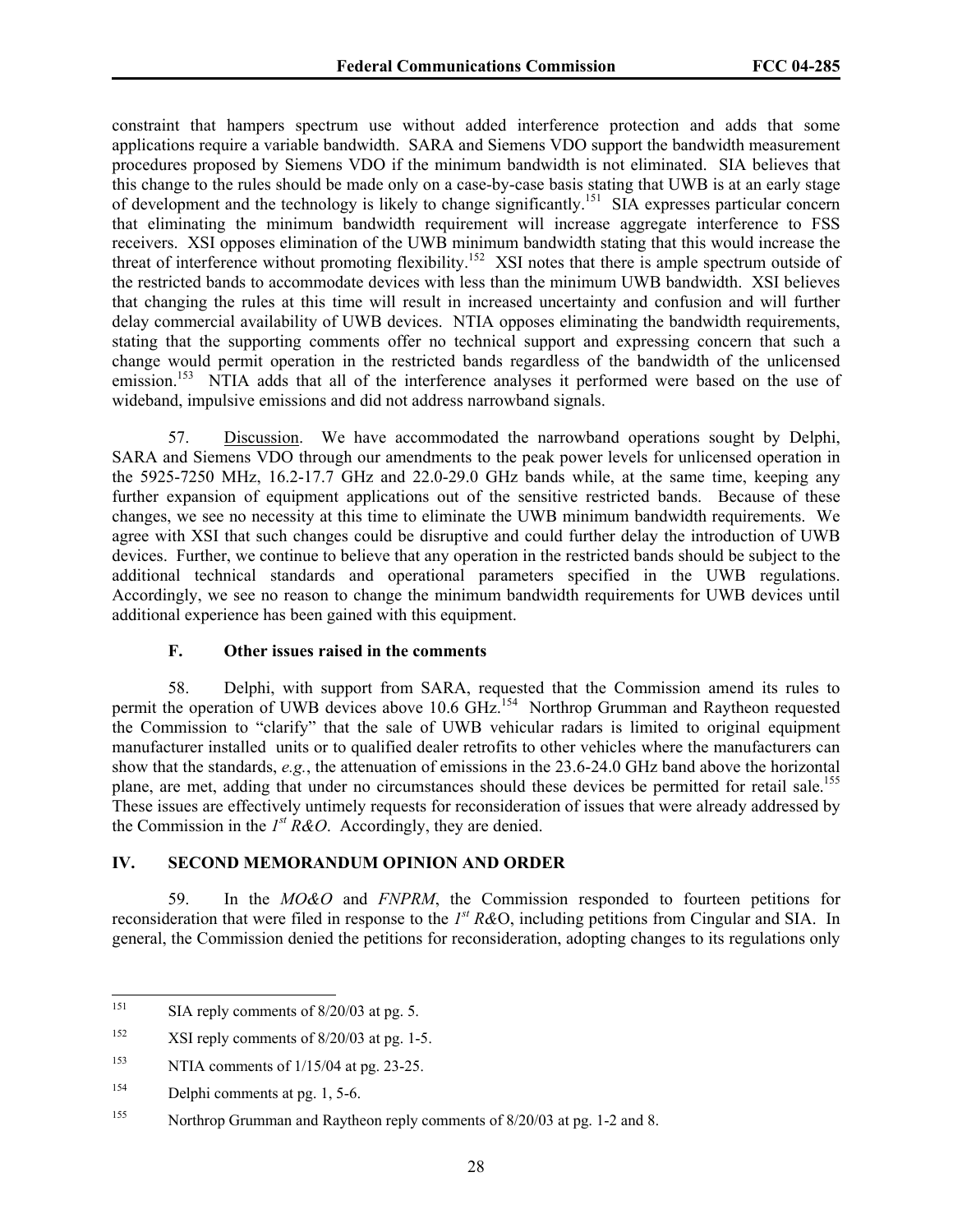to facilitate the operation of UWB devices used as ground penetrating radar ("GPR") systems<sup>156</sup> or as through-wall imaging systems operated by law enforcement, emergency rescue or firefighter personnel in emergency situations. The regulations also were clarified regarding the coordination requirements for imaging systems and the limits on emissions produced by digital circuits associated with UWB operation. No changes were made to the type of UWB devices permitted to operate under the regulations. The frequency bands within which UWB devices are constrained to operate were not changed except as follows: GPRs were allowed to operate on any frequency and through-wall imaging systems were permitted to operate with a center frequency between 1990 MHz and 10,600 MHz. The emission limits applicable to UWB devices were not changed except as follows: the emissions from through-wall imaging systems were relaxed by 7 dB, to an RMS average limit of -46.3 dBm/MHz EIRP, within the band 960-1610 MHz and by 10 dB, to an RMS average limit of -41.3 dBm/MHz EIRP, within the band 1610-1990 MHz.

60. Petitions for reconsideration of the *MO&O* were filed by Cingular and by SIA.157 Cingular objects to the presence and level of emissions from UWB devices that may appear in the frequency bands allocated for the Cellular Radiotelephone Service ("cellular") and for the Personal Communications Services ("PCS"), claiming that the Commission can not legally permit the unlicensed operation of radio frequency ("RF") devices except as specifically authorized by Congress under 47 U.S.C. 307(e). Cingular also believes that cellular and PCS licensees have exclusive use of the spectrum and that any emissions from UWB devices undermine this exclusivity. SIA argues that the emission limits in the 3650-4200 MHz band used by C-band FSS stations are excessive and will result in harmful interference. XSI filed comments in response to the Cingular petition and Cingular filed a reply comment.<sup>158</sup> XSI also filed comments in response to the SIA petition, the Coalition of C-Band XSI also filed comments in response to the SIA petition, the Coalition of C-Band Constituents filed a letter supporting SIA's petition,<sup>159</sup> and SIA filed a late reply comment along with a motion for an extension of the reply comment period. That motion is granted and SIA's reply comment is accepted.

## **A. Interference to PCS and Cellular**

#### **1. Background**

61. On June 17, 2002, Cingular filed a Petition for Reconsideration of the *1st R&O*. In that petition, Cingular claimed that the cellular and PCS spectrum are exclusive bands; that there was no reasonable basis for the Commission to allow UWB operations when such operations were not permitted under the previous Part 15 rules; that the UWB decision was not based on an adequate analysis of the interference that would be posed to cellular and PCS operations; that the Commission rejected all evidence concerning the operating levels used by PCS systems; that the UWB emission limits would cause interference to CDMA PCS systems; that there was no evidence that the Commission considered signal levels used by TDMA or GSM systems; that UWB interference to PCS jeopardizes E-911 operations; that lower emission limits are needed for indoor UWB devices to protect PCS operations; and that UWB imaging systems must provide site-by-site coordination with cellular and PCS licensees. The

<sup>156</sup> The reference to GPRs also includes wall imaging systems. Wall imaging systems are the same as a GPR except a GPR is used to look down into the ground while a wall imaging system may be used to look into a wall or ceiling. The wall or ceiling must be a physical structure that is dense enough and thick enough to absorb the majority of the signal transmitted by the device. Examples include the walls in a mine and concrete structures.

<sup>&</sup>lt;sup>157</sup> A third petition for reconsideration was filed by MSSI. As noted earlier, this petition was dismissed under the delegated authority of the Chief, Office of Engineering and Technology, by letter dated August 4, 2003.

<sup>158</sup> XSI filed *ex parte* comments responding to Cingular's response.

<sup>&</sup>lt;sup>159</sup> This letter was filed in the time frame for reply comments to SIA's petition.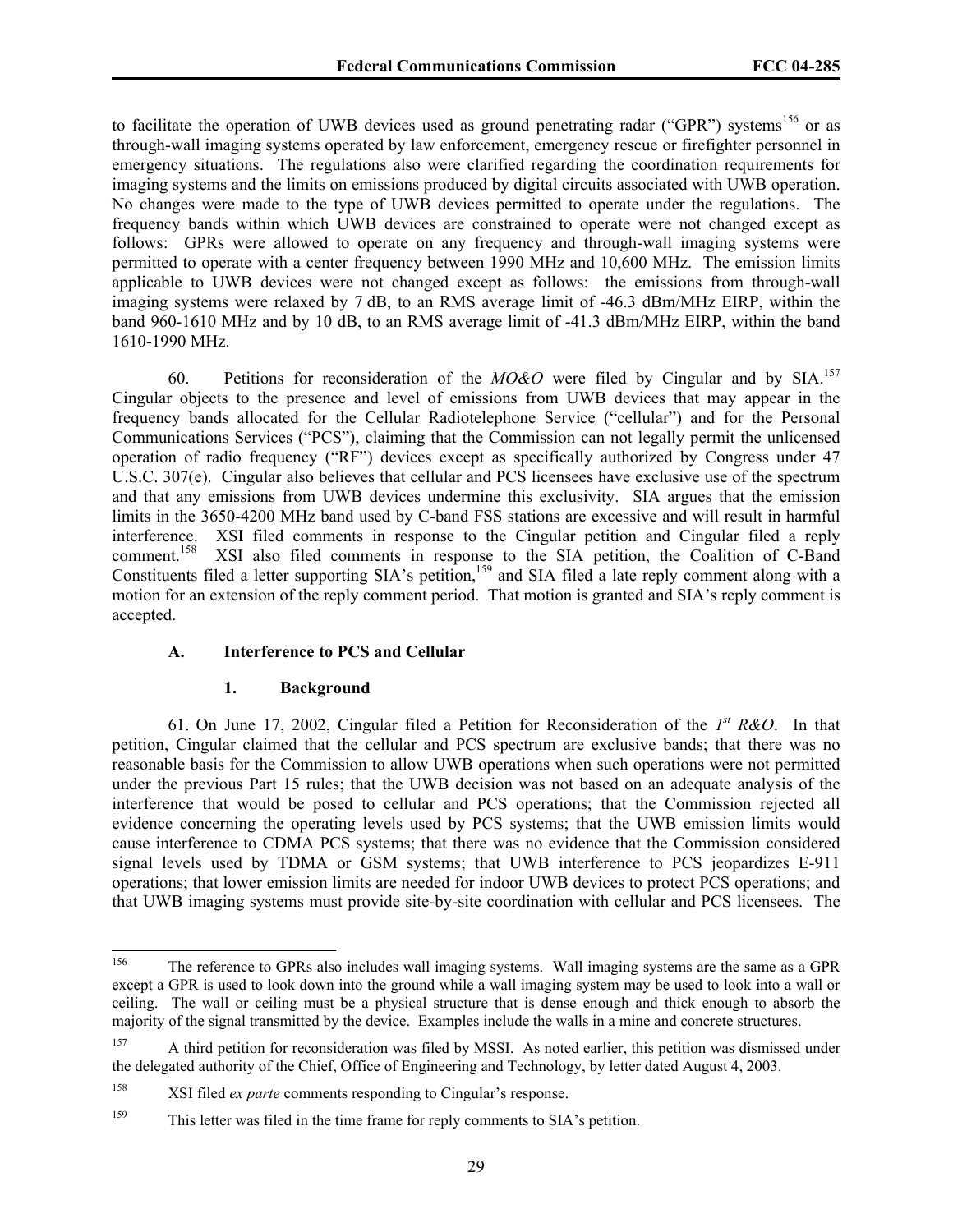Commission rejected these claims in the *MO&O*. 160

62. On February 12, 2003 after the close of the filing window for petitions for reconsideration for the *R&O* and on the day before the Commission adopted the *MO&O*, Cingular filed a "Supplement to Petition for Reconsideration." In the supplement, it argued that Section 301 of Act precluded the widespread deployment and operation of UWB devices without a license. The Commission dismissed the filing for procedural violations of the rules.<sup>161</sup>

63. On May 22, 2003, Cingular filed the instant Petition for Reconsideration ("petition") of the *MO&O* forwarding arguments that were raised in its past petition and filings. In the petition, Cingular requests reconsideration claiming that the Commission's rule making proceeding was deficient in three respects. First, Cingular reiterates its claim that the authorization of Part 15 devices on an unlicensed basis violates Section 301 of the Communications Act of 1934, as amended (hereafter referred to as "the Act").<sup>162</sup> Second, Cingular again raises its claim, as previously argued in its Petition for Reconsideration of the  $I^{st}$  R&O,<sup>163</sup> that the Commission's authorization of UWB devices was performed without an adequate record to demonstrate that harmful interference would not be caused to cellular, PCS and E911 operations.164 Third, Cingular also repeats the claim forwarded in its Petition for Reconsideration of the *1st R&O* that the rules adopted fail to adequately protect the rights of incumbent commercial mobile radio service ("CMRS") licensees, *i.e.*, cellular and PCS licensees, by undermining the exclusivity rights of the licensees, by failing to include these licensees in a coordination process with UWB operators, and by failing to lower the emission limits for indoor UWB devices.<sup>165</sup>

# **2. Unlicensed Part 15 operation and 47 U.S.C. 301**

64. Cingular argues that the authorization of UWB devices on an unlicensed basis violates Section 301 of the Communications Act. Cingular notes that one of the central reasons for creating the Commission was Congress' intent to reduce interference among spectrum users, and that by enacting Section 301, Congress prohibited wireless transmissions without a license. In particular, Cingular asserts that Section 301 requires that any person who uses or operates "any apparatus for the transmission of energy or communications by signals by radio" must do so by virtue of a "license granted under the provisions of the Act."<sup>166</sup> Cingular further argues that Congress established detailed procedures in the Act for obtaining a license and notes that the threshold requirement for obtaining a license, which is

 $\overline{a}$ 

<sup>160</sup> *MO&O*, *surpa*, at para. 55-97.

<sup>161</sup> *MO&O*, *supra*, at para. 151. The Commission concluded that the statutory argument was a new argument, not contained in Cingular's original reconsideration petition and thus constituted a new petition that was untimely filed under Section 1.106(f) of our rules. The Commission also noted that, even if the filing could be considered a supplement to the original petition, Cingular did not file a motion for leave to accept the late-filed pleading as required by Section 1.106(f) of our rules nor serve the pleading on other parties to the proceeding.

<sup>&</sup>lt;sup>162</sup> *See* 47 U.S.C. 301. While Cingular worded its petition to apply only to UWB devices, a ruling that Part 15 unlicensed operation is in violation of Section 301 of the Act would affect all Part 15 unlicensed transmission systems and would not be limited to only UWB devices.

<sup>163</sup> Cingular Petition for Reconsideration of 6/17/02 at pg. 5-7, 10-14 and 20-21.

<sup>164</sup> The Cellular Radiotelephone Service operates at 824-849 MHz and 869-894 MHz; PCS operates at 1850-1910 MHz and 1930-1990 MHz; and GPS operates at 1164-1240 MHz and 1559-1610 MHz. The actual GPS frequencies are  $1575.42 \pm 12$  MHz for the L1 band,  $1227.60 \pm 12$  MHz for the L2 band, and  $1176.45 \pm 12$  MHz for the L5 band.

<sup>&</sup>lt;sup>165</sup> Cingular Petition for Reconsideration of 6/17/02 at pg. 7, 14-20, and 21-24.

<sup>166 47</sup> U.S.C. § 301; *see also* Cingular Petition for Reconsideration of 5/22/03 (citing the Act).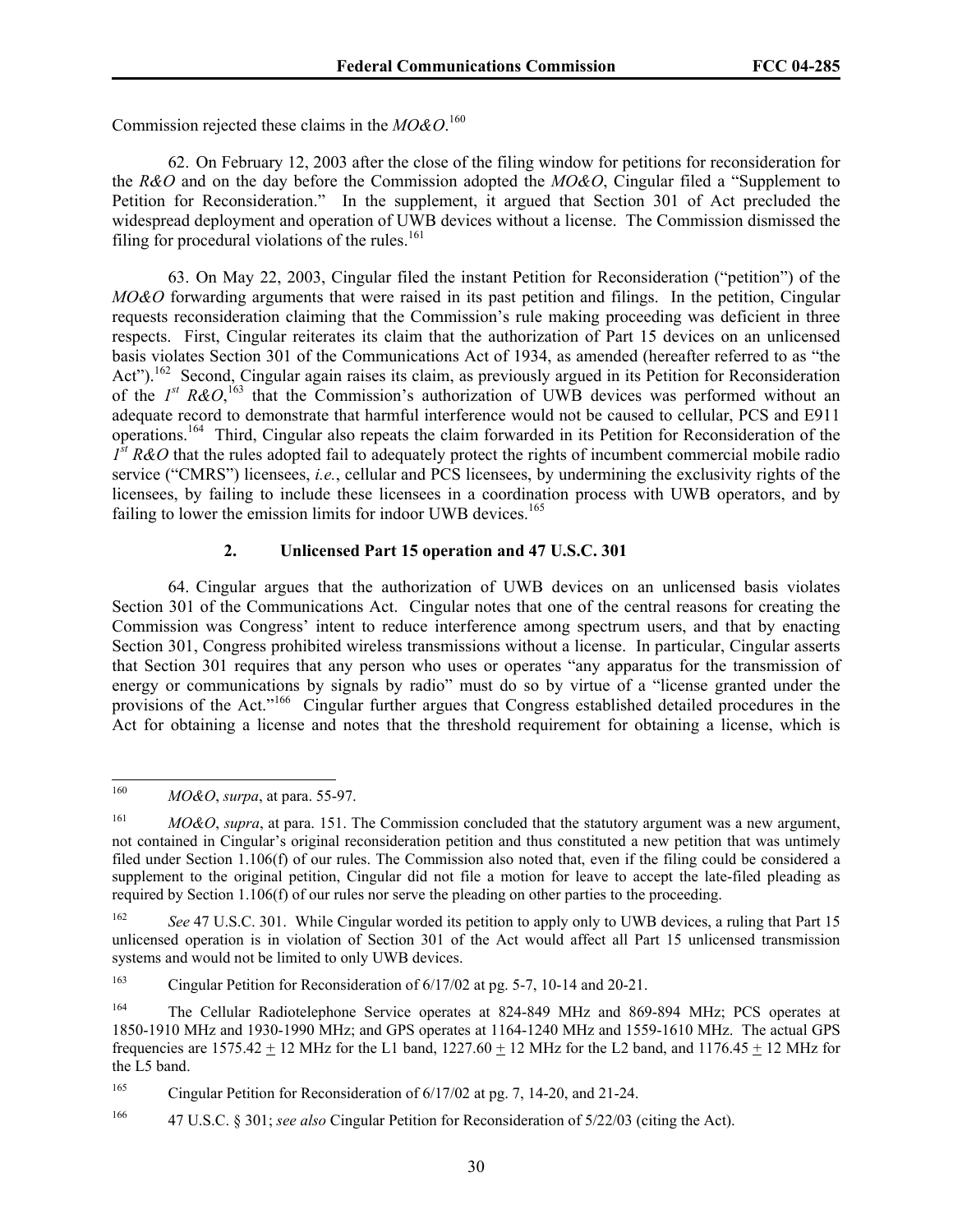contained in Section 308(a), requires the submission of an application.<sup>167</sup> Acknowledging that the Commission first established rules for unlicensed devices in 1938, Cingular points out that the Commission allowed unlicensed operations because it believed that the statutory requirement for licensing only applied to interstate operations, *i.e*., radiation from operating certain devices would be kept to low limits and would not cause interference to interstate communications which would otherwise bring such operations within the licensing requirement of Section 301.<sup>168</sup> Cingular notes that Congress amended Section 301 in 1982 to clarify that the Commission's authority applies to intrastate and interstate communications, and thus Cingular argues the Commission lost its purported basis for allowing certain devices to operate without a license.

65. Cingular also argues that Section 301, as well as several other relevant provisions of the Act discussed below, are not ambiguous and that the Commission is not entitled to deference in construing their terms. In opposition to XSI's assertion that unlicensed operations are authorized under Section 302(a) of the Act, Cingular argues that Section 302(a) was enacted in 1968 to give the Commission authority to prohibit the manufacture of equipment that is capable of causing interference but does not contravene the Commission's authority under Section 301 to authorize the operation of equipment.<sup>169</sup> Cingular further rebuts XSI's assertion regarding Section 302(a) by noting that Congress has directed that only four services may operate without site-specific licenses pursuant to Section  $307(e)$  of the Act,<sup>170</sup>and that to accept XSI's assertion regarding Section 302(a) would render Section 307(e) meaningless.<sup>171</sup> Also, Cingular rejects XSI's argument that Congress was aware of unlicensed operations and tacitly accepted them when it enacted Section  $302(a)$  and took other legislative actions,<sup>172</sup> arguing that the "doctrine of legislative acquiescence" is only an auxiliary tool that is used in interpreting ambiguous statutory provisions and that Section 302(a) was added to the Act approximately 30 years after the Commission first adopted rules for unlicensed operations. Likewise, Cingular rejects XSI's attempts to rely on subsequent legislative history to infer Congressional intent regarding Section 302(a), arguing that there is no need to resort to legislative history when a statute is clear. Thus, Cingular rejects XSI's assertion that the Commission is entitled to deference in construing its authority under Section 302(a) and that the Commission can "fill in the gaps" of a statute.<sup>173</sup>

<sup>167</sup> 167 47 U.S.C. § 308(a); *see also* Cingular Petition for Reconsideration of 5/22/03 at pg. 10 (citing the Act and discussing the submission of an application as a prerequisite to obtaining a license under Section 308(a)).

<sup>168</sup> Communications Amendments Act of 1982, P.L. 97-259; H.R. Conf. Rep. No. 97-765 at 31-32 (1982), reprinted in 1982 U.S.C.C.A.N. 2261, 2275-76 (citing Fisher's Blend Station, 297 U.S. 650, 655 (1936)) (discussing Congress' intent that the amendment make Section 301 consistent with prior judicial decisions finding that all radio signals are inherently interstate).

<sup>&</sup>lt;sup>169</sup> 47 U.S.C. § 302a; Cingular reply comments of  $9/17/03$ .

<sup>&</sup>lt;sup>170</sup> Cingular Petition for Reconsideration of 5/22/03 at pg. 12

<sup>&</sup>lt;sup>171</sup> *See* Cingular reply comments of 9/17/03 at pg. 8. Cingular also notes that Section 307(e) was added to the Act in 1982, when Congress amended Section 301 to clarify the Commission's intrastate jurisdiction over radio.

<sup>172</sup> *See* XSI comments of 9/4/03 at pg. 14-15. XSI points to three legislative actions in support. Enacting Section 302a Congress specifically discussed the need for proper regulation of garage door openers, a category of Part 15 device; enacting the Electronic Communications Privacy Act of 1986, Congress noted that cordless telephones operate under Part 15 of the Commission's rules "and are not licensed;" Congress instructed the Commission in the Balanced Budget Act of 1997 to auction off certain frequency bands which, among other criteria, had not then been allocated or authorized for unlicensed use pursuant to part 15 of the Commission's regulations (47 C.F.R. Part 15). *See* P.L. 90-379, S. Rep. 1276, reprinted at 1968 U.S. Code Cong. & Admin. News 2486, 2488; 41 P.L. 99-508, H. Rep. 99-647, 99th Cong., 2d Sess. at 33 (June 19, 1986); P.L. 105-33 Section 3002(c)(1)(C)(v), 11 Stat. 261. (1997).

<sup>173</sup> *See* Cingular reply comments of 9/17/03 at pg. 8.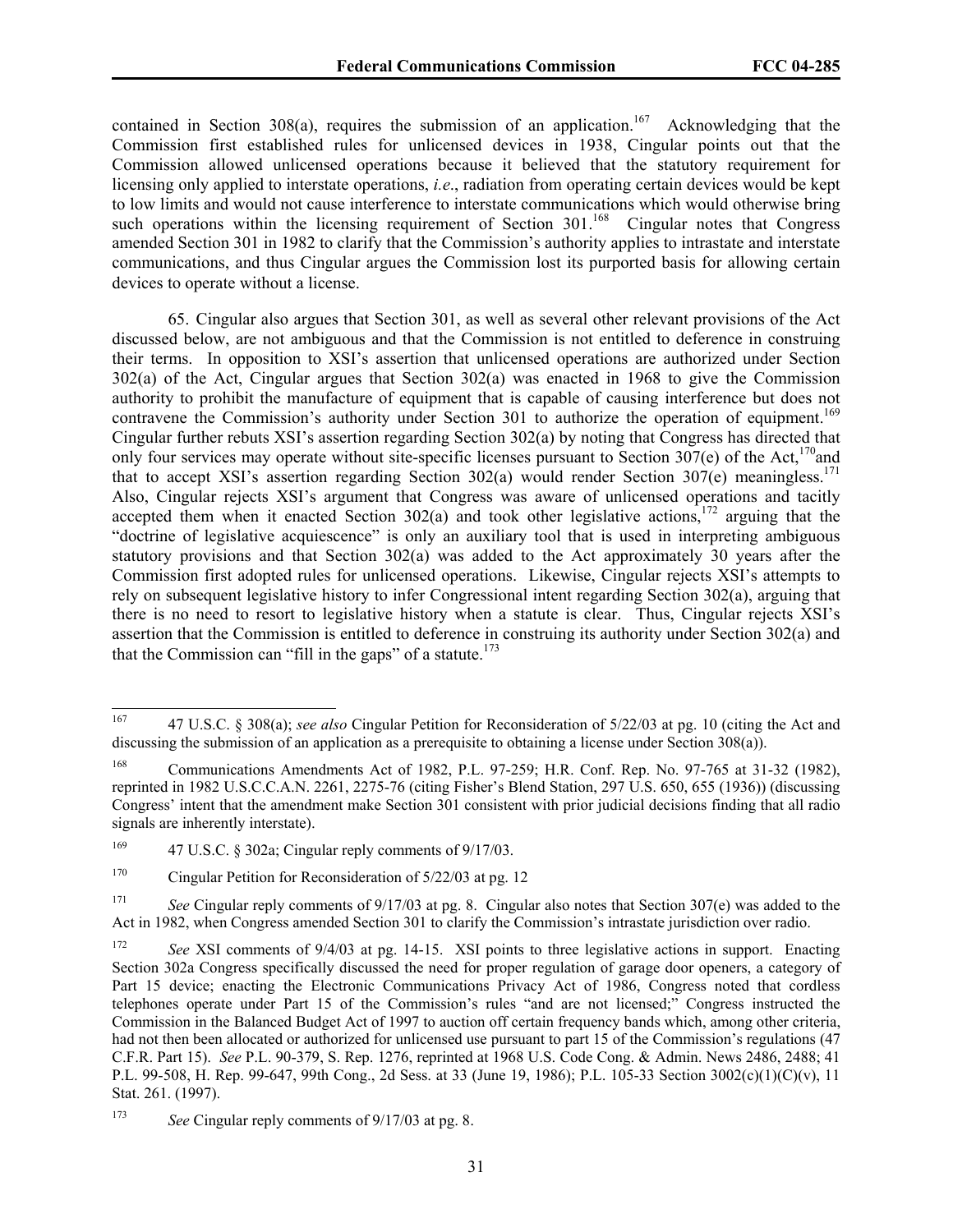66. We observe at the outset that the legal arguments Cingular raises here with respect to decisions in the R&O were addressed by the M&O and properly dismissed due to three clear procedural violations.174 Given the last minute attempt by Cingular to interject the legal arguments into the reconsideration of the R&O (the pleading was filed the day before the Commission adopted the M&O) it hardly appears that the procedural violations were inadvertent, but rather were intended to perhaps deprive the Commission of adequate time to consider them, possibly giving Cingular an advantage in any appeal.<sup>175</sup> This circumstance provides added support for our decision that Cingular's repetitious legal arguments need not be considered under the Commission's rules.<sup>176</sup>

67. Nonetheless, we address here the substance of Cingular's arguments in order to underscore the lawfulness of the actions taken in this docket and the reasonableness of the regulatory approach the Commission has devised to meet its statutory obligations to control the use of spectrum. We conclude that the language of Section 301 of the Communications Act does not mandate the type of licensing that Cingular suggests is required. Cingular's reading of the statute, moreover, ignores the practical realities that inform any reasonable reading of the statute and the nearly 70 years of "unlicensed" operations authorized by the Commission under Part 15. Congress is entirely familiar with this regulatory structure and for many years has indicated its acceptance of the Commission's approach.<sup>177</sup>

68. Cingular's reading would require the Commission to apply Section 301's licensing requirement to any apparatus that transmits any amount of energy, no matter how negligible.<sup>178</sup> The statute does not compel that interpretation. Although Congress referred to "any apparatus," the statute is not phrased in terms of "any" energy, "any degree" of energy, or "any level" of energy. If we read such limiting language into the statute, the Commission would be required to individually license all devices that are designed to transmit any amount of energy for any purpose, with or without effect on the use of the spectrum for communications purposes. As discussed in greater detail below, such a result would lead to irrational results and stand at odds with Congress's recognition and tacit acceptance over the years of the Commission's Part 15 "unlicensed" regime. A more reasonable reading of Section 301, consistent with Congress's intent and subsequent legislation, would limit the licensing requirement to any apparatus that transmits enough energy to have a significant potential for causing harmful interference. Under our reading of the statute, the UWB transmission systems – because of their operating limits as prescribed in

<sup>174</sup> 174 *See* fn 161 *supra*.

<sup>&</sup>lt;sup>175</sup> Courts have considered the problem raised by last minute arguments that are submitted to an agency in ways that may deprive the agency of a fair opportunity to consider them, and then see a petitioner challenge the agency's failure to consider the arguments on appeal. The Court in MCI Worldcom, Inc. *v*. FCC, 760 F. 3d 760 (D.C. Cir. 2000) considered the Commission's failure to respond to a subtle suggestion in a single paragraph in an AT&T *ex parte* filed after the comment period had ended. The petitioners had challenged the failure to respond on appeal. The Court ultimately held that the argument was presented—if barely—to the Commission. *Id*. at 765. But the Court's holding was undoubtedly influenced by the fact that the ex parte was "suitably filed." *Id*. Here, the legal arguments by Cingular clearly were not suitably filed. Cingular's only defense to its action is that another party had raised the same Section 301 issue before the Commission. *See* Cingular Petition for Reconsideration of 5/22/03 at pg. 11. However, the party Cingular speaks of, ARRL, did not raise the issue in this proceeding. It had raised the issue in another proceeding, but has since abandoned the argument. *See*, *Amendment of Part 15 of the Commission's Rules to allow certification of equipment in the 24.05-24.25 GHz band at field strengths up to 2500 mV/m*, ET Docket No. 98-156, *Memorandum Opinion and Order*, 18 FCC Rcd 15, 944 (2003).

 $176$  47 C.F.R. § 1.429(d)(i).

<sup>177</sup> *See Hernstadt v. FCC*, 677 F.2d 893, 902 n.22 (D.C. Cir. 1980) (Congress presumed to be cognizant of and legislate against background of existing agency interpretation of law); *Sweet Home v. Babbitt*, 17 F.3d 1463, 1471 (D.C. Cir. 1994) (same), *rev'd on other grounds*, 55 U.S. 687 (1995).

<sup>&</sup>lt;sup>178</sup> Section 301 imposes a licensing requirement on a person who uses or operates "any apparatus for the transmission of energy or communications or signals by radio." 47 U.S.C. § 301.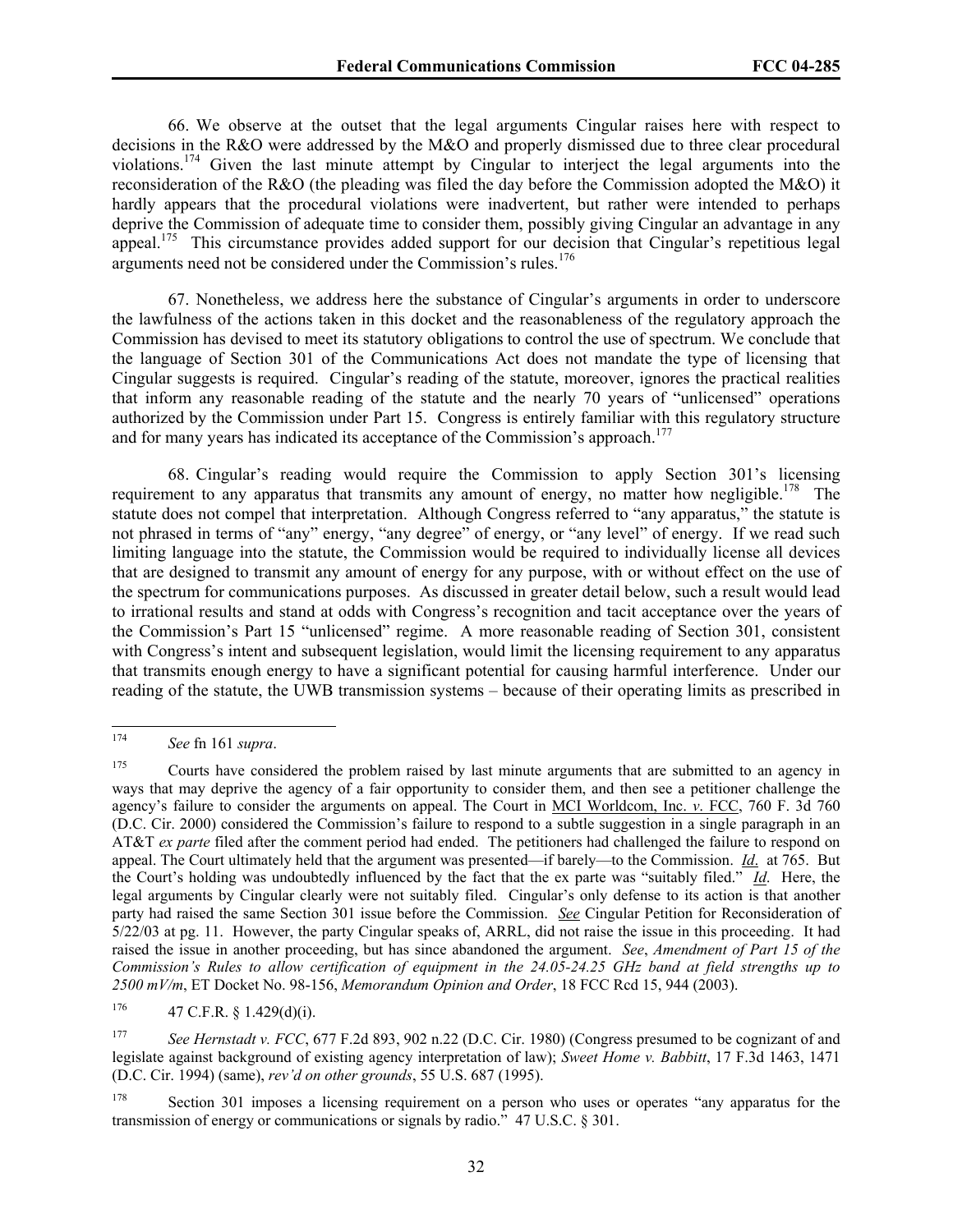this proceeding – are properly classified as Part 15 devices and are not required to be licensed on a formal basis.

69. The Commission first adopted rules for unlicensed operation of low power radio devices in 1938, and the basic construct of this regulatory regime continues to apply today.<sup>179</sup> The Commission took this action because it concluded that lower power radio frequency devices could be used on a widespread unlicensed basis, consistent with the public interest, if the Commission regulated their technical capabilities to ensure that they did not interfere with the orderly operation and development of radio communications.<sup>180</sup> The requirements for unlicensed operation are codified in Part 15 of the Commission rules and apply to a wide variety of emissions and devices, including intentional, unintentional and incidental radiators.<sup>181</sup> These requirements ensure that such "apparatus" do not transmit energy in a way that has a significant detrimental effect on the operation or development of the nation's communications network.

70. In setting up the Part 15 regime, the Commission realized that any attempt to license *all* transmitters of radio frequency energy would be infeasible and contrary to Congress's intent in establishing a "rapid, efficient, Nation-wide, and world-wide wire and radio communication service."<sup>182</sup> In this regard, the Commission has long recognized that numerous devices emit radio frequency energy, often at very low levels, and that such devices may be operated by numerous individual users, making

180 *Id.*

<sup>181</sup> 47 C.F.R. § 15.3 defines three classes of radio frequency emitters as follows:

<sup>179</sup> The Commission issued in August 1938 a notice for an informal conference with the Chief Engineer on proposed rules and regulations for low power radiofrequency devices, which it described as those, primarily used by the public, that use radiofrequency current as essential to their operation (*e.g*., radio control devices, record players) and that may cause interference to radio communications. Following a hearing held in September 1938 with various companies and associations representing both low power radiofrequency devices and radio communications services (*e.g*., National Association of Broadcasters, Philco Radio and Television Corp, AT&T, Electro Medical Equipment Manufacturers, Westinghouse Electric Co.), the Commission issued a press release on November 21, 1938 (No. 30678) announcing the adoption of rules and regulations for low power radiofrequency electrical devices. The Commission decided that if a low power device did not exceed the adopted field strength limit and did not cause interference to radio reception, the device would not have to be licensed. The original rules also provided that the Commission would inspect and test devices to determine whether they met the adopted field strength limits and issue a certificate specifying conditions of operations to any party making such a request. As the number of radiofrequency devices has increased, technical knowledge has expanded, and measurement procedures have improved, the Commission has modified the rules for the operation of unlicensed operations over the years, including an equipment approval program. The rule modifications over time in Part 15 have had the consistent goals of protecting licensed operator rights and benefits, and protecting the licensees themselves from any harmful interference. At the same time the rules promote benefits to the mass consumer market through the availability of desirable and affordable low power radiating devices of many types, used in daily life, that can best be provided on an unlicensed (but not on an unregulated) basis.

<sup>(</sup>n) Incidental radiator. A device that generates radio frequency energy during the course of its operation although the device is not intentionally designed to generate or emit radio frequency energy. Examples of incidental radiators are dc motors, mechanical light switches, etc.

<sup>(</sup>o) Intentional radiator. A device that intentionally generates and emits radio frequency energy by radiation or induction.

<sup>(</sup>z) Unintentional radiator. A device that intentionally generates radio frequency energy for use within the device, or that sends radio frequency signals by conduction to associated equipment via connecting wiring, but which is not intended to emit RF energy by radiation or induction.

 $182$  47 U.S.C. § 151.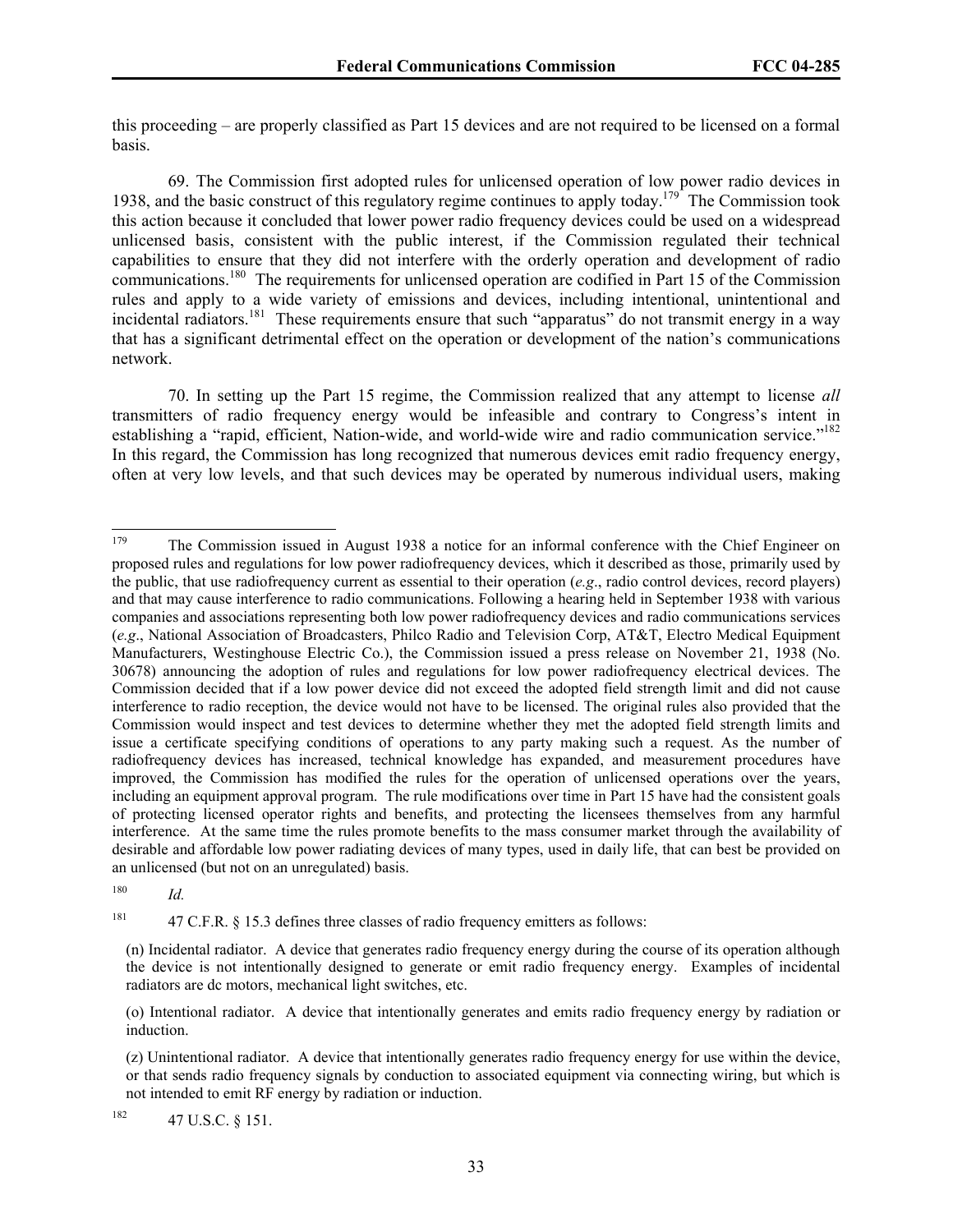individual licensing of users impractical.<sup>183</sup> Recognizing that the identification and individual licensing of all devices that affected or relied upon radio frequency energy was not practical, the Commission, very early in its existence, interpreted Section 301 not to require the licensing of devices that did not transmit energy in a manner that had any real potential to affect the Nation's communications network adversely. In adopting this reading of the statute, the Commission recognized that many devices that operate at very low power levels and at very short distances are unlikely to cause harmful interference and thus would not need to be individually licensed.

71. The requirements that apply to Part 15 devices ensure that emissions from such unlicensed apparatus do not rise to the level that would require licensing. For example, relying on its authority under Section 301 to prohibit certain radio uses ("No person shall use or operate any apparatus for the transmission of energy or communications or signals by radio…except under and in accordance with this Act and with a license in that behalf granted under the provisions of this Act."), and under Section 303(f) to make "regulations not inconsistent with law as it may deem necessary to prevent interference between stations and to carry out the provisions of this Act,<sup> $184$ </sup> the Commission prescribes technical requirements which, if exceeded, would require the user of a device to acquire an individual license or to cease operation. Thus, although certain devices are unlicensed, they are still subject to appropriate regulation to ensure that they do not cause harmful interference to authorized users of the spectrum. Further, it is expressly stated in Part 15 of the Commission's rules that this rule part sets out the regulations under which one may operate without an individual license, and that any operation that is not in accordance with the Part 15 regulations must be licensed under Section 301 unless exempted elsewhere in the rules.<sup>185</sup> Rather than require all users to be individually licensed initially, the Commission has put users on notice that, under certain circumstances, it will require an individual license or prohibit their operations. This approach has proven to be an effective means for the Commission to achieve the stated purposes of the Act ("…to maintain the control of the United States over all the channels of radio transmission; and to provide for the use of such channels…by persons for limited period of time, under licenses granted by Federal authority...")<sup>186</sup> without imposing a licensing requirement on all individual users of all devices that emit radio frequency energy.<sup>187</sup>

<sup>183</sup> 183 The Commission recognized in 1938 that many different kinds of devices produced electromagnetic or induction fields at radio frequencies, even if they did not employ radio frequency current or the fields generated as essential to the functioning or purpose of the device's operation (*e.g*., switch contacts, automobile ignitions, diathermy machines, induction furnaces, oscillators in certain radio receivers). *See supra* footnote 179. Today, the use of unlicensed devices has become pervasive. For example, the Consumer Electronics Association estimates that there is an installed base of more than 348.23 million Part 15 consumer electronic devices. That is more than one for every US citizen. *See* OSP Working Paper Series Number 39, *Unlicensed and Unshackled: A Joint OSP-OET White Paper on Unlicensed Devices and Their Regulatory Issues*, May 2003, at pg. 22 (this report includes additional data on the increase in the use of various unlicensed devices, such as cordless telephones, wireless local area networks, spread spectrum devices, and WiFi).

 $184$  47 U.S.C. §§ 301, 303(f).

<sup>185</sup> *See* 47 C.F.R. § 15.1(a) (providing that Part 15 sets out the regulations under which an intentional, unintentional, or incidental radiator may be operated without an individual license); 47 C.F.R. § 15.1(b) (requiring operation of an intentional or unintentional radiator operate in conformity with the regulations of Part 15 or be otherwise licensed or exempted).

<sup>186 47</sup> U.S.C. § 301.

<sup>187</sup> *See*, *generally*, *In The Matter Of Revision Of Part 15 Of The Rules Regarding The Operation Of Radio Frequency Devices Without An Individual License*, GEN. Docket No. 87-389, *Report and Order,* FCC 89-103, 66 Rad. Reg. 2d (P & F) 295 (Apr. 18, 1989) (weighing benefits of non-licensed operations and concerns for interference potential under Part 15 rules); *Amendment of Part 15 of the Commission's Rules Governing Restricted Radiation Devices Concerning Low Power Communication Devices*, Docket No. 9288, *Memorandum Order and Opinion*, FCC 57-1311, 13 RR 1546h, para. 12 (July 31, 1957) (weighing the adopting of licensing schemes that (continued....)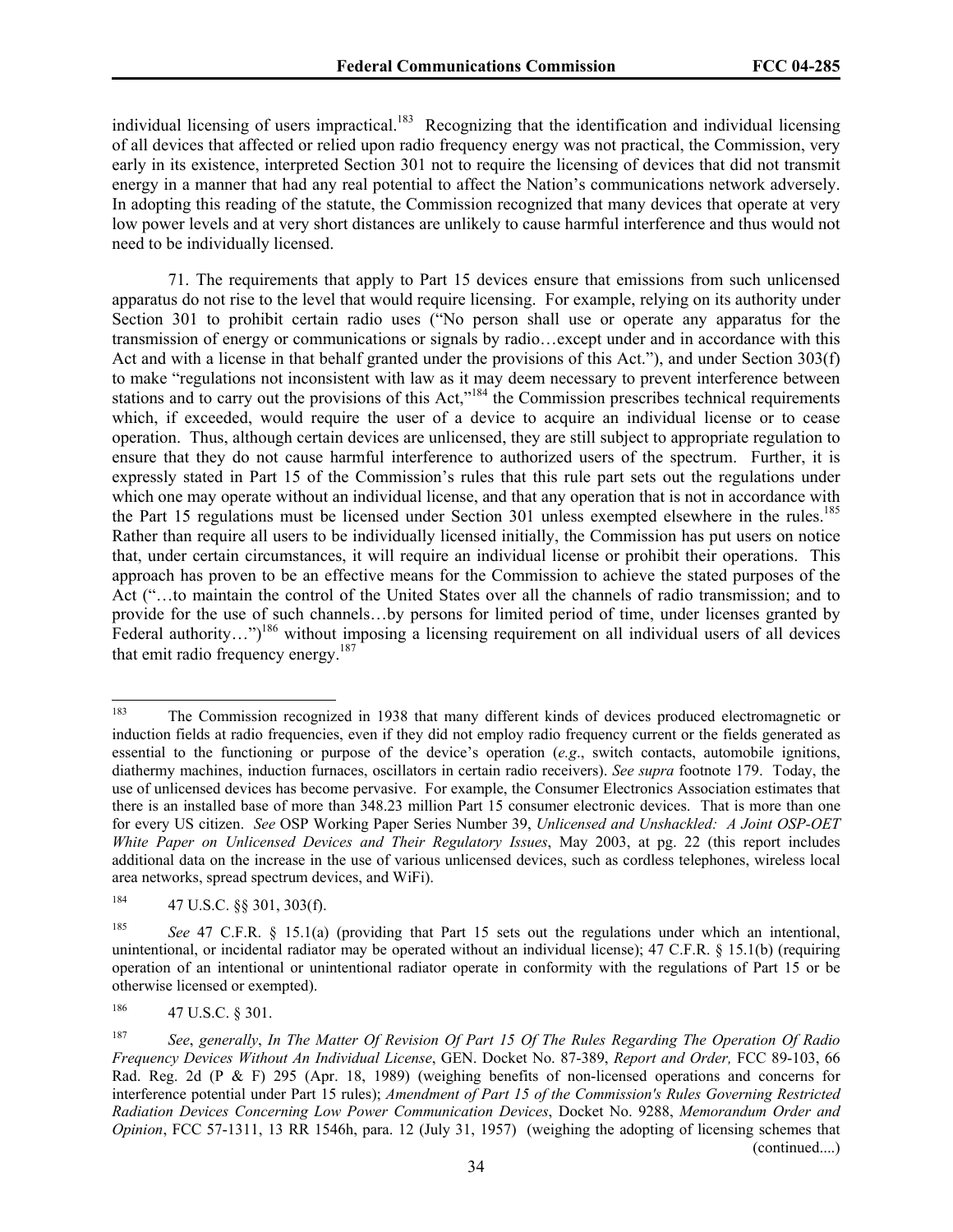72. Further, we disagree with Cingular that the Commission – which had concluded in its early decisions that devices operating at very low emission levels would not cause interference and thus would not be interstate communications requiring individual licensing under Section 301 – no longer has a statutory basis upon which to allow unlicensed operation. After Section 301 was amended in 1982 to clarify that the Commission's authority also covers intrastate communications, the Commission has continued to rely on the harmful interference criteria as the basis for allowing unlicensed operations under Part 15, consistent with reading Section 301's reference to "apparatus for the transmission of energy" not to include devices that have no such interference potential.<sup>188</sup> We hereby explicitly adopt that construction of Section 301.

73. Various amendments to the Communications Act demonstrate that Congress has been well aware that the Commission permits users to operate approved unlicensed devices without a formal "license," but has not disapproved that practice. Just the opposite. For example, in 1992, when Congress amended Section 302 to add subsection (d)(1), it expressly acknowledged the Commission's Part 15 unlicensed operations within the statutory scheme. This subsection states, in pertinent part, that "the Commission shall prescribe and make effective regulations denying equipment authorization (under part 15 of title 47, Code of Federal Regulations, or any other part of that title) for [certain] scanning receiver[s]."189 Scanning receivers are unlicensed devices, and Congress wanted to ensure that they would not receive transmissions in frequencies allocated to the cellular radio service, which is a licensed service and entitled to protection under the Act.<sup>190</sup>

74. As a further example of Congress's acknowledgment of the Commission's unlicensed regulatory regime, in 1996, Congress amended Section 332 of the Act to recognize State and local authority over the placement and construction of certain wireless facilities, including "unlicensed wireless service." Section  $332(c)(7)(C)(iii)$  defines "unlicensed wireless service" as "the offering of telecommunications services using duly authorized devices which do not require individual licenses."191 Reference to these types of devices includes those operating under Part 15, which are "duly authorized"

 $\overline{\phantom{a}}$ 

<sup>(...</sup>continued from previous page)

would be infeasible and much more burdensome to the public with the Part 15 approach of technical limits and a non-interference requirement).

<sup>&</sup>lt;sup>188</sup> In the matter of Modification of Parts 2 and 15 of the Commission's Rules for unlicensed devices and equipment approval, ET Docket No. 03-201, Report and Order, FCC 04-165 (July 12, 2004); In The Matter Of Amendment Of Parts 2, 15, 18 And Other Parts Of The Commission's Rules To Simplify And Streamline The Equipment Authorization Process For Radio Frequency Equipment, ET 97-94, Report and Order, FCC 97-84, 12 FCC Rcd. 8743 (Mar 27, 1997); Amendment of Part 2 of the Rules to simplify the equipment authorization procedures, Gen. Docket No. 82-242, Report and Order, FCC 83-3, 48 FR 3614-01 (Jan. 26, 1983).

 $189$  47 U.S.C. § 302(d)(1).

<sup>190</sup> House Report for Federal Communications Commission Authorization Act Of 1991, H.R. REP. 102-207, 31 (Sep. 17, 1991) (reporting on Pub.L. 102-556, Title IV, § 403(a)). Indeed, one of the primary reasons Congress added Section 302 to the Communications Act in 1968 was to address interference concerns by strengthening the Commission's power to impose limits on the manufacture of unlicensed Part 15 devices, not by resorting to a formal licensing process to control the interference potential of such devices. Thus, Congress recognized that compliance by manufacturers and others with the Commission's technical rules for unlicensed devices is critical. *See* S. Rep. No. 1276, 90th Cong., 2d Sess. 1968, 1968 U.S.C.C.A.N. 2486 (1968 Senate Report). As a prominent example of the seriousness of RFI involving unlicensed devices and the need for additional statutory authority for the Commission to strengthen this regulatory approach, the Report cited interference caused to air-safety-related emergency communications frequencies and homer frequencies at a California facility by 58 garage door openers, which were then, as well as now, unlicensed devices subject to technical standards in Part 15 of our rules. Congress discussed the need for statutory change in the legislative history to properly address the increasing popularity of such Part 15 regulated devices as garage door openers. *Id*. at 2488.

<sup>191 47</sup> U.S.C. § 332(c)(7)(C)(iii).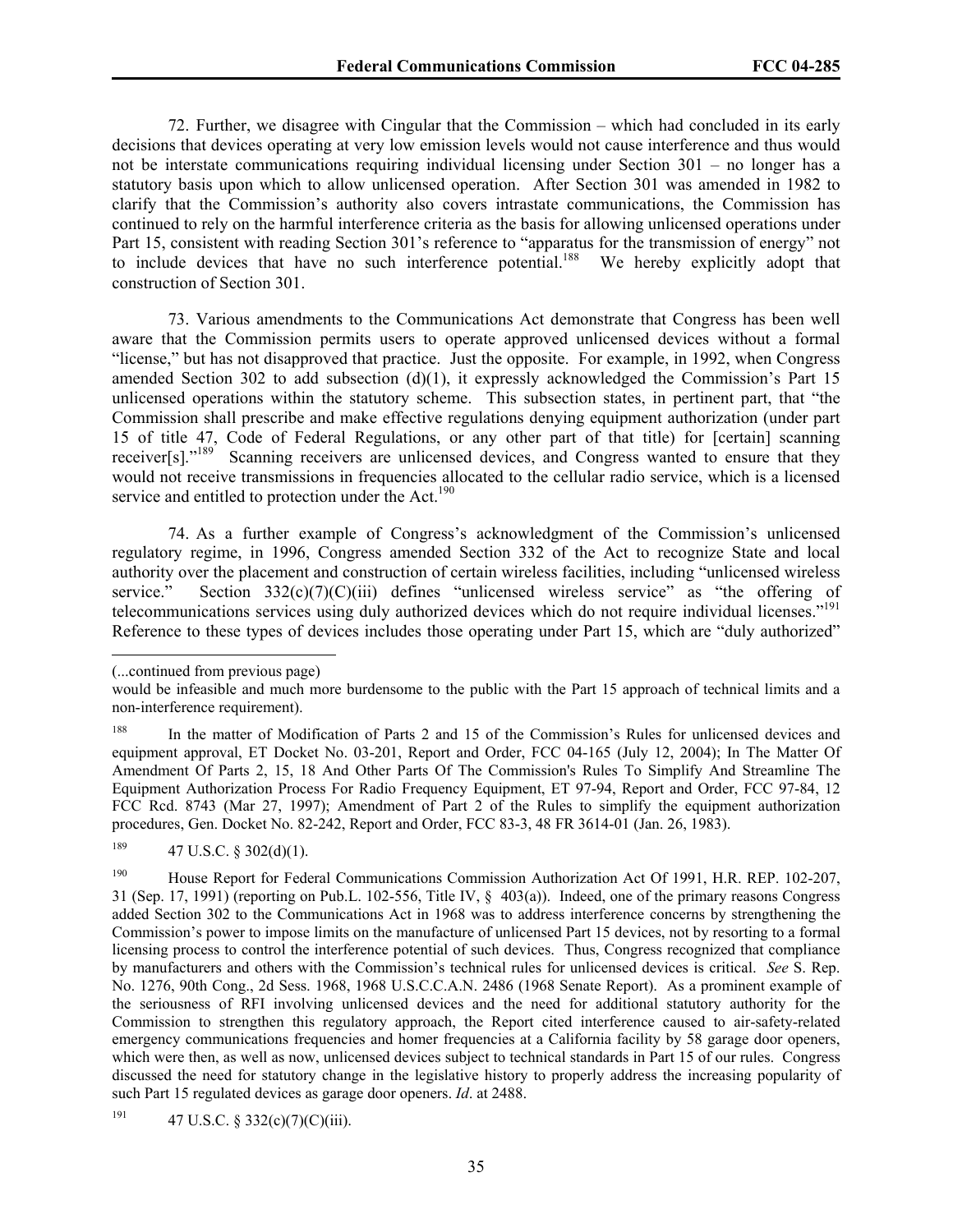pursuant to the Commission's equipment approval program. Similarly, in Section 3002(c) of the Balanced Budget Act of 1997, which directs the Commission to make additional spectrum available by auction, Congress acknowledged the Commission's unlicensed regulatory regime by expressly protecting those frequency bands that the Commission had already authorized for unlicensed use pursuant to Part 15.192 Finally, in enacting the Electronic Communications Privacy Act of 1986, Congress noted in the legislative record that cordless telephones "are regulated under Part 15, Subpart E of the rules of the Federal Communications Commission (FCC), and are not licensed."<sup>193</sup>

75. We acknowledge that there is a gray area between those "unlicensed" devices that transmit energy but are clearly beyond any reasonable application of Section 301's licensing requirement<sup>194</sup> and those operations that are clearly subject to Section 301. As explained above, we do not believe it necessary to subject all devices in the gray area to the licensing requirements of Section 301. In the alternative, however, our Part 15 requirements provide a sufficient degree of regulatory oversight, individualized review and approval to constitute a "licensing" process that satisfies Section 301 requirements. While we do not apply the term "license" to the Part 15 approvals that are required to manufacture and distribute Part 15 devices, such approvals (*e.g.*, certifications for intentional radiators) constitute agency authorization for the manufacture, distribution and use of devices that have passed individualized requirements. As such, there is little to distinguish in a practical or legal sense Part 15 approvals of devices from the more overt Section 301 "licenses."

76. Section 301 does not limit the types of licenses that the Commission may grant, and the Commission has exercised discretion in developing a diverse regulatory scheme. Section 3 of the Act defines "station license," "radio station license," or "license" broadly to mean "that instrument of authorization required by this Act or the rules and regulations of the Commission made pursuant to this Act, for the use or operation of apparatus for the transmission of energy, or communications, or signals by radio by whatever name the instrument may be designated by the Commission."<sup>195</sup> The Commission's licensing regime includes, in addition to "license by rule" and site-specific licensing, blanket and widearea licensing schemes. The typical blanket or wide-area licensing scheme allows individual customers/users to operate within a network without benefit of individual licenses, and the network operator is the sole licensee, as is done, for example, in the cellular wireless service. Because the network operator can control system design and access, and because the Commission has maintained through an individualized approval process the ability to control the use of spectrum, individual users' rights can be identified and interference between users can be avoided; thus, these licensing schemes are a reasonable exercise of the Commission's authority under Sections 4(i), 303(f) and 303(r) of the Act. Similarly, while the Commission does not inspect and test each individual Part 15 device, the Commission's review of a representative device for approval before it can be used is sufficiently individualized to cover all identical devices. Thus, unlicensed devices under Part 15 of the rules may not be operated or marketed without prior Commission authorization (certification, declaration of conformity or verification) to ensure that they operate consistent with the Part 15 technical rules, unless expressly exempted.<sup>196</sup>

196 47 C.F.R. § 15.1.

<sup>192</sup> Balanced Budget Act of 1997, P.L. 105-33 Section 3002(c)(1)(C)(v), 11 Stat. 261 (1997). More specifically, Congress excluded these bands from the Section 3002(c) auction requirement, to the extent that an auctioned service would interfere with the operation of Part 15 devices there. *Id*.

<sup>193</sup> P.L. 99-508, H. Rep. 99-647, 99th Cong., 2d Sess. at 33 (June 19, 1986).

<sup>&</sup>lt;sup>194</sup> This category is comprised of pervasively used devices whose energy output has no significant effect on the communications use of the spectrum (*e.g.*, automobile ignitions).

<sup>&</sup>lt;sup>195</sup> 47 U.S.C. § 3(42). Likewise, the Administrative Procedures Act defines license as "the whole or a part of an agency permit, certificate, approval, registration, charter, membership, statutory exemption or other form of permission." 5 U.S.C. § 551(8).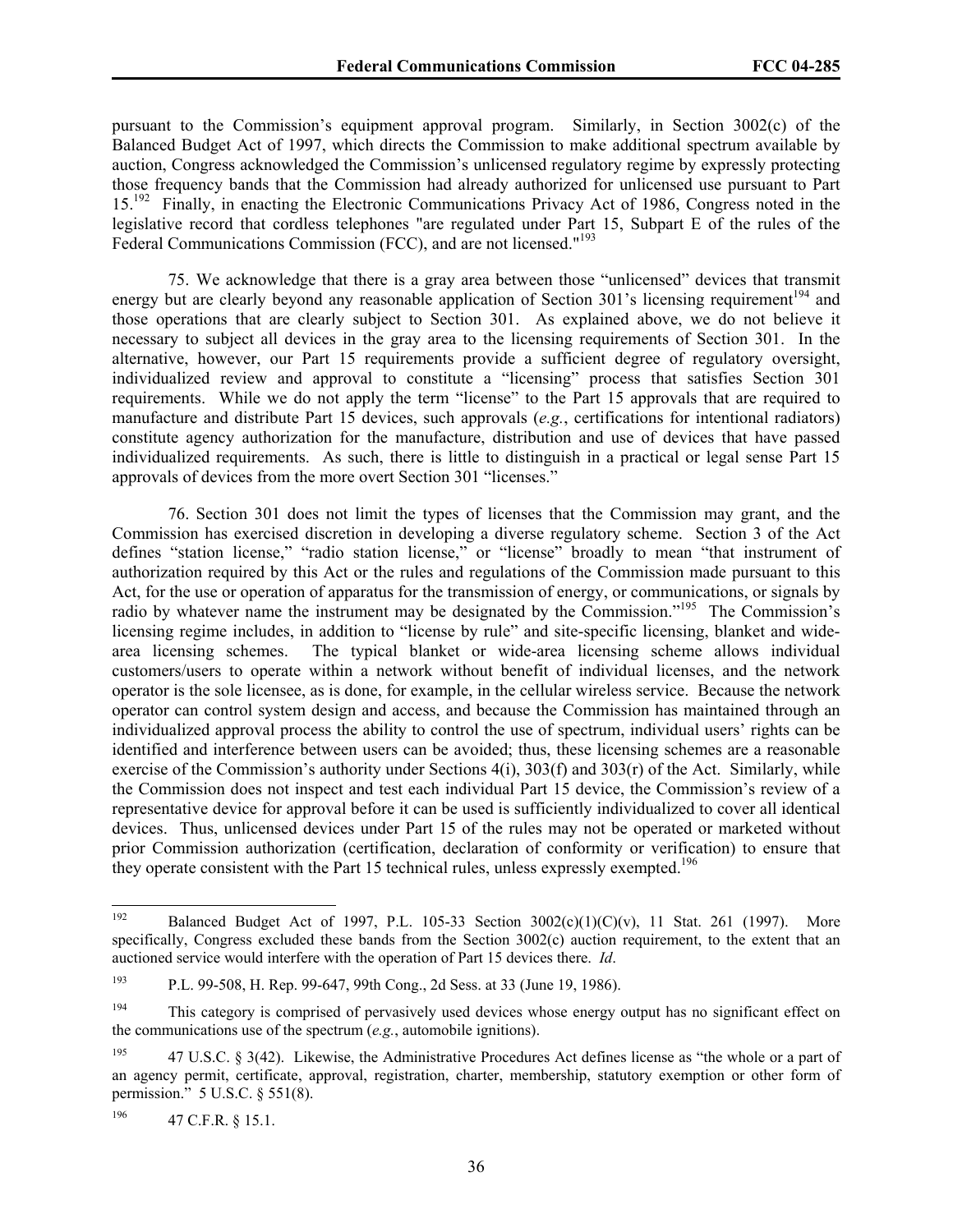77. Moreover, the individualized nature of the Part 15 approval process distinguishes this type of review from the "license by rule" approach used for Section 307(e) services that are exempted from Section 301's licensing requirement. Thus, we disagree with Cingular that Section 307(e) is inconsistent with our reading of Section 301. Under the licensing exemptions of Section 307(e), certain higher power communications services may be provided without any Commission review of the provider or of the specific operation that the provider intends to provide. Rather, the Commission adopts a set of rules that prescribe parameters of operation, and anyone may operate the service in any manner within those parameters. In contrast, to rely on a Part 15 approval, a Part 15 device cannot differ in any significant regard from the exact device that has garnered Part 15 approval.<sup>197</sup>

78. Cingular has argued throughout this proceeding that UWB transmission systems should be permitted solely on a formal, licensed basis, and now in its second petition for reconsideration attacks our statutory authority to adopt rules permitting UWB or any other similar operation on a Part 15, "unlicensed" basis.<sup>198</sup> We discussed at length in the *1st R&O* the merits of permitting UWB operations on a licensed or unlicensed basis, and have otherwise responded to the merits of Cingular's various arguments on different aspects of the unlicensed rules adopted.<sup>199</sup> We therefore deny the Petitioner's request for reconsideration and affirm our decisions in the *1st R&O* and *MO&O*, respectively.

## **3. Harmful interference to cellular, PCS and E911 operations**

79. Cingular claims that the Commission's authorization of UWB devices was performed without an adequate record to demonstrate that harmful interference would not be caused to cellular, PCS and E911 operations. This claim addresses decisions made in the *1st R&O* and could be considered an untimely filed petition. Cingular also addresses arguments that were raised by Cingular, Qualcomm and Sprint in their petitions for reconsideration of the  $I^{st}$  R&O and thoroughly discussed in the *MO&O*.<sup>200</sup> Cingular presents no new information or data and this portion of its petition could be dismissed as repetitious. Cingular raises only one issue that addresses the *MO&O* stating that the Commission made contradictory statements regarding the record.

80. With regard to contradictory statements regarding the record, Cingular indicates that it requested reconsideration of the *1st R&O* because the Commission failed to consider the interference impact to cellular, TDMA and GSM systems.<sup>201</sup> Cingular states that the Commission rejected its request because no data was provided. Cingular adds that the Commission, later in the *MO&O*, refused to reconsider its standards pending the completion of additional testing stating that there had been

<sup>197</sup> Moreover, to the extent that Part 15 devices fall outside of the Section 301 licensing requirement (a proposition that is particularly apparent for such energy-transmitting apparatuses as automobile ignitions and induction furnaces), we note another reason why the Commission's unlicensed regime of equipment authorization is consistent with Congress's creation of the Section 307(e) individual license exceptions: the Section 307(e) services could never have been authorized under Part 15, because they use power levels that are too high. Thus, Section 301 would require them to be licensed, but for Congress's decision to exempt them.

<sup>198</sup> *See*, *e.g.*, Cingular comments of 12/5/01 at pg. 4, 11/13/01 at pg. 3, 10/12/01 at pg. 3-4, 8/20/01 at pg. 3, 8/20/01 at pg. 5, 2/23/01 at pg. 2-3. *See*, also, Alloy LLC (Cingular's former name) comments of 2/23/00 at pg. i, 6- 8 and 17 (urging the Commission to adopt rules permitting UWB on a licensed basis and arguing against allowing unlicensed UWB operation).

<sup>199</sup> *See 1st R&O*, *supra*, at para. 12-19; *see*, also, *MO&O*, *supra*, at para. 95 (discussing the Commission's conclusion that the registered coordination of UWB imaging devices, as requested by Cingular in its 6/17/02 Petition for Reconsideration of the *1st R&O*, was not justified as there was no reason to believe that the devices, operating in compliance with the rules, would cause interference).

<sup>200</sup> *See MO&O*, *supra*, at para. 55-97.

<sup>&</sup>lt;sup>201</sup> Cingular petition of  $5/23/03$  at pg. 22-23.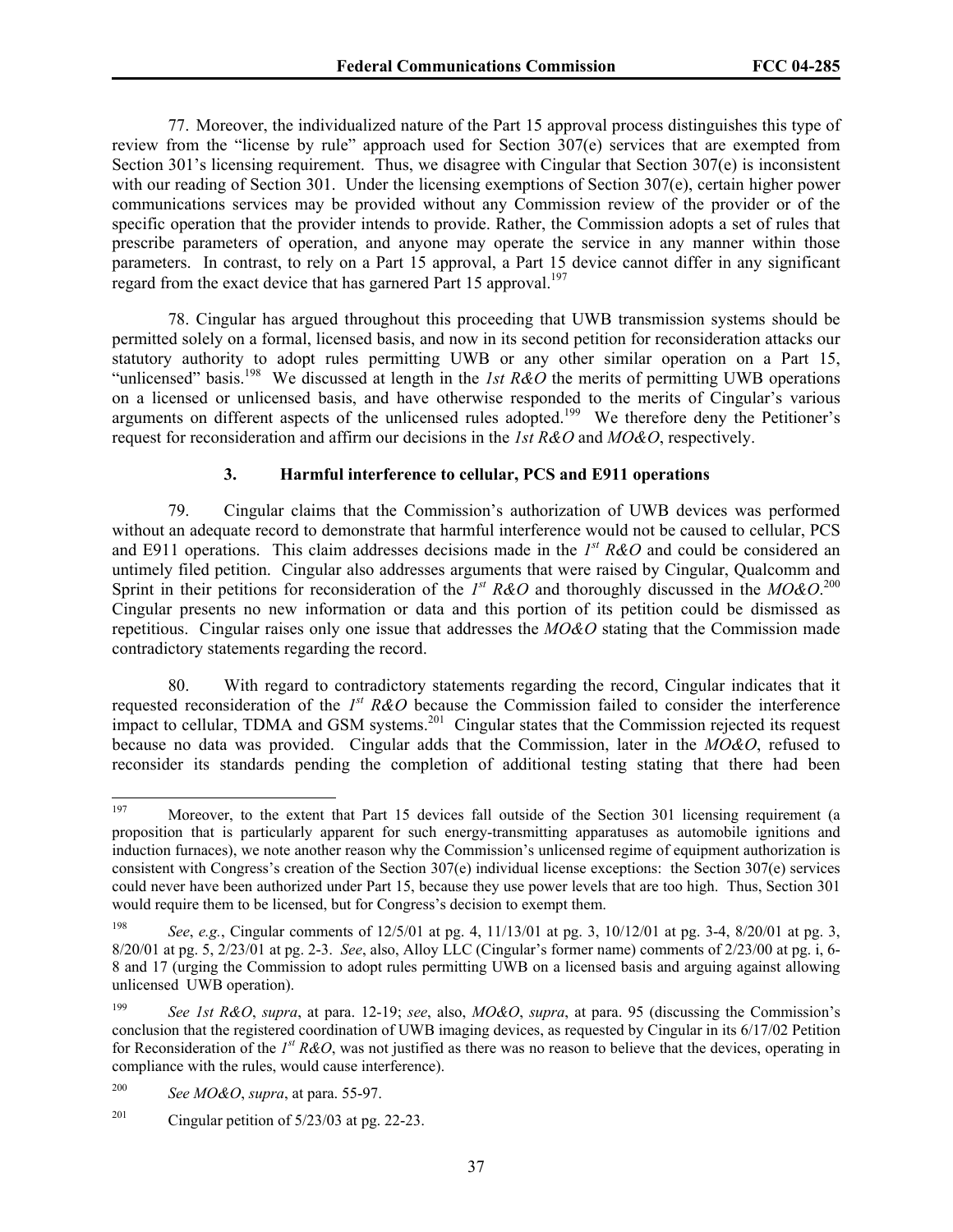considerable analysis on every possible aspect of interference. However, Cingular argues that there is no record support for this statement by the Commission. Cingular argues that if no data had been provided regarding cellular interference, the Commission could not have considered every possible aspect. To demonstrate that there was no discussion in the *1st R&O* regarding interference to cellular systems, Cingular asserts that the term "cellular" does not appear in the  $I<sup>st</sup> R&O.<sup>202</sup>$  Cingular believes that this contradiction constitutes unreasoned decision making. Cingular also states that it had provided data regarding signal and interference levels for TDMA cellular and for TDMA and GSM PCS but that the Commission ignored all of this evidence.<sup>203</sup> Cingular argues that the Commission, in the *MO&O*, incorrectly stated that Cingular had not provided any additional information on other types of modulation techniques that could be employed for cellular or for PCS and asserts that this statement acknowledges that the Commission failed to consider record evidence supplied by Cingular. Based on this, Cingular claims that the Commission's decision is subject to reversal.<sup>20</sup>

81. Cingular mischaracterizes the actions taken by the Commission in its *1st R&O* and its *MO&O* and presents several misstatements of fact. For example, Cingular claims that the *1st R&O* contained no discussion regarding the UWB interference potential to cellular applications and that the Commission dismissed or ignored all data. However, the *1st R&O* does indeed contain a discussion of cellular interference susceptibility at paragraph 192.<sup>205</sup> Cingular also misquotes the statement from the Commission to reach the conclusions in its current petition. In its *MO&O*, the Commission stated that "[w]hile Cingular objects to our not providing similar analyses for TDMA and GSM modulation types, we based our analysis on the specifications provided by the proponents. We note that Cingular has not provided any additional information on other types of modulations that could be employed for cellular or for PCS." [emphasis added] $^{206}$ 

82. We recognize that Cingular, on October 12, 2001, submitted an *ex parte* letter specifying values for the sensitivity for TDMA cellular and PCS receivers and for GSM PCS receivers.<sup>207</sup> In that letter, Cingular also supplies carrier-to-interference specifications for these receivers. It is unclear if these values were based on test data or, as indicated in Cingular's letter, if they only reflect performance specifications. Cingular's reference to measurement data only stated that recent measurements in an urban area showed that signals were at acceptable levels. Cingular added that in cases of severe blockage and/or shadowing that signal levels were as low as the minimum stated sensitivity levels. Cingular did not indicate whether or not operation was possible at these "severe blockage and/or shadowing" levels. Cingular did not supply any data regarding co-cell and adjacent-cell noise levels, receiver processing gains, or other parameters which would enable a complete interference analysis. Cingular simply claimed that its systems operated at the minimum specified receiver sensitivities.

83. The Commission concentrated its discussion on interference potentials to CDMA PCS operations since this constituted the majority of analyses and data submitted in this proceeding and there appeared to be a lack of actual test data regarding TDMA and GSM systems. While the discussion on the impact to cellular operations is considerably less than the amount of discussion on the potential impact to PCS operations, it must be recognized that, with limited exceptions, the Commission did not authorize

206 *MO&O*, *supra*, at para. 86.

<sup>202</sup> Cingular petition of  $5/23/03$  at pg. 16-17.

<sup>203</sup> *Id*. at pg. 15, 16-17.

<sup>204</sup> *Id*. at pg. 18.

<sup>205</sup> Contrary to Cingular's claim, cellular systems also are addressed in paragraphs 200, 233, and 271 of the *1st R&O*.

<sup>&</sup>lt;sup>207</sup> See ex parte letter of October 12, 2001, from Jim Bugel of Cingular to Julius Knapp, Deputy Chief of the Commission's Office of Engineering and Technology.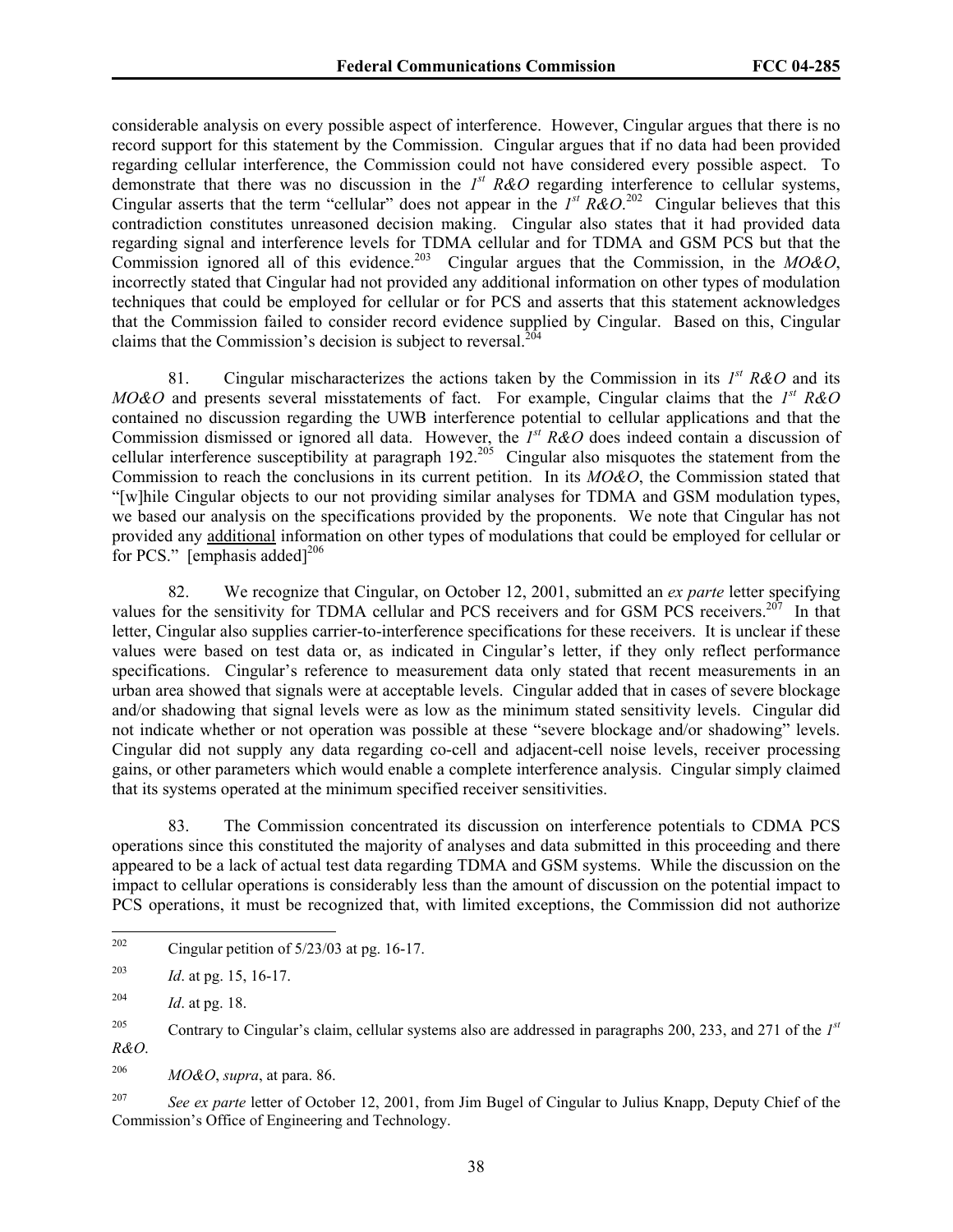UWB devices to operate in the cellular bands or in the PCS frequency bands.<sup>208</sup> Consumer UWB devices are not permitted to operate below 3100 MHz. Thus, consumer UWB devices are so far removed from the spectrum used for cellular applications that it is unlikely that measurable emissions from the fundamental component will even appear the cellular bands. Rather, it is likely that that any emissions appearing within the cellular bands will be random spurious emissions from associated digital circuitry and that any potential impact to cellular operations will be less than that caused by existing digital devices. Further, the CDMA PCS systems, according to information submitted by Sprint and Qualcomm, appeared to be at least as sensitive to harmful interference as the receivers specified by Cingular. Thus, the Commission concentrated its analysis on the test data it had on hand. This was a reasonable approach and produced interference analysis results that similarly apply to TDMA and GSM systems. When Cingular requested reconsideration of the decision in the *1st R&O*, it supplied no additional data that could be used by the Commission to come to a different conclusion. Since, as stated in the *MO&O*, Cingular did not file any additional data in this proceeding, no further analysis of cellular, TDMA or GSM systems was possible. Accordingly, there is no contradiction in the statements in the *MO&O* that are cited by Cingular. The Commission did consider the interference aspects to all types of cellular and PCS operations using the best data it had before it.

84. There was only one change in the *MO&O* that affected the level of emissions appearing within the PCS frequency bands and no changes that affected the levels of emissions appearing within the cellular frequency bands. Prior to the *MO&O*, the equivalent isotropically radiated power (EIRP) limit produced in the PCS bands by through-wall imaging systems operating above 1990 MHz was limited to -51.3 dBm/MHz. The Commission, in the *MO&O*, increased this emission limit to -41.3 dBm and explained why such an increase would not result in harmful interference.<sup>209</sup> However, the petition from Cingular does not address, much less object to, any of the rule changes implemented in the *MO&O*. Instead, Cingular continues to argue against actions taken by the Commission in the *1st R&O*. Cingular has provided no new information, presenting the same arguments it employed in its petition for reconsideration of the *1st R&O*. Those arguments already were addressed in the *MO&O*. As noted by XSI, Cingular states repeatedly that the Commission "rejected" or "dismissed" or "ignored" or "disregarded" or "discounted" arguments Cingular (and others) placed in the record.<sup>210</sup> However, a reading of the *1st R&O* and the *MO&O* clearly shows that the Commission considered the views and data submitted by the commenting parties. The Commission simply disagreed with some of these submissions and explained the basis for its disagreement within the *1st R&O* and again in the *MO&O* in response to the first petitions for reconsideration. The Commission fully considered the comments, test data, interference analyses and other material filed in this proceeding. Full opportunity for all affected parties to comment has been afforded.

85. Petitions for reconsideration are not granted for the purpose of altering our basic findings or debating matters that have been fully considered and substantively settled.<sup>211</sup> Absent new facts and information, we find Cingular's arguments about the interference potential of UWB devices to be repetitive and without merit. Accordingly, the portion of Cingular's petition for reconsideration claiming

<sup>208</sup> 208 GPRs and technically similar wall-imaging systems are permitted to operate in the cellular and PCS frequency bands. As discussed in the *1st R&O*, these devices do not present a threat of harmful interference to cellular or to PCS operations. *See 1st R&O*, *supra*, at para. 185, 189 and 192 as examples.

<sup>209</sup> *MO&O*, *supra*, at para. 12-16. While the analysis described in these paragraphs is directed towards GPS reception, it is equally applicable to PCS operation.

<sup>&</sup>lt;sup>210</sup> XSI comments of  $9/4/03$  at pg. 4.

<sup>211</sup> *See*, *e.g.*, Regulatory Policy Regarding the Direct Broadcast Satellite Service, *Memorandum Opinion and Order*, 94 FCC 2d 741, 747-748 (1983) (citing, *e.g.*, *WWIZ, Inc.*, 37 FCC 685, 686 (1964), aff'd sub nom., *Lorain Journal Co. v FCC*, 351 F 2d 824 (D.C. Cir. 1965), cert denied, 383 U.S. 967 (1966), *Florida Gulfcoast Broadcasters, Inc., Broadcasting*, 4 Rad Reg 2d (P&F) 503 (1965)).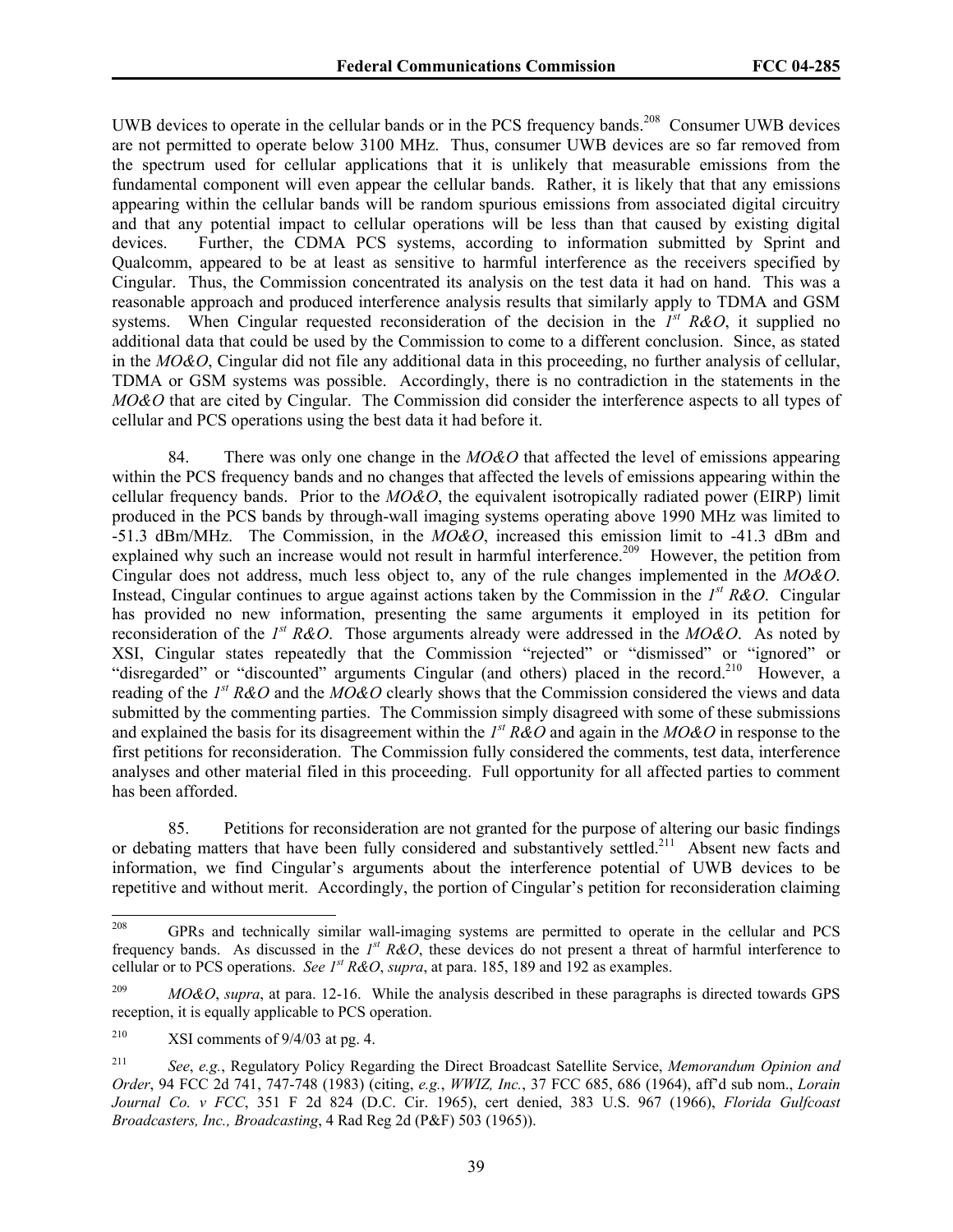that the Commission's authorization of UWB devices was performed without an adequate record to demonstrate that harmful interference would not be caused to cellular, PCS and E911 operations, including Cingular's claim that the Commission made contradictory statements in its *MO&O* regarding the record in this proceeding, is denied.

#### **4. Rights of incumbent cellular and PCS licensees**

86. Cingular claims that the *MO&O* fails to adequately protect the rights of incumbent cellular and PCS licensees by undermining the exclusivity rights of the licensees, by failing to include these licensees in a coordination process with UWB operators, and by failing to lower the emission limits in the PCS and cellular frequency bands for indoor UWB devices.<sup>212</sup> These claims by Cingular were raised in its petition for reconsideration of the  $I<sup>st</sup> R&O$  and were denied by the Commission in its *MO&O*. 213 Cingular presents no new evidence or information to support its claims. Thus, Cingular's claims amount to a petition for reconsideration of the *1st R&O* and should be considered an untimely filed petition that can be dismissed as repetitious.

87. Cingular also argues that the Commission, in the *MO&O*, mischaracterized a recent court opinion, *AT&T Wireless v. FCC*, 214 when it stated that the Court "affirmed the Commission's decision that even an exclusive licensee cannot object to secondary use of its spectrum as long as no harmful interference results."215 Cingular argues that there was no affirmation, as such, but instead that the court was remanding certain issues to the Commission. Cingular also contends that the court never endorsed all secondary spectrum use in the absence of harmful interference asserting that the premise of the case was that there would be no degradation of service. Cingular adds that the court did not endorse secondary users causing objectionable interference and argues that the court's decision was specifically subject to the harmful interference issue being resolved in the remand.<sup>216</sup>

88. In its decision in the *AT&T Wireless v. FCC* case, the Court, *inter alia*, dismissed various claims by the petitioners,<sup>217</sup> but found that in rejecting a report advocating a specific interference criterion, the Commission was unclear as to its choice of the appropriate interference threshold supporting its conclusion that AirCell's operations would not cause harmful interference to terrestrial cellular systems. Specifically, where the Commission concluded that the report had relied on "unrealistic assumptions, including the use of an unrealistically low interference threshold," the court remanded for the Commission to clarify the justification for its view that use of the petitioner's proposed threshold of minus 124 dBm was too conservative and that an interference threshold of minus 117 dBm was more realistic.<sup>218</sup> The court notes, however, that it remanded so that the Commission could explain why it considered one interference threshold preferable to another, but not to defend the threshold ultimately

215 Cingular petition of 5/23/03 at pg. 23; *MO&O*, *supra*, at para. 74 and at footnote 188.

<sup>212</sup> Cingular petition of  $5/23/03$  at pg. 23-25.

<sup>213</sup> *MO&O*, *supra*, at para. 56, 74, 86, and 95.

<sup>214</sup> *AT&T Wireless Services, Inc. v. F.C.C.*, 270 F.3d 959, 348 U.S.App.D.C. 135 (D.C.Cir. Nov 09, 2001) ("*AirCell I*") (NO. 00-1304), *on Remand to*, Aircell, Inc., 2003 WL 261920, 18 F.C.C.R. 1926, 18 FCC Rcd. 1926 (F.C.C. Feb 10, 2003) ("*AirCell Remand Order*"), *petition for review denied by*, *AT&T Wireless Services, Inc. v. F.C.C.*, 365 F.3d 1095 (D.C.Cir. May 04, 2004) ("*AirCell II*").

<sup>&</sup>lt;sup>216</sup> Cingular petition of  $5/23/03$  at pg. 23.

<sup>&</sup>lt;sup>217</sup> The Court found that the Commission adequately explained why it rejected the July 11, 1997, Texas-Oklahoma test data and the September 22, 1998, Florida test data upon which petitioners relied. *See* [*AirCell I*] at 968-69.

<sup>218</sup> *See* [*AirCell I* at 968-69] *id.*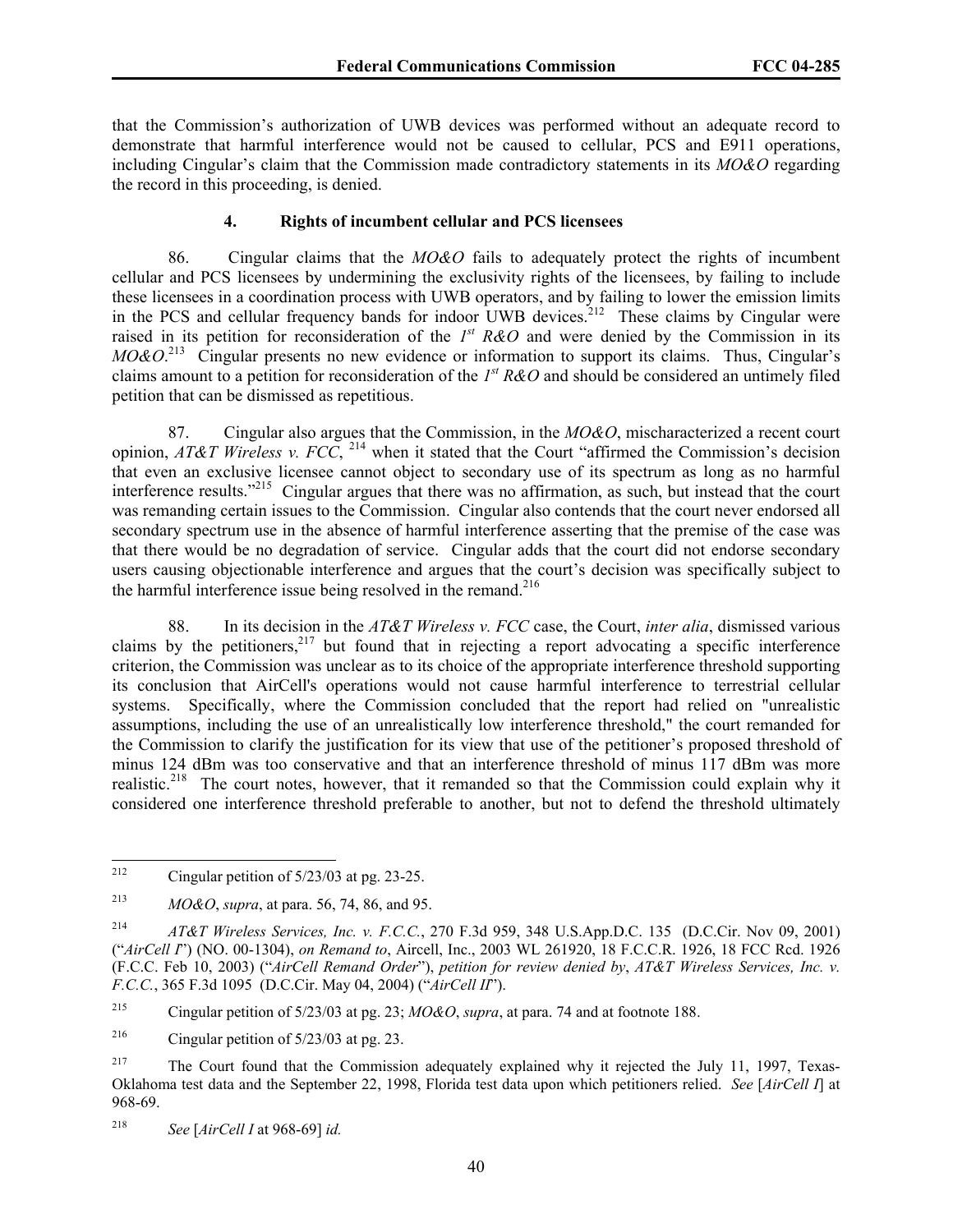selected.<sup>219</sup>

89. We find that Cingular's objection is without merit. The Commission correctly noted in the *MO&O* and the *AirCell Remand Order* that the court had remanded the Commission to explain the selection of the interference criterion, and that the court had affirmed the Commission's finding that absent harmful interference the petitioner's rights as a licensee were not changed by the AirCell waiver.<sup>220</sup> On remand, the Commission found no interference to the wireless carrier's operations, which is the case here.<sup>221</sup> The court also found that Commission rules proscribe only harmful interference within a given carrier's cellular geographic service area ("CGSA"), and that AirCell's new system did not infringe upon petitioners' rights as exclusive licensees to be protected from harmful interference.<sup>222</sup> The court specifically referred to "harmful interference" and not degradation of service or objectionable interference as cited by Cingular.

90. With the exception of GPRs and wall imaging systems, UWB devices do not operate within the PCS or cellular bands although they may produce emissions within these bands. Cingular's claim of exclusivity would prohibit the Commission from allowing any emissions to fall within a licensee's cellular or PCS bands, even if those emissions are sufficiently attenuated to not cause harmful interference to the operation of the cellular or PCS systems. Thus, Cingular's interpretation of the exclusivity provided to a cellular or PCS license also would preclude the Commission from licensing additional PCS or cellular stations, as well as public safety and other radio operations, in different frequency bands since those stations produce emissions outside of their licensed band of operation.223 Clearly, this is not the case. We also note that the operation of unlicensed devices in the PCS and cellular bands has been permitted under Part 15 at higher emission levels than those produced by UWB devices since before the allocation of the cellular and PCS services.<sup>224</sup> We disagree with Cingular's concern about the Commission's characterization of the Court's opinion in *AT&T Wireless v. FCC*. The Court affirmed, in the AirCell waiver proceeding, that an exclusive licensee could not object to the Commission's policy decision to permit secondary use rights where such secondary use did not cause harmful interference.<sup>225</sup>

91. The Commission has already fully considered the issues presented by Cingular and the comments. Cingular has provided no new information but, with one exception, continues to present the

<sup>219</sup> 219 *See* [*AirCell II* ] at 1102.

<sup>220</sup> *MO&O*, *supra*, at footnote 188.

<sup>&</sup>lt;sup>221</sup> The Commission's review on remand of the July 10 test flight data showed that AirCell's mean signal strength exceeded –117 dBm only on one of the 24 test flights, and then only by .62 decibels, a trivial amount. It concluded, therefore, that AirCell was unlikely to cause harmful interference. *See* [*Aircell II*] at 1102; *see also*  [*AirCell Remand Order*] at 1937.

<sup>&</sup>lt;sup>222</sup> *See* [*AirCell I*] at 964. The Court also stated that "absent harmful interference, AirCell's new system does not trammel upon petitioners' rights as licensees." *Id.*

<sup>&</sup>lt;sup>223</sup> A radio frequency device can generate unwanted emissions that may appear in any part of the radio spectrum.

<sup>&</sup>lt;sup>224</sup> 47 C.F.R. § 15.209 of the current rules permits operation within the PCS bands at a higher level than that allowed from UWB devices and within the cellular bands at the same level as that allowed from UWB devices. 47 C.F.R. § 15.231 allows operation within the PCS and cellular frequency bands at considerably higher emission levels than those produced by UWB devices. Prior to June 23, 1989, 47 C.F.R. §§ 15.120, 15.122, 15.181-15.187, and 15.201-15.215 permitted unlicensed operation within the PCS and cellular bands at the higher power levels currently permitted under 47 C.F.R. § 15.231.

<sup>&</sup>lt;sup>225</sup> The term "exclusivity" as used in the case refers to "geographic exclusivity and protection from interference." *See* [*AirCell*] at 963-64.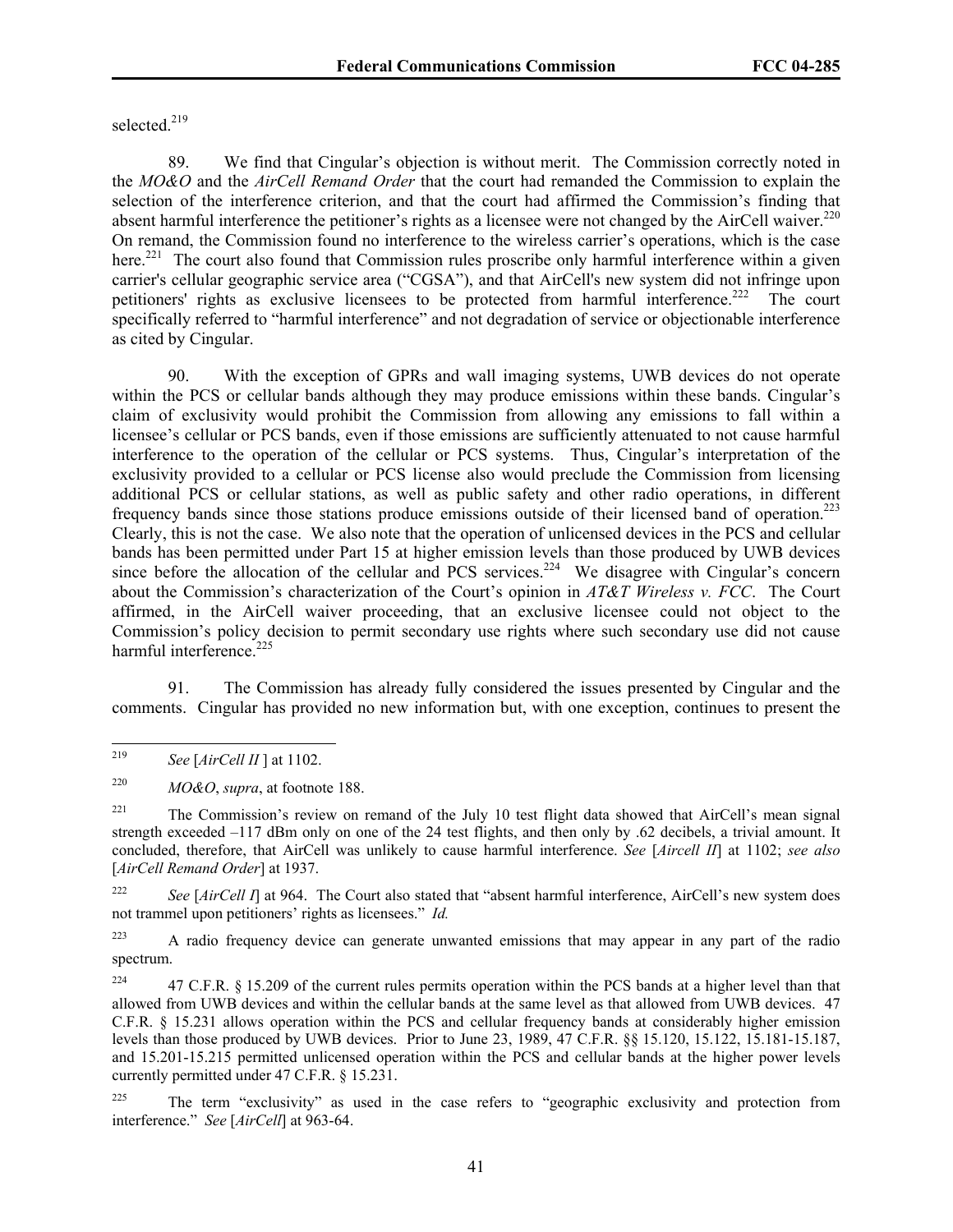same arguments it employed in its petition for reconsideration of the *1st R&O* that were addressed in the *MO&O*. The statement in the *MO&O* addressing XSI's comment that the court had affirmed a decision<sup>226</sup> does not constitute reversible error especially since the Commission correctly referenced this case as a remand and since the reference to this case does not constitute the Commission's sole argument for the denial of Cingular's claim. Full opportunity for all affected parties to comment has been afforded and we have fully considered all relevant matters in the record. Absent new facts and information, we find Cingular's arguments about protecting the rights of incumbent cellular and PCS licensees to be repetitive and without merit. According, this portion of Cingular's petition for reconsideration is denied.

## **B. Interference to C-Band Fixed Satellite Service**

92. Background. On June 17, 2002, SIA filed a Petition for Reconsideration of the *1st R&O*. In this petition, SIA argued that the Commission's analysis in the  $I<sup>st</sup> R&O$  regarding the interference potential to FSS operation in the 3.7-4.2 GHz band was inconsistent because it developed a protection criteria based on indoor UWB operation but also permitted these devices to operate outdoors. SIA argued that the Commission relied on a building to serve as a buffer between the UWB emitter and the FSS earth station but that this attenuation can not be assumed for outdoor UWB devices. It requested that emissions from outdoor UWB devices be reduced in the FSS band. SIA also argued that the Commission did not meaningfully address the minimum separation distances specified in the NTIA report for protecting FSS stations from UWB emissions, indicating that the required separation distances extended up to tens of kilometers. On January 10, 2003, SIA submitted a technical analysis demonstrating that the peak level emissions from a single UWB device could cause harmful interference to FSS reception at a distance of up to 4.4 km. The Commission denied the SIA petition, along with the later technical analysis, adding that appropriate action would be taken to protect FSS stations should tests or other sources provide any indication that its standards are not adequate to protect the authorized services from harmful interference.<sup>227</sup>

93. On May 22, 2003, SIA filed a Petition for Reconsideration of the *MO&O*. SIA argues that the 0 dB interference-to-noise ratio (I/N) used by the Commission in its analysis in the *1st R&O* will result in FSS stations receiving harmful interference.<sup>228</sup> SIA requests that an I/N of -10 dB be applied. SIA also argues that the assumptions used in its technical arguments contained in its technical analysis of January 10, 2003, are appropriate and are necessary to evaluate the UWB interference to FSS receivers.<sup>229</sup> Specifically, SIA states that the Commission was in error in characterizing its analysis as being overly conservative, citing five areas that it believes were incorrectly addressed by the Commission: 1) the low elevation angles of the FSS antenna; 2) the presence of natural and man made structures resulting in attenuation of the UWB emissions; 3) the probability that UWB devices would emit at the maximum peak emission level; 4) the low relative heights of the FSS and UWB antennas; and 5) the Commission's denial in the *I*<sup>st</sup> R&O of the use of a -10 dB I/N. SIA states that the Commission questioned that FSS receivers will operate with antennas directed low towards the horizon, indicating that such low elevation angles are commonplace and necessary. SIA also states that it did not assume that there would be no intervening objects in the calculated separation distances between the UWB emitter and the FSS receiving antenna but only demonstrated that a UWB device that was visible to an FSS receiving antenna and within 4.4 km would result in interference. SIA indicates that it assumed that UWB devices may operate at the maximum peak power levels permitted under the rules and that, as omnidirectional devices, would transmit their signals in the direction of the FSS receiving antenna. SIA adds that if the Commission is

<sup>226</sup> 226 *MO&O*, *supra*, at para. 74.

<sup>227</sup> *MO&O*, *supra*, at para. 124-131.

<sup>&</sup>lt;sup>228</sup> SIA petition of  $5/22/03$  at pg. 3.

<sup>229</sup> *Id*. at pg. 3-8.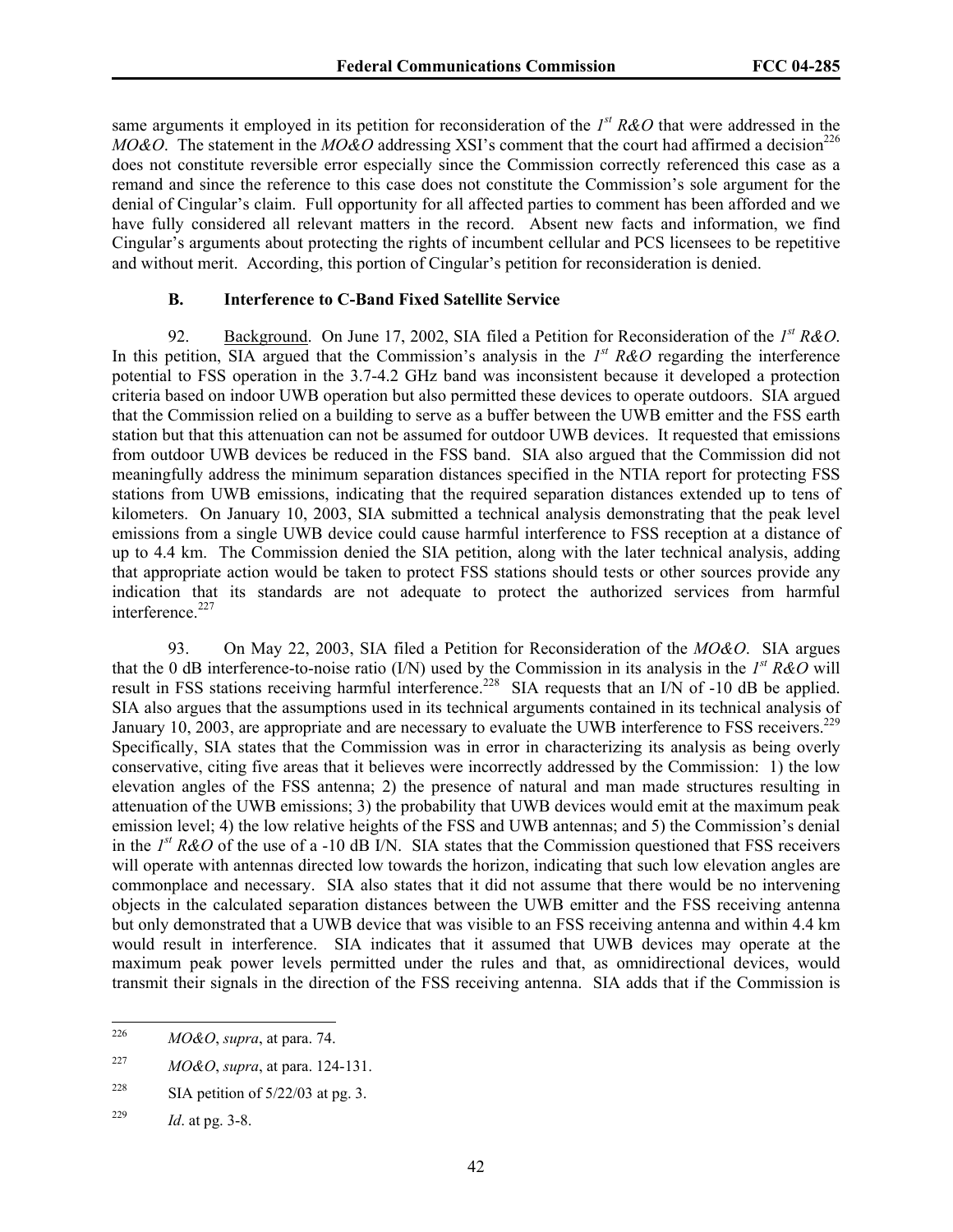confident that outdoor UWB devices will not radiate at the peak limit then it should lower the limit.<sup>230</sup> SIA also states that the relative heights of the UWB and FSS antenna have a *de minimus* impact on the required separation distances. SIA states that the Commission criticized SIA's reliance on a -10 dB I/N but that SIA can demonstrate a basis for requiring an I/N of -10 to -12.2 dB. Finally, SIA states that FSS antennas can be pointed at buildings and still have ample clearance for line-of-sight satellite reception, arguing that the 10 dB isolation claimed by XSI due to offset from the satellite antenna does not exist.<sup>231</sup> SIA provides an attached engineering statement.

94. Comments/Discussion. XSI states that the SIA petition offers no facts or laws that were not previously available, adding that the Commission has already dealt with all of the arguments raised by SIA, including the I/N, peak versus average levels, and earth station geometries.<sup>232</sup> XSI adds that the petition should be dismissed as repetitious since the bulk of the petition does nothing more than dispute the findings in the *MO&O* without adding newly available fact or analysis. We concur with this assessment. The Commission did not make any changes in the *MO&O* that affect the levels of the emissions that may appear in the FSS frequency bands. Rather, SIA continues to dispute the issue of a relative I/N ratio that was addressed in the  $I^{st} R\&O$ . The time is long past for filing a petition for reconsideration of that decision. SIA also disputes the Commission's statement in the *MO&O* that the interference scenario employed by SIA in its technical analysis is overly conservative. SIA continues to argue the unlikely scenario that UWB emissions are subject to a propagation loss that is applicable only when there is a clear line-of-sight between the UWB emitter and the FSS receiving antenna,<sup>233</sup> that the UWB devices will operate at relatively low pulse repetition frequencies producing high level peak emissions, and that the FSS receiver will respond fully to the peak level emissions from the UWB emitter. SIA does not address the Commission's statement that low elevation FSS systems generally are mounted in secured areas that are not readily accessible to the public nor has it ever provided any evidence that FSS receivers will respond fully to the peak emission levels from UWB devices. Indeed, SIA presents no new information to substantiate its claims but only continues to argue against the Commission's decision. Accordingly, SIA's current Petition for Reconsideration can be considered repetitious of its earlier Petition for Reconsideration of the  $I<sup>st</sup> R&O$  and this petition therefore is dismissed.

95. Alion analysis. Since the filing of the SIA Petition for Reconsideration, the Coalition of C-Band Constituents ("Coalition") contracted with Alion Science and Technology ("Alion") to determine what, if any, interference potential exists to FSS reception from UWB operation. A test report on this matter was submitted to the Commission on February 11, 2004.<sup>234</sup> The Alion study concludes that FSS receivers will experience "complete reception failure at currently regulated UWB power levels assuming emitter densities currently found in the environment of common wireless-based consumer units."235

<sup>230</sup> *Id.* at pg. 8-9.

 $1d$ . at pg. 3 and 9.

<sup>&</sup>lt;sup>232</sup> XSI comments of  $9/4/03$  at pg. 1 and 2-4.

<sup>233</sup> SIA based the propagation attenuation on the square of the inverse distance, *i.e.*, the propagation loss in decibels is equal to 20 log (DF) – 147.6 where D is the distance in meters and F is the frequency in Hertz. At 4 GHz, this formula becomes 20 log  $(D) + 44.5$  dB.

<sup>234</sup> *Evaluation of UWB and Lower Adjacent Band Interference to C-Band Earth Station Receivers*, Alion Science and Technology, February 11, 2004. ("Alion report") In the *MO&O*, the Commission stated that it would take appropriate action to protect the authorized services if tests or other sources provide any indication that its standards are not adequate. *See MO&O*, *supra*, at para. 131. For this reason, we are accepting this report as a late filing in this proceeding. Written *ex parte* comments responding to this study were filed on April 9, 2004, by Motorola, Inc., on April 12, 2004, by the Multiband OFDM Alliance, and on June 4, 2004, by the Coalition of C-Band Constituents.

<sup>235</sup> Alion report at pg. 6-7.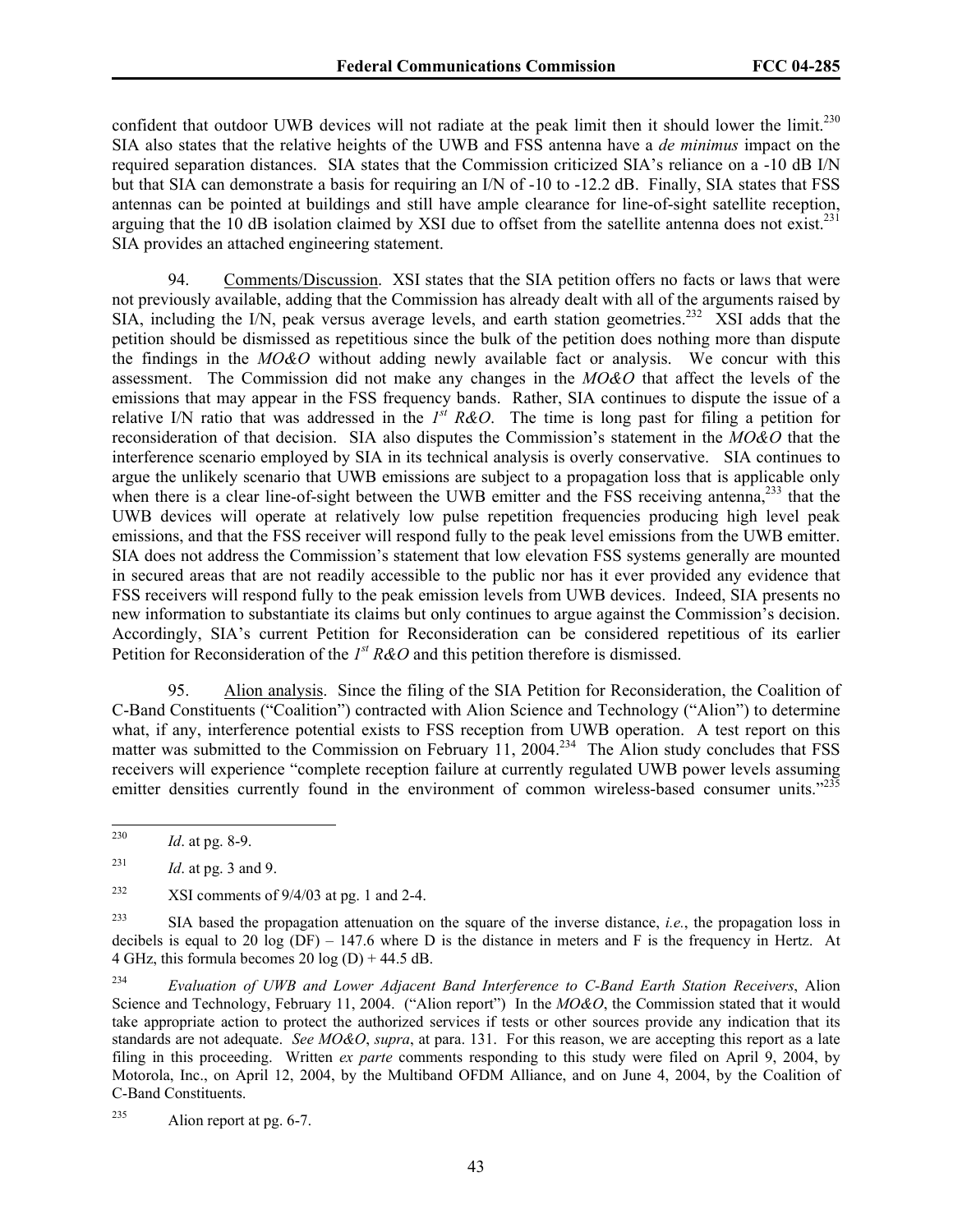Based on this report, the Coalition, in its cover letter of February 18, 2004, concludes that the Commission must reduce the level of emissions permitted in the 3700-4200 MHz band by 21 dB.

96. The Alion study is based on multiple worst-case assumptions, most of which simply are not realistic. For example, this study is founded on the premise that a large number of UWB devices will be near the FSS receiver and will contribute significantly to the aggregate interference level. Specifically, the study assumes that ninety percent of the UWB devices distributed within 1000 meters of the FSS station, 70 percent between one and two km, 50 percent within two and three km, etc. have a direct lineof-sight propagation path into the FSS receive antenna without attenuation from any intervening objects.236 In addition, it is assumed that UWB transmitters may be located as close as 30 meters to the FSS antenna, that all UWB emitters within a 5 km radius are pointed directly at the FSS antenna, and that all UWB emitters operate at a 100 % activity factor. Further, the Alion analysis assumes that every UWB device operating within 5 km of the FSS station produces the maximum permissible power spectral density (PSD) level within the pass band of the FSS receiver. The Coalition has further exacerbated the worst-case results from the Alion study by applying unsupported and unreasonable projections with respect to UWB device proliferation. The Coalition assumes that UWB devices will replace all existing Part 15 cordless telephones, wireless security applications, and wireless data communications and will be used for communications within and between vehicles, resulting in an estimated 64 UWB devices per acre or 1.24 million UWB devices, all operating continuously, within 5 km of an FSS receiver.<sup>237</sup>

97. The current UWB regulations severely restrict what types of devices may be operated outdoors. Outdoor usage is limited to hand-held, very short range, peer-to-peer operations that likely will be of extremely short duration. This hand-held restriction precludes the mounting of UWB devices in transportation vehicles.<sup>238</sup> Because of these restrictions, only a small percentage of UWB devices, likely much less than 5 percent, will be operated outdoors and these will have extremely low activity factors. In addition, the hand-held requirement essentially ensures that a large percentage of UWB units operated outdoors will be subject to attenuation from head and body shielding from the user.<sup>239</sup> Further, outdoor UWB devices would be operated close to the ground and the resulting multipath interactions will result in the emissions from these devices attenuating at a much faster rate than was calculated by Alion using free space propagation. All non-hand-held UWB devices must be located indoors where their emissions would be subject to an average 12 dB attenuation from shielding provided by the building.<sup>240</sup> The emissions from indoor UWB devices also would be subject to a propagation attenuation factor much greater than the free space model.<sup>241</sup> Several ranges of activity factors have been hypothesized for indoor

<sup>238</sup> The limited transmission range also would effectively preclude the use of hand-held UWB devices for vehicle-to-vehicle communications.

<sup>236</sup> 236 Under this condition, Alion calculated the path loss using free space propagation, *i.e*., based on the square of the inverse of the distance, where the propagation loss in dB is equal to 20 log (DF) – 147.6 where D is the distance in meters and F is the frequency in Hertz. At  $F = 4$  GHz, this formula becomes 20 log (D) + 44.5 dB.

<sup>&</sup>lt;sup>237</sup> On March 5, 2004, the Coalition submitted a letter to the Commission stating that it now believes that a higher density and a higher UWB operating duty cycle should be applied, based on the number of USB computer ports available within the U.S. and its speculation that UWB devices would be attached to these ports.

<sup>&</sup>lt;sup>239</sup> While no data is available for the attenuation caused to outdoor UWB devices due to hand-held operation, Sprint found that PCS handsets operating at 1900 MHz suffered a 12 dB to 15 dB attenuation due to "head loss," *i.e.*, signal blockage by the user. *See* Sprint comments of 9/12/00 at Attachment 2, pg. 2-3. It is expected that the attenuation from the hand and body shielding at the 4 GHz FSS frequency would be at least as high, if not more, as that in the 1.9 GHz PCS band.

<sup>240</sup> The average building attenuation at 4 GHz is 12 dB, as determined by NTIA. *See* NTIA Special Publication 01-43, *Assessment of Compatibility between Ultrawideband Devices and Selected Federal Systems*, January 2001, at pg. 5-30 to 5.31.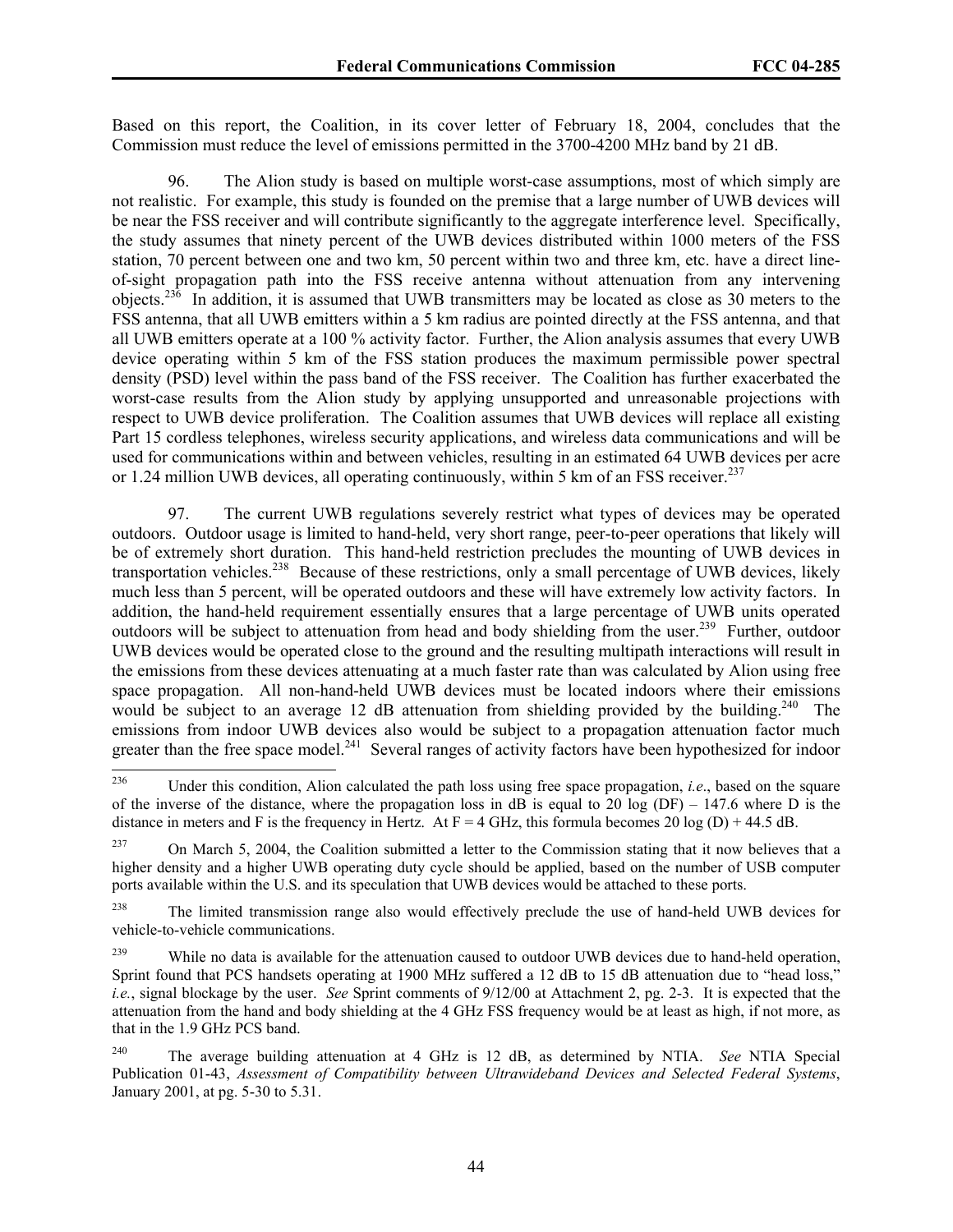UWB applications and these are well below the 100 percent level employed in the Alion study.

98. In addition to the above, UWB devices separated from the FSS site by any appreciable distance, regardless of whether they are operated outdoors or indoors, are likely to encounter multiple intervening objects that provide considerable additional attenuation to the emissions.<sup>242</sup> Because FSS receive sites are outdoors, and are usually located to avoid radio noise from other sources, it is highly unlikely that any UWB devices will be operated within 30 meters unless those devices are operated by FSS personnel. Further, we anticipate that many UWB transmitters will employ directional patch antennas and would not necessarily direct their signals toward the FSS site. In addition, not all UWB devices will operate with their emissions centered at 4 GHz nor will all UWB devices produce spectral lines that appear in the passband of an FSS receiver. It is expected that UWB operations, along with their associated maximum power density levels, will be distributed over several portions of the entire authorized frequency band (3.1-10.6 GHz) and not concentrated only within a single 500 MHz (3.7-4.2 GHz) sub-band. Finally, we disagree that UWB devices will operate at the density levels speculated by the Coalition. Because our current standards effectively limit UWB to a transmission range of only 10 meters, UWB technology is not expected to be used as cordless telephones or security systems. We expect that most consumer devices will continue to operate using technologies that can operate in other frequency bands available under Part 15.

99. The Commission was able to duplicate the Alion study, obtaining similar results when using the same assumptions Alion employed. The Commission then recalculated this analysis based on more realistic operating conditions, assuming that many UWB devices would be located indoors where the building would provide additional path loss to the outdoor satellite receive antennas, and obtained results that more than offset the 21 dB of attenuation requested by the Coalition.<sup>243</sup> The Commission also found that the large majority of the interference potential is caused by the UWB device that is near the main beam of the FSS receiving station. The aggregate contribution from the remainder of the assumed UWB devices is negligible. As evaluated by Alion, the calculation for increasing the aggregate contribution from 1000 continuously operating UWB transmitters to 1.24 million transmitters accounts for 31 dB of the 21 dB additional attenuation requested by the Coalition. Based on these two offsets to the Coalition's requested protection criteria, we find no justification to reduce the UWB emission levels in the FSS frequency band. However, we will continue to monitor this situation and will take whatever appropriate action is necessary to ensure that UWB operation does not result in harmful interference to FSS receivers. If a Part 15 device causes interference it is required to remedy the interference or to cease operation.244 The remedy could be as simple as relocating the UWB device away from a window. In any

 $\overline{a}$ 

<sup>(...</sup>continued from previous page)

<sup>241</sup> Propagation loss, after accounting for the 12 dB building attenuation, should approach inverse distance to the fourth or, with  $F = 4$  GHz, a loss of 40 log (D) + 44.5 dB.

<sup>&</sup>lt;sup>242</sup> At a frequency of 1.5 GHz, NTIA found that "aggregate interference from uniformly distributed emitters at distances of less than 1 km would decrease by at least 15 dB in suburban areas and 20 dB in urban areas, as compared with a smooth Earth propagation loss" and that emissions from emitters beyond one km were reduced by 30 dB in suburban environments and 40 dB in urban environments, virtually eliminating any aggregate effects from UWB devices beyond 1 km. NTIA added that these signal losses increase at frequencies above 1.5 GHz. See NTIA Special Publication 01-43, *supra*, at pg. 5-28 and 5-29.

<sup>&</sup>lt;sup>243</sup> The Commission's analysis only varied the percentages of devices that were operated indoors and outdoors along with the application of a 12 dB building attenuation factor for indoor UWB transmitters. If the Commission had assumed even more realistic operating conditions by applying intervening objects and a more reasonable propagation factor to outdoor UWB transmitters, multiple intervening objects to indoor UWB transmitters, the possibility that the UWB emitter and the satellite antenna are not line-of-sight with each other, and an activity factor, the results would have been even lower.

<sup>244 47</sup> C.F.R. § 15.5.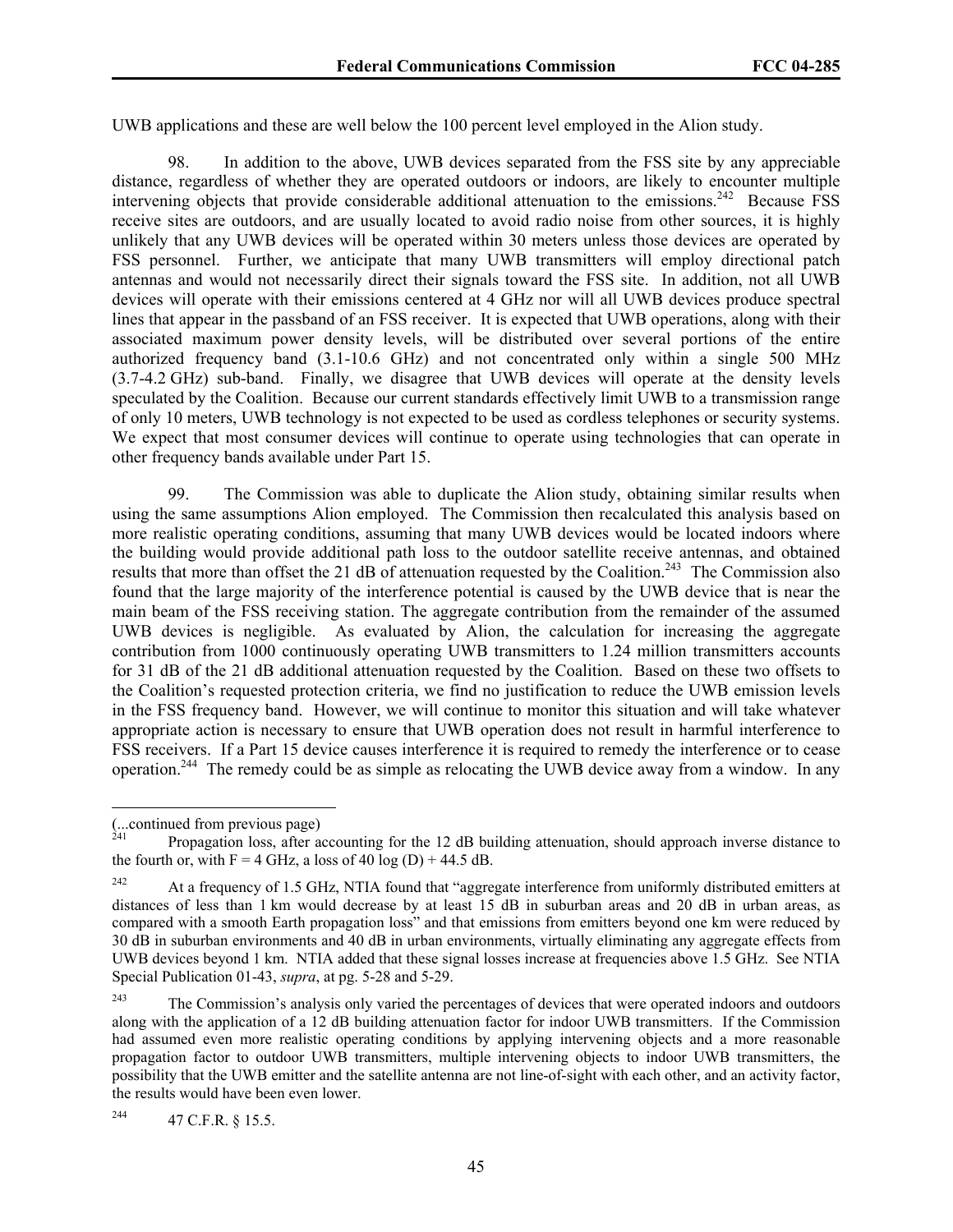event, the Commission will investigate any interference complaints from UWB devices to the authorized radio services, will take steps to ensure that harmful interference is corrected, and will take whatever enforcement actions may be deemed necessary.

#### **V. ADMINISTRATIVE PROVISIONS**

100. Paperwork Reduction Act of 1995 Analysis. This document contains modified information collection requirements subject to the Paperwork Reduction Act of 1995 (PRA), Public Law 104-13. It will be submitted to the Office of Management and Budget (OMB) for review under Section 3507(d) of the PRA. OMB, the general public, and other Federal agencies are invited to comment on the new or modified information collection requirements contained in this proceeding.

101. The Commission will send a copy of this Second Report & Order and Second Memorandum Opinion and Order in a report to be sent to Congress and the General Accounting Office pursuant to the Congressional Review Act, *see* 5 U.S.C. 801(a)(1)(A).

102. Final Regulatory Flexibility Certification. The Regulatory Flexibility Act of 1980, as amended  $(RFA)$ ,  $245$  requires that a regulatory flexibility analysis be prepared for notice-and-comment rule making proceedings, unless the agency certifies that "the rule will not, if promulgated, have a significant economic impact on a substantial number of small entities."<sup>246</sup> The RFA generally defines the term "small entity" as having the same meaning as the terms "small business," "small organization," and "small governmental jurisdiction."<sup>247</sup> In addition, the term "small business" has the same meaning as the term "small business concern" under the Small Business Act.<sup>248</sup> A "small business concern" is one which: (1) is independently owned and operated; (2) is not dominant in its field of operation; and (3) satisfies any additional criteria established by the Small Business Administration  $(SBA)^{249}$ 

103. In this Second Report and Order and Second Memorandum Opinion and Order, we are implementing a change to the rules to facilitate the operation of wideband unlicensed transmitters. We also are responding to two petitions for reconsideration regarding rules that permit the marketing and operation of products incorporating ultra-wideband ("UWB") technology. UWB devices operate by employing very narrow or short duration pulses that result in very large or wideband transmission bandwidths. With appropriate technical standards, UWB devices can operate on spectrum occupied by existing radio services without causing interference, thereby permitting scarce spectrum resources to be used more efficiently. Further, as noted in the text we have continued to apply conservative limits to the standards applicable for UWB operation, until such time as we gain additional experience, to ensure that harmful interference would not be caused to other radio spectrum users. Further, the changes adopted in this proceeding will not affect any party legally manufacturing or marketing UWB devices. Thus, we expect that our actions do not amount to a significant economic impact. Accordingly, we certify that the rules being adopted in this Memorandum Opinion and Order will not have a significant economic impact on a substantial number of small entities.

<sup>245</sup> 245 The RFA, *see* 5 U.S.C. § 601 – 612, has been amended by the Small Business Regulatory Enforcement Fairness Act of 1996 (SBREFA), Pub. L. No. 104-121, Title II, 110 Stat. 857 (1996).

<sup>&</sup>lt;sup>246</sup> 5 U.S.C. § 605(b).

<sup>&</sup>lt;sup>247</sup> 5 U.S.C. § 601(6).

<sup>&</sup>lt;sup>248</sup> 5 U.S.C. § 601(3) (incorporating by reference the definition of "small-business concern" in the Small Business Act, 15 U.S.C. § 632). Pursuant to 5 U.S.C. § 601(3), the statutory definition of a small business applies "unless an agency, after consultation with the Office of Advocacy of the Small Business Administration and after opportunity for public comment, establishes one or more definitions of such term which are appropriate to the activities of the agency and publishes such definition(s) in the Federal Register."

<sup>249 15</sup> U.S.C. § 632.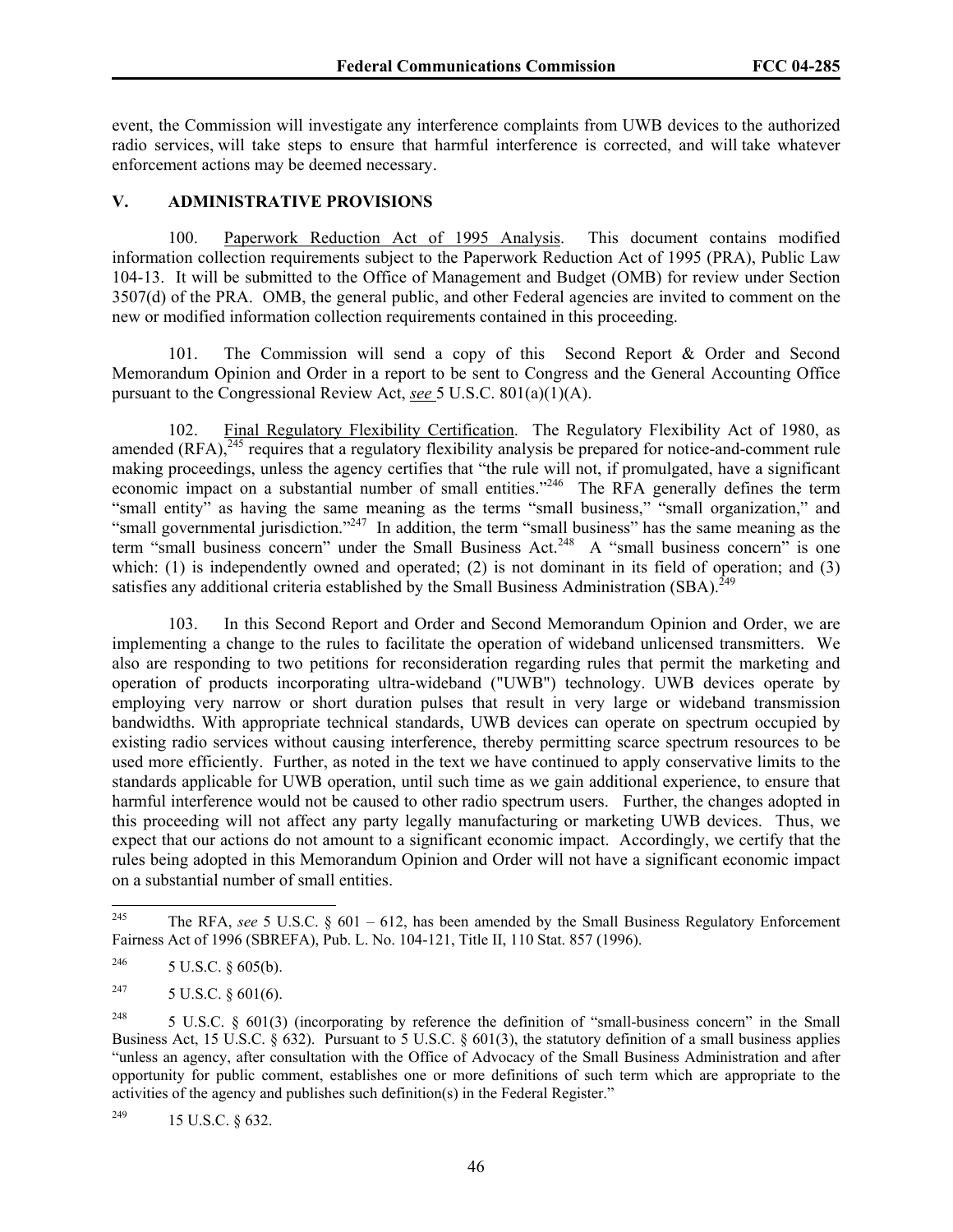104. The Commission will send a copy of the Second Report and Order and Second Memorandum Opinion and Order, including a copy of this Final Regulatory Flexibility Certification, in a report to Congress pursuant to the Congressional Review Act.<sup>250</sup> In addition, the Second Report and Order and Second Memorandum Opinion and Order and this final certification will be sent to the Chief Counsel for Advocacy of the SBA, and will be published in the Federal Register.<sup>251</sup>

105. Ordering Clauses. IT IS ORDERED that the Petition for Reconsideration from Cingular, Inc. IS DENIED. IT IS ORDERED that the Petition for Reconsideration from Satellite Industry Association IS DISMISSED. IT ALSO IS ORDERED that Part 15 of the Commission's Rules and Regulations IS AMENDED as specified in Appendix A, effective 30 days after publication in the Federal Register. This action is taken pursuant to Sections 4(i), 302, 303(e), 303(f), 303(r), 304 and 307 of the Communications Act of 1934, as amended, 47 U.S.C. Sections 154(i), 302, 303(e), 303(f), 303(r), 304 and 307.

106. IT IS FURTHER ORDERED that the Commission's Consumer and Governmental Affairs Bureau, Reference Information Center, SHALL SEND a copy of this Second Report and Order and Second Memorandum Opinion and Order, including the Final Regulatory Flexibility Certification, to the Chief Counsel for Advocacy of the Small Business Administration.

107. IT IS FURTHER ORDERED that this proceeding IS TERMINATED.

108. For further information regarding this Second Report and Order and Second Memorandum Opinion and Order, contact John A. Reed, Office of Engineering and Technology, (202) 418-2455, john.reed@fcc.gov.

#### FEDERAL COMMUNICATIONS COMMISSION

 Marlene H. Dortch **Secretary** 

<sup>250</sup> *See* 5 U.S.C. § 801(a)(1)(A).

<sup>251</sup> *See* 5 U.S.C. § 605(b).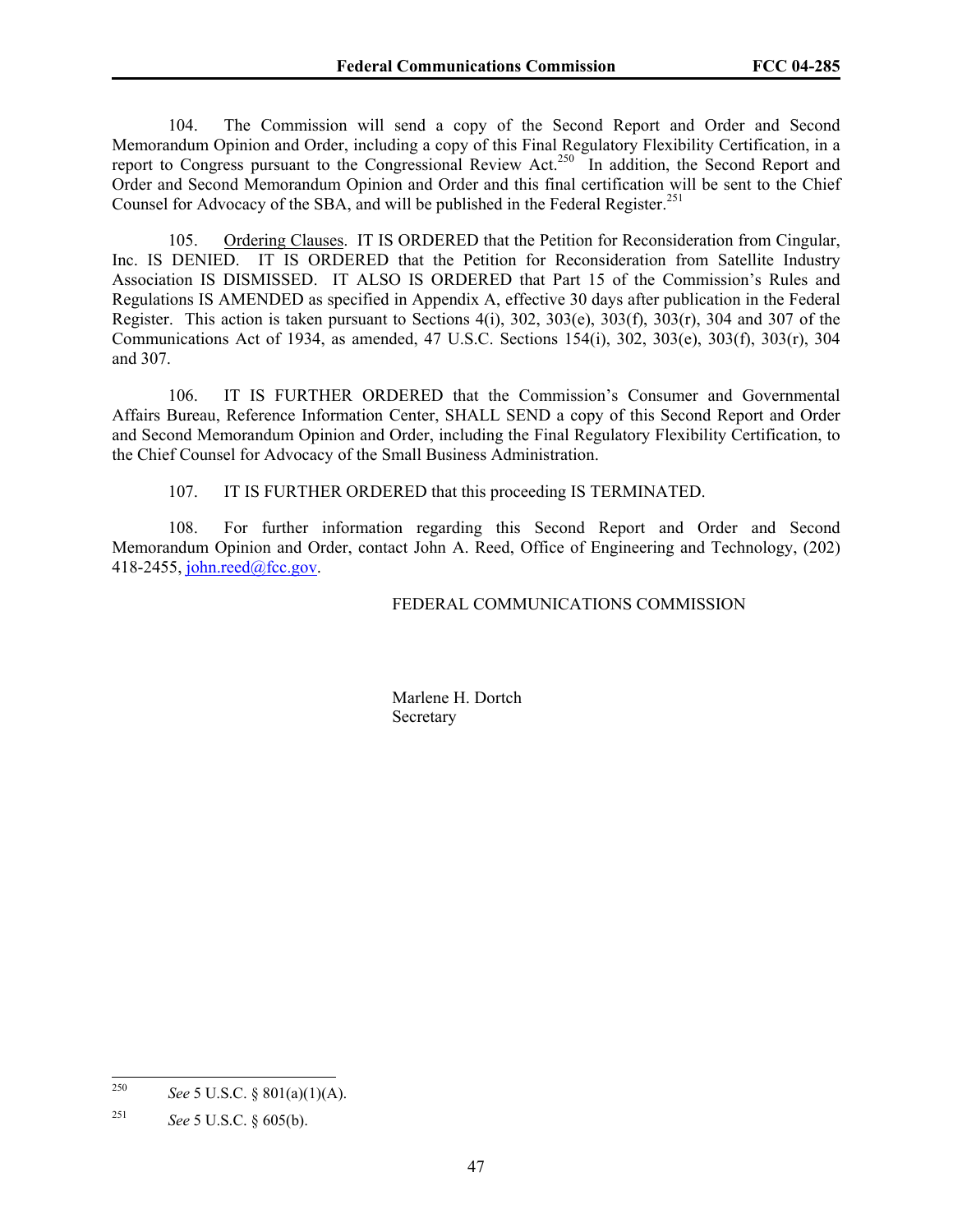#### **Appendix A Changes to the Regulations**

Title 47 of the Code of Federal Regulations, Part 15, is amended as follows:

1. The authority citation for Part 15 continues to read as follows:

AUTHORITY: 47 U.S.C. 154, 302, 303, 304, 307, 336 and 544A.

2. Section 15.35 is amended by revising paragraph (b) to read as follows:

Section 15.35 Measurement detector functions and bandwidths.

\* \* \* \* \*

 (b) Unless otherwise specified, on any frequency or frequencies above 1000 MHz, the radiated emission limits are based on the use of measurement instrumentation employing an average detector function. Unless otherwise specified, measurements above 1000 MHz shall be performed using a minimum resolution bandwidth of 1 MHz. When average radiated emission measurements are specified in this part, including average emission measurements below 1000 MHz, there also is a limit on the peak level of the radio frequency emissions. Unless otherwise specified, *e.g.*, see §§ 15.250, 15.252, 15.255, and 15.509-15.519 of this part, the limit on peak radio frequency emissions is 20 dB above the maximum permitted average emission limit applicable to the equipment under test. This peak limit applies to the total peak emission level radiated by the device, *e.g.*, the total peak power level. Note that the use of a pulse desensitization correction factor may be needed to determine the total peak emission level. The instruction manual or application note for the measurement instrument should be consulted for determining pulse desensitization factors, as necessary.

\* \* \* \* \*

3. Section 15.215 is amended by revising paragraph (c), to read as follows:

Section 15.215 Additional provisions to the general radiated emission limitations.

\* \* \* \* \*

(c) Intentional radiators operating under the alternative provisions to the general emission limits, as contained in §§ 15.217 through 15.257 and in Subpart E of this part, must be designed to ensure that the 20 dB bandwidth of the emission, or whatever bandwidth may otherwise be specified in the specific rule section under which the equipment operates, is contained within the frequency band designated in the rule section under which the equipment is operated. The requirement to contain the designated bandwidth of the emission within the specified frequency band includes the effects from frequency sweeping, frequency hopping and other modulation techniques that may be employed as well as the frequency stability of the transmitter over expected variations in temperature and supply voltage. If a frequency stability is not specified in the regulations, it is recommended that the fundamental emission be kept within at least the central 80% of the permitted band in order to minimize the possibility of out-of-band operation.

4. A new Section 15.250 is added to read as follows:

Section 15.250 Operation of wideband systems within the band 5925-7250 MHz.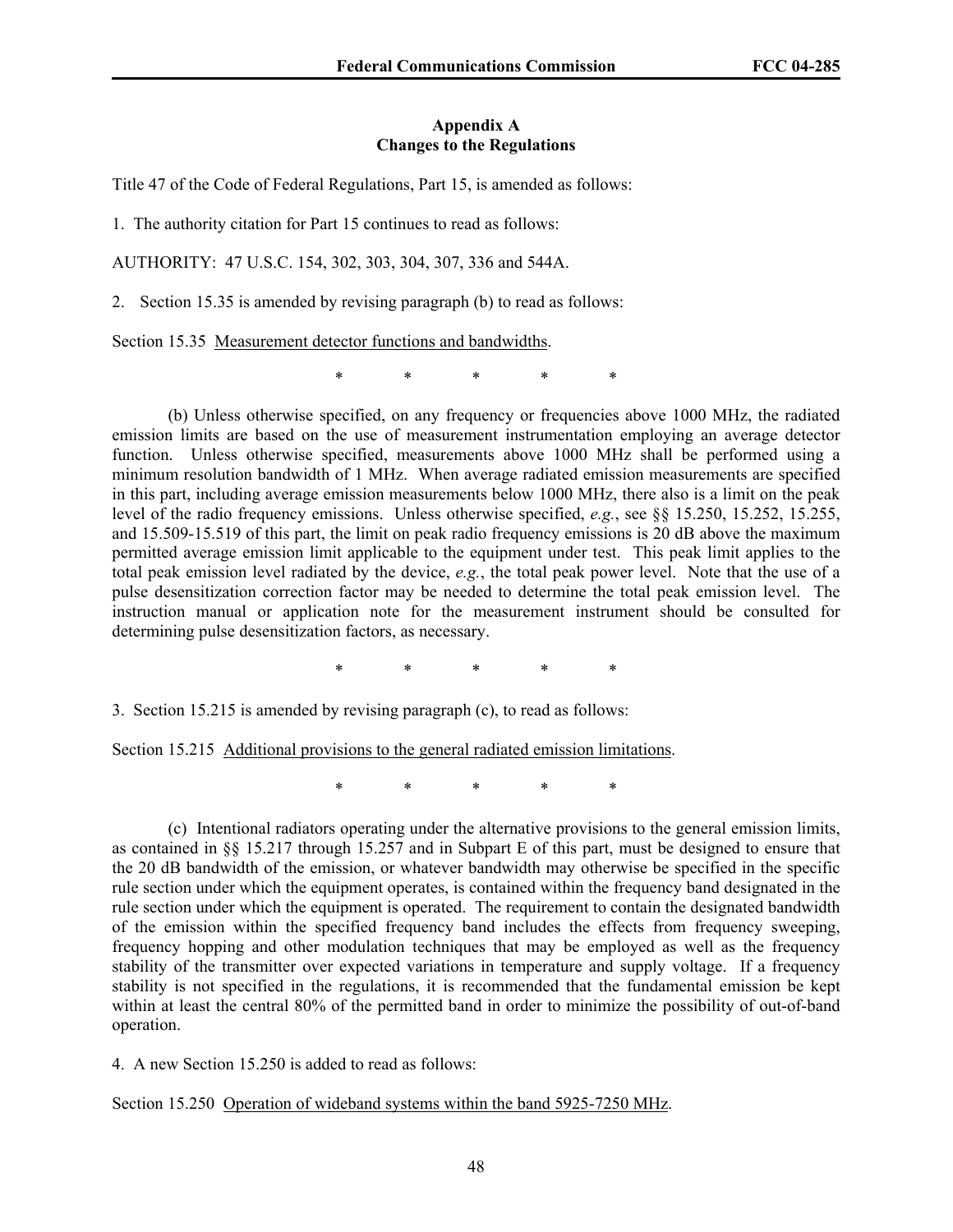(a) The -10 dB bandwidth of a device operating under the provisions of this section must be contained within the 5925-7250 MHz band under all conditions of operation including the effects from stepped frequency, frequency hopping or other modulation techniques that may be employed as well as the frequency stability of the transmitter over expected variations in temperature and supply voltage.

 (b) The -10 dB bandwidth of the fundamental emission shall be at least 50 MHz. For transmitters that employ frequency hopping, stepped frequency or similar modulation types, measurement of the -10 dB minimum bandwidth specified in this paragraph shall be made with the frequency hop or step function disabled and with the transmitter operating continuously at a fundamental frequency following the provisions of Section 15.31(m) of this part.

 (c) Operation on board an aircraft or a satellite is prohibited. Devices operating under this section may not be employed for the operation of toys. Except for operation onboard a ship or a terrestrial transportation vehicle, the use of a fixed outdoor infrastructure is prohibited. A fixed infrastructure includes antennas mounted on outdoor structures, *e.g.*, antennas mounted on the outside of a building or on a telephone pole.

 (d) Emissions from a transmitter operating under this section shall not exceed the following equivalent isotropically radiated power (EIRP) density levels:

 (1) The radiated emissions above 960 MHz from a device operating under the provisions of this section shall not exceed the following RMS average limits based on measurements using a 1 MHz resolution bandwidth:

| Frequency in MHz | EIRP in dBm |
|------------------|-------------|
| 960-1610         | $-75.3$     |
| 1610-1990        | $-63.3$     |
| 1990-3100        | $-61.3$     |
| 3100-5925        | $-51.3$     |
| 5925-7250        | $-41.3$     |
| 7250-10600       | $-51.3$     |
| Above 10600      | $-61.3$     |

(2) In addition to the radiated emission limits specified in the table in paragraph  $(d)(1)$  of this section, transmitters operating under the provisions of this section shall not exceed the following RMS average limits when measured using a resolution bandwidth of no less than 1 kHz:

| Frequency in MHz | EIRP in dBm |
|------------------|-------------|
| 1164-1240        | $-853$      |
| 1559-1610        | $-853$      |

 (3) There is a limit on the peak level of the emissions contained within a 50 MHz bandwidth centered on the frequency at which the highest radiated emission occurs and this 50 MHz bandwidth must be contained within the 5925-7250 MHz band. The peak EIRP limit is 20 log (RBW/50) dBm where RBW is the resolution bandwidth in megahertz that is employed by the measurement instrument. RBW shall not be lower than 1 MHz or greater than 50 MHz. The video bandwidth of the measurement instrument shall not be less than RBW. If RBW is greater than 3 MHz, the application for certification filed with the Commission shall contain a detailed description of the test procedure, calibration of the test setup, and the instrumentation employed in the testing.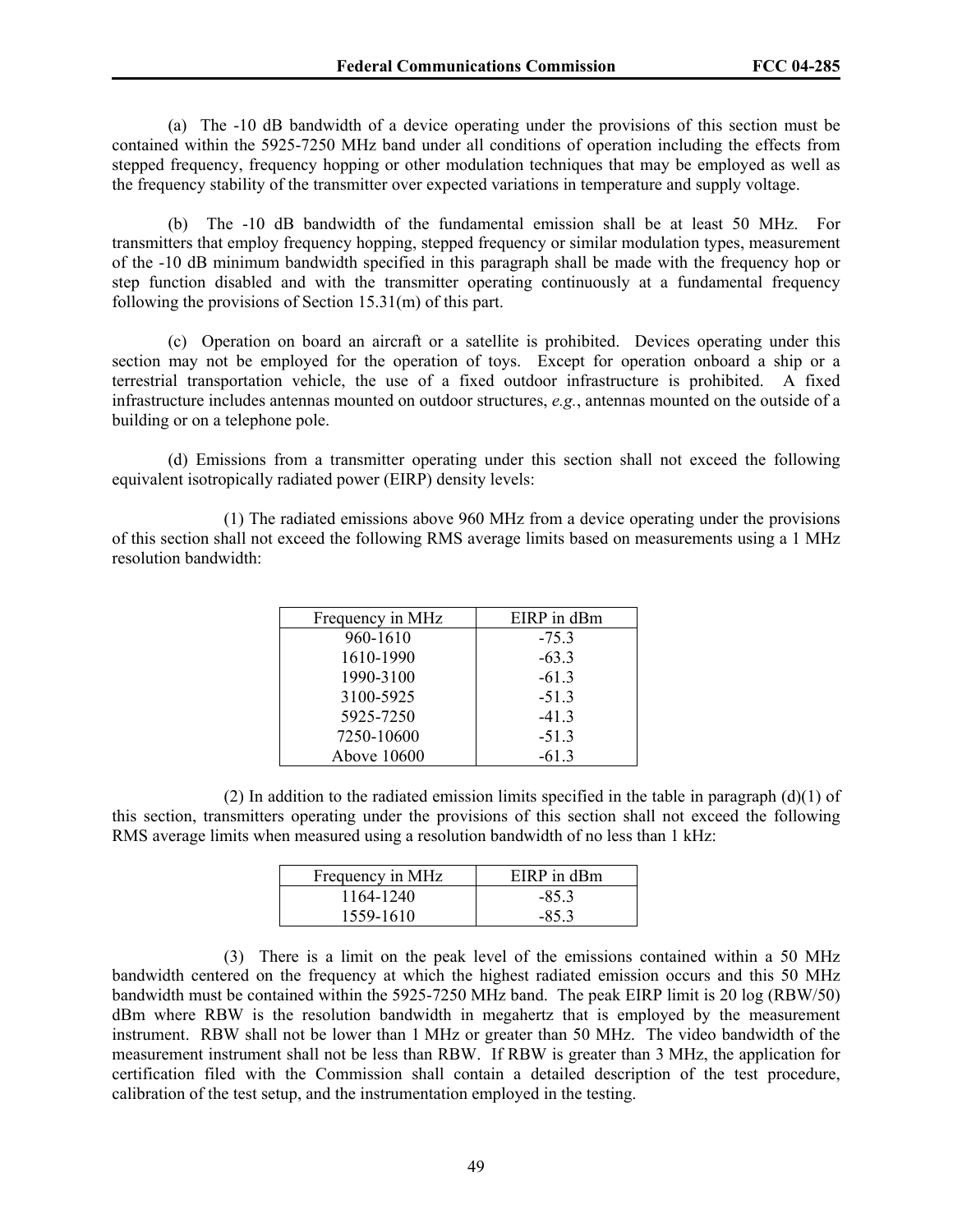(4) Radiated emissions at or below 960 MHz shall not exceed the emission levels in Section 15.209 of this part.

 (5) Emissions from digital circuitry used to enable the operation of the transmitter may comply with the limits in Section 15.209 of this chapter provided it can be clearly demonstrated that those emissions are due solely to emissions from digital circuitry contained within the transmitter and the emissions are not intended to be radiated from the transmitter's antenna. Emissions from associated digital devices, as defined in Section 15.3(k) of this chapter, *e.g.*, emissions from digital circuitry used to control additional functions or capabilities other than the operation of the transmitter, are subject to the limits contained in Subpart B of Part 15 of this chapter. Emissions from these digital circuits shall not be employed in determining the -10 dB bandwidth of the fundamental emission or the frequency at which the highest emission level occurs.

(e) Measurement procedures:

 (1) All emissions at and below 960 MHz are based on measurements employing a CISPR quasi-peak detector. Unless otherwise specified, all RMS average emission levels specified in this section are to be measured utilizing a 1 MHz resolution bandwidth with a one millisecond dwell over each 1 MHz segment. The frequency span of the analyzer should equal the number of sampling bins times 1 MHz and the sweep rate of the analyzer should equal the number of sampling bins times one millisecond. The provision in Section 15.35(c) of this part that allows emissions to be averaged over a 100 millisecond period does not apply to devices operating under this section. The video bandwidth of the measurement instrument shall not be less than the resolution bandwidth and trace averaging shall not be employed. The RMS average emission measurement is to be repeated over multiple sweeps with the analyzer set for maximum hold until the amplitude stabilizes.

 (2) The peak emission measurement is to be repeated over multiple sweeps with the analyzer set for maximum hold until the amplitude stabilizes.

 (3) For transmitters that employ frequency hopping, stepped frequency or similar modulation types, the peak emission level measurement, the measurement of the RMS average emission levels, and the measurement to determine the frequency at which the highest level emission occurs shall be made with the frequency hop or step function active. Gated signals may be measured with the gating active. The provisions of Section 15.31(c) of this part continue to apply to transmitters that employ swept frequency modulation.

 (4) The -10 dB bandwidth is based on measurement using a peak detector, a 1 MHz resolution bandwidth, and a video bandwidth greater than or equal to the resolution bandwidth.

(5) Alternative measurement procedures may be considered by the Commission.

5. A new Section 15.252 is added to read as follows:

# Section 15.252 Operation of wideband vehicular radar systems within the bands 16.2-17.7 GHz and 23.12-29.0 GHz.

 (a) Operation under this section is limited to field disturbance sensors that are mounted in terrestrial transportation vehicles. Terrestrial use is limited to earth surface-based, non-aviation applications. Operation within the 16.2-17.7 GHz band is limited to field disturbance sensors that are used only for back-up assistance and that operate only when the vehicle is engaged in reverse.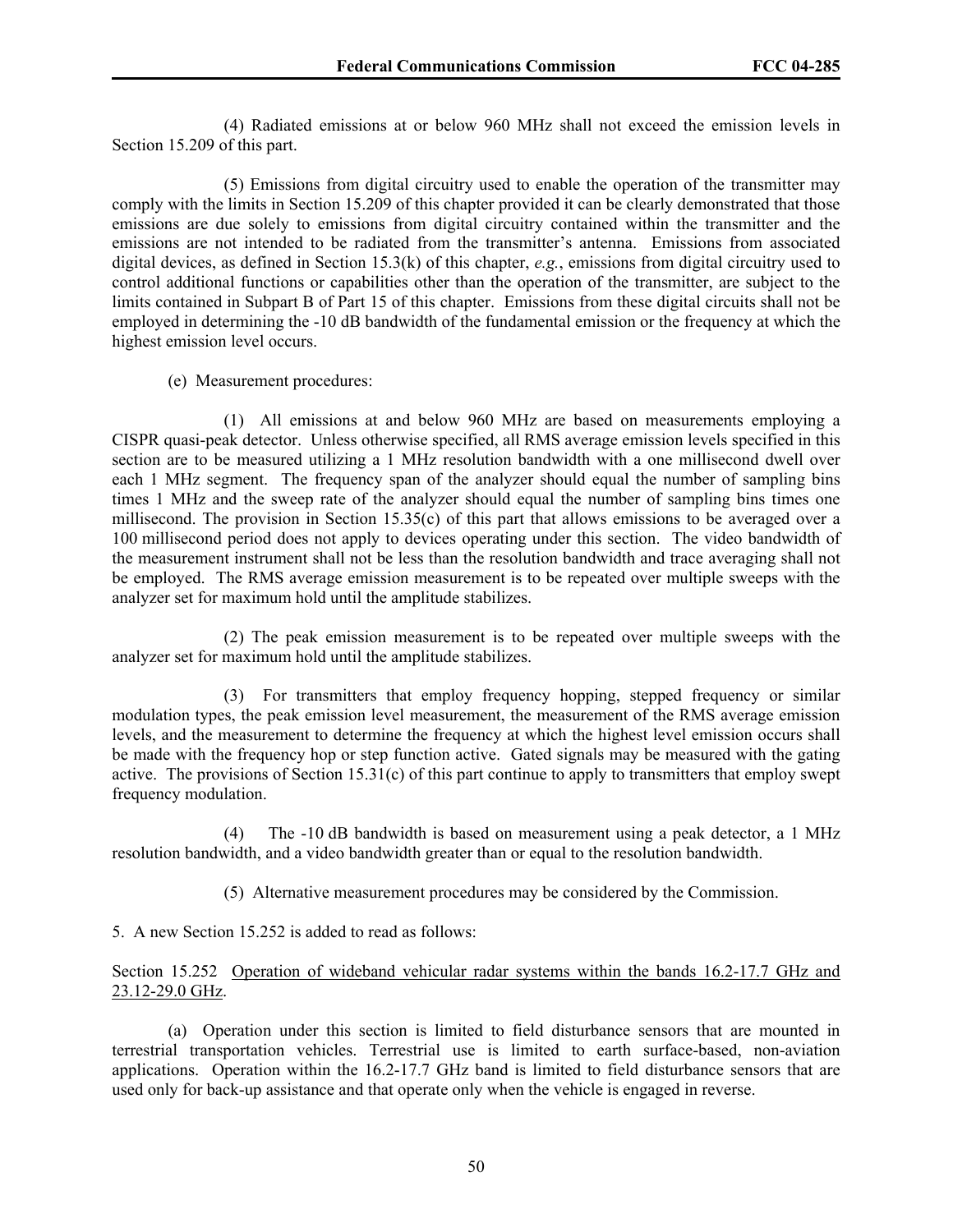(1) The -10 dB bandwidth of the fundamental emission shall be located within the 16.2-17.7 GHz band or within the 23.12-29.0 GHz band, exclusive of the 23.6-24.0 GHz restricted band, as appropriate, under all conditions of operation including the effects from stepped frequency, frequency hopping or other modulation techniques that may be employed as well as the frequency stability of the transmitter over expected variations in temperature and supply voltage.

 (2) The -10 dB bandwidth of the fundamental emission shall be 10 MHz or greater. For transmitters that employ frequency hopping, stepped frequency or similar modulation types, measurement of the -10 dB minimum bandwidth specified in this paragraph shall be made with the frequency hop or step function disabled and with the transmitter operating continuously at a fundamental frequency following the provisions of Section 15.31(m) of this part.

(3) For systems operating in the 23.12-29.0 GHz band, the frequencies at which the highest average emission level and at which the highest peak level emission appear shall be greater than 24.075 GHz.

 (4) These devices shall operate only when the vehicle is operating, *e.g.*, the engine is running. Operation shall occur only upon specific activation, such as upon starting the vehicle, changing gears, or engaging a turn signal. The operation of these devices shall be related to the proper functioning of the transportation vehicle, *e.g.*, collision avoidance.

 (b) Emissions from a transmitter operating under this section shall not exceed the following equivalent isotropically radiated power (EIRP) density levels:

 (1) For transmitters operating in the 16.2-17.7 GHz band, the RMS average radiated emissions above 960 MHz from a device operating under the provisions of this section shall not exceed the following EIRP limits based on measurements using a 1 MHz resolution bandwidth:

| Frequency in MHz | EIRP in dBm |
|------------------|-------------|
| 960-1610         | $-75.3$     |
| 1610-16,200      | $-613$      |
| 16,200-17,700    | $-413$      |
| Above 17,700     | $-613$      |

 (2) For transmitters operating in the 23.12-29.0 GHz band, the RMS average radiated emissions above 960 MHz from a device operating under the provisions of this section shall not exceed the following EIRP limits based on measurements using a 1 MHz resolution bandwidth:

| Frequency in MHz | EIRP in dBm |
|------------------|-------------|
| 960-1610         | $-75.3$     |
| 1610-23,120      | $-61.3$     |
| 23,120-23,600    | $-41.3$     |
| 23,600-24,000    | $-61.3$     |
| 24,000-29,000    | $-41.3$     |
| Above 29,000     | $-613$      |

 (3) In addition to the radiated emission limits specified in the tables in paragraphs (b)(1) and (b)(2) of this section, transmitters operating under the provisions of this section shall not exceed the following RMS average EIRP limits when measured using a resolution bandwidth of no less than 1 kHz:

| Frequency in MHz | EIRP in dBm |
|------------------|-------------|
| 1164-1240        |             |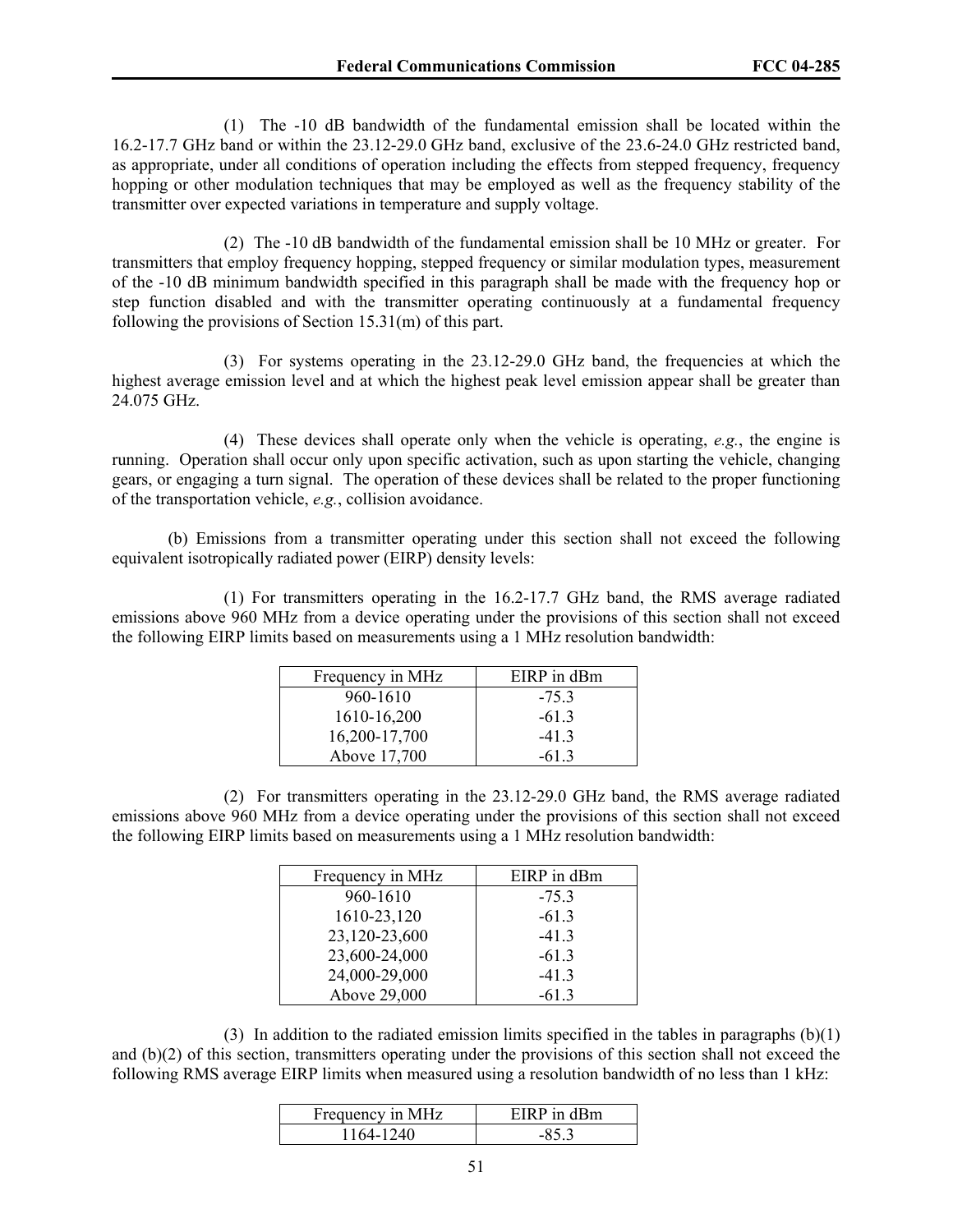| 1/10<br>$\sim$ $\sim$ | ۰ |
|-----------------------|---|

 (4) There is a limit on the peak level of the emissions contained within a 50 MHz bandwidth centered on the frequency at which the highest radiated emission occurs and this 50 MHz bandwidth must be contained within the 16.2-17.7 GHz band or the 24.05-29.0 GHz band, as appropriate. The peak EIRP limit is 20 log (RBW/50) dBm where RBW is the resolution bandwidth in MHz employed by the measurement instrument. RBW shall not be lower than 1 MHz or greater than 50 MHz. Further, RBW shall not be greater than the -10 dB bandwidth of the device under test. For transmitters that employ frequency hopping, stepped frequency or similar modulation types, measurement of the -10 dB minimum bandwidth specified in this paragraph shall be made with the frequency hop or step function disabled and with the transmitter operating continuously at a fundamental frequency. The video bandwidth of the measurement instrument shall not be less than RBW. The limit on peak emissions applies to the 50 MHz bandwidth centered on the frequency at which the highest level radiated emission occurs. If RBW is greater than 3 MHz, the application for certification shall contain a detailed description of the test procedure, the instrumentation employed in the testing, and the calibration of the test setup.

(5) Radiated emissions at or below 960 MHz shall not exceed the emission levels in Section 15.209 of this part.

(6) Emissions from digital circuitry used to enable the operation of the transmitter may comply with the limits in Section 15.209 of this chapter provided it can be clearly demonstrated that those emissions are due solely to emissions from digital circuitry contained within the transmitter and the emissions are not intended to be radiated from the transmitter's antenna. Emissions from associated digital devices, as defined in Section 15.3(k) of this chapter, *e.g.*, emissions from digital circuitry used to control additional functions or capabilities other than the operation of the transmitter, are subject to the limits contained in Subpart B of Part 15 of this chapter. Emissions from these digital circuits shall not be employed in determining the -10 dB bandwidth of the fundamental emission or the frequency at which the highest emission level occurs.

(c) Measurement procedures:

 (1) All emissions at and below 960 MHz are based on measurements employing a CISPR quasi-peak detector. Unless otherwise specified, all RMS average emission levels specified in this section are to be measured utilizing a 1 MHz resolution bandwidth with a one millisecond dwell over each 1 MHz segment. The frequency span of the analyzer should equal the number of sampling bins times 1 MHz and the sweep rate of the analyzer should equal the number of sampling bins times one millisecond. The provision in Section 15.35(c) of this part that allows emissions to be averaged over a 100 millisecond period does not apply to devices operating under this section. The video bandwidth of the measurement instrument shall not be less than the resolution bandwidth and trace averaging shall not be employed. The RMS average emission measurement is to be repeated over multiple sweeps with the analyzer set for maximum hold until the amplitude stabilizes.

 (2) The peak emission measurement is to be repeated over multiple sweeps with the analyzer set for maximum hold until the amplitude stabilizes.

 (3) For transmitters that employ frequency hopping, stepped frequency or similar modulation types, the peak emission level measurement, the measurement of the RMS average emission levels, the measurement to determine the center frequency, and the measurement to determine the frequency at which the highest level emission occurs shall be made with the frequency hop or step function active. Gated signals may be measured with the gating active. The provisions of Section 15.31(c) of this part continue to apply to transmitters that employ swept frequency modulation.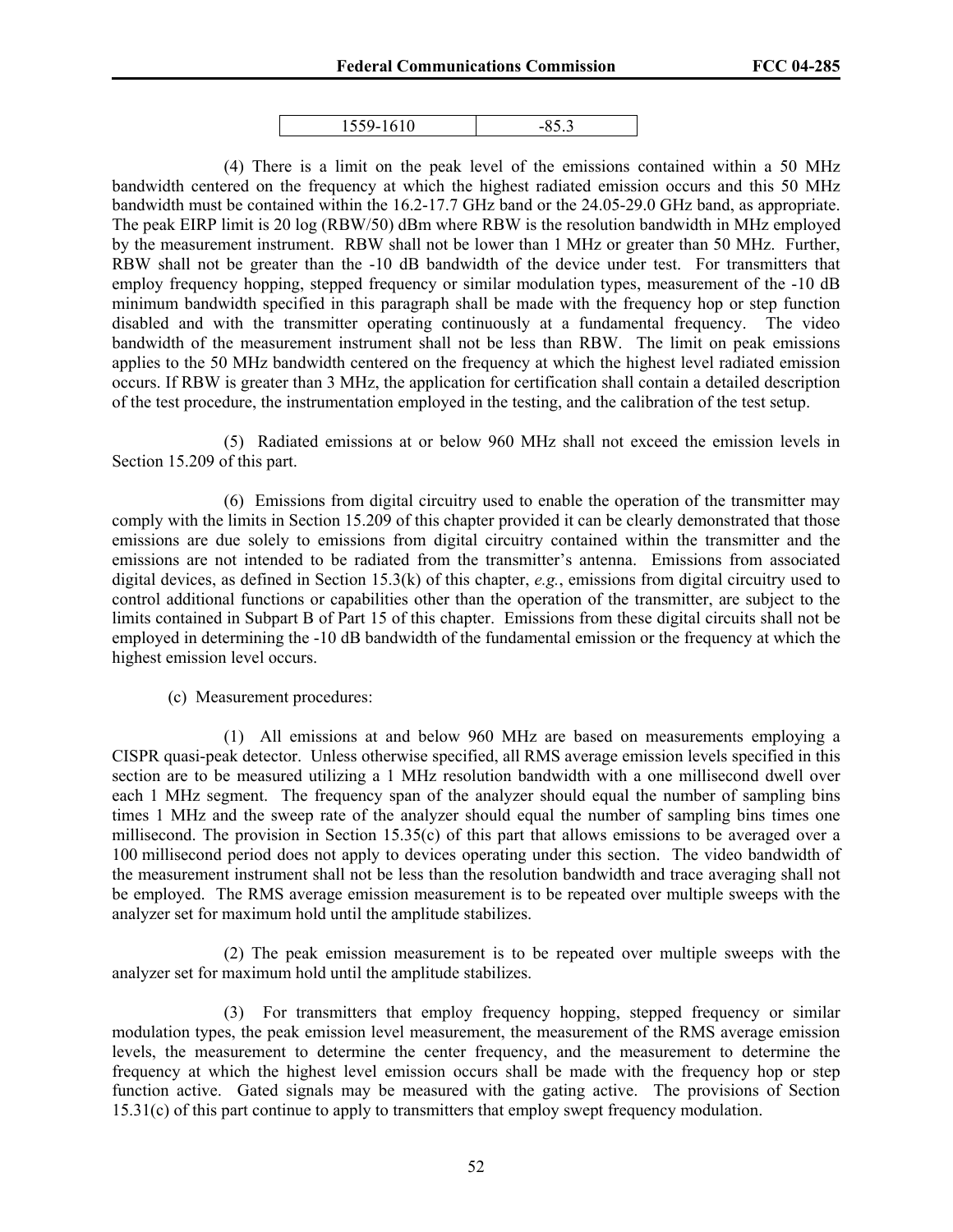(4) The -10 dB bandwidth is based on measurement using a peak detector, a 1 MHz resolution bandwidth, and a video bandwidth greater than or equal to the resolution bandwidth.

(5) Alternative measurement procedures may be considered by the Commission.

6. Section 15.515 is amended by adding a new paragraph (g), to read as follows:

Section 15.515 Technical requirements for vehicular radar systems.

\* \* \* \* \*

 (g) The emission levels from devices operating under the provisions of this section that employ gated transmissions may be measured with the gating active. Measurements made in this manner shall be repeated over multiple sweeps with the analyzer set for maximum hold until the amplitude stabilizes.

7. Section 15.521 is amended by revising paragraph (d), to read as follows:

Section 15.521 Technical requirements applicable to all UWB devices.

\* \* \* \* \*

 (d) Within the tables in Sections 15.509, 15.511, 15.513, 15.515, 15.517, and 15.519, the tighter emission limit applies at the band edges. Radiated emission levels at and below 960 MHz are based on measurements employing a CISPR quasi-peak detector. Radiated emission levels above 960 MHz are based on RMS average measurements over a 1 MHz resolution bandwidth. The RMS average measurement is based on the use of a spectrum analyzer with a resolution bandwidth of 1 MHz, an RMS detector, and a 1 millisecond or less averaging time. Unless otherwise stated, if pulse gating is employed where the transmitter is quiescent for intervals that are long compared to the nominal pulse repetition interval, measurements shall be made with the pulse train gated on. Alternative measurement procedures may be considered by the Commission.

\* \* \* \* \*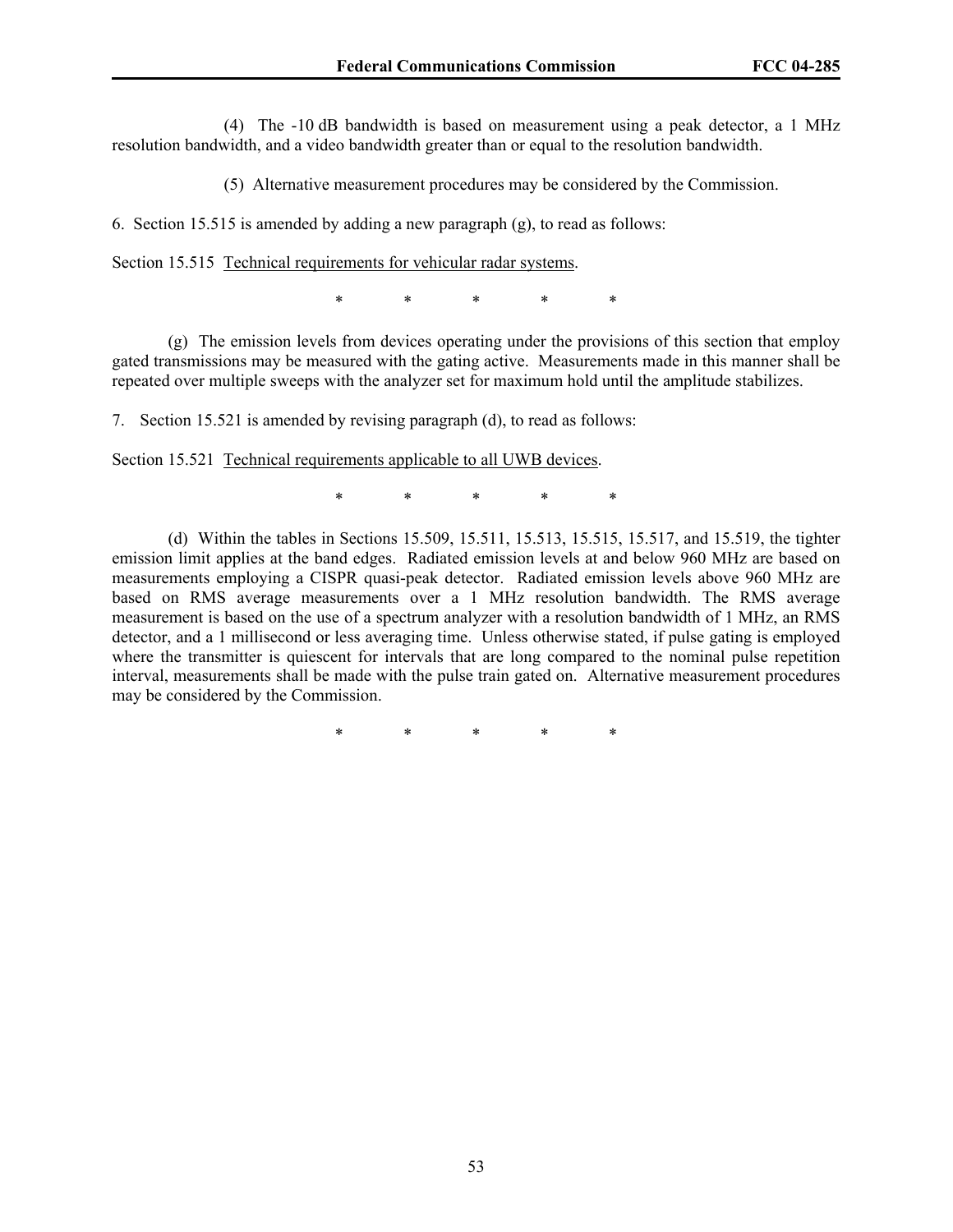# **Appendix B Comments and Reply Comments Filed in Response to the Further Notice of Proposed Rule Making**

## Comments:

- 1. Delphi Automotive Systems Corporation ("Delphi")
- 2. James Page
- 3. Multispectral Solutions, Inc. ("MSSI")
- 4. National Academy of Sciences' Committee on Radio Frequencies ("CORF")
- 5. Short Range Automotive Radar Frequency Allocation Group ("SARA")
- 6. Siemens VDO Automotive AG ("Siemens VDO")

Reply Comments:

- 1. Delphi Automotive Systems Corporation ("Delphi")
- 2. James Page
- 3. Multispectral Solutions, Inc. ("MSSI")
- 4. Northrop Grumman Corporation and Raytheon Company ("Northrop Grumman and Raytheon")
- 5. Satellite Industry Association ("SIA")
- 6. Siemens VDO Automotive AG ("Siemens VDO")
- 7. XM Radio and Sirius Radio Inc. ("XM and Sirius")
- 8. XtremeSpectrum, Inc. ("XSI")